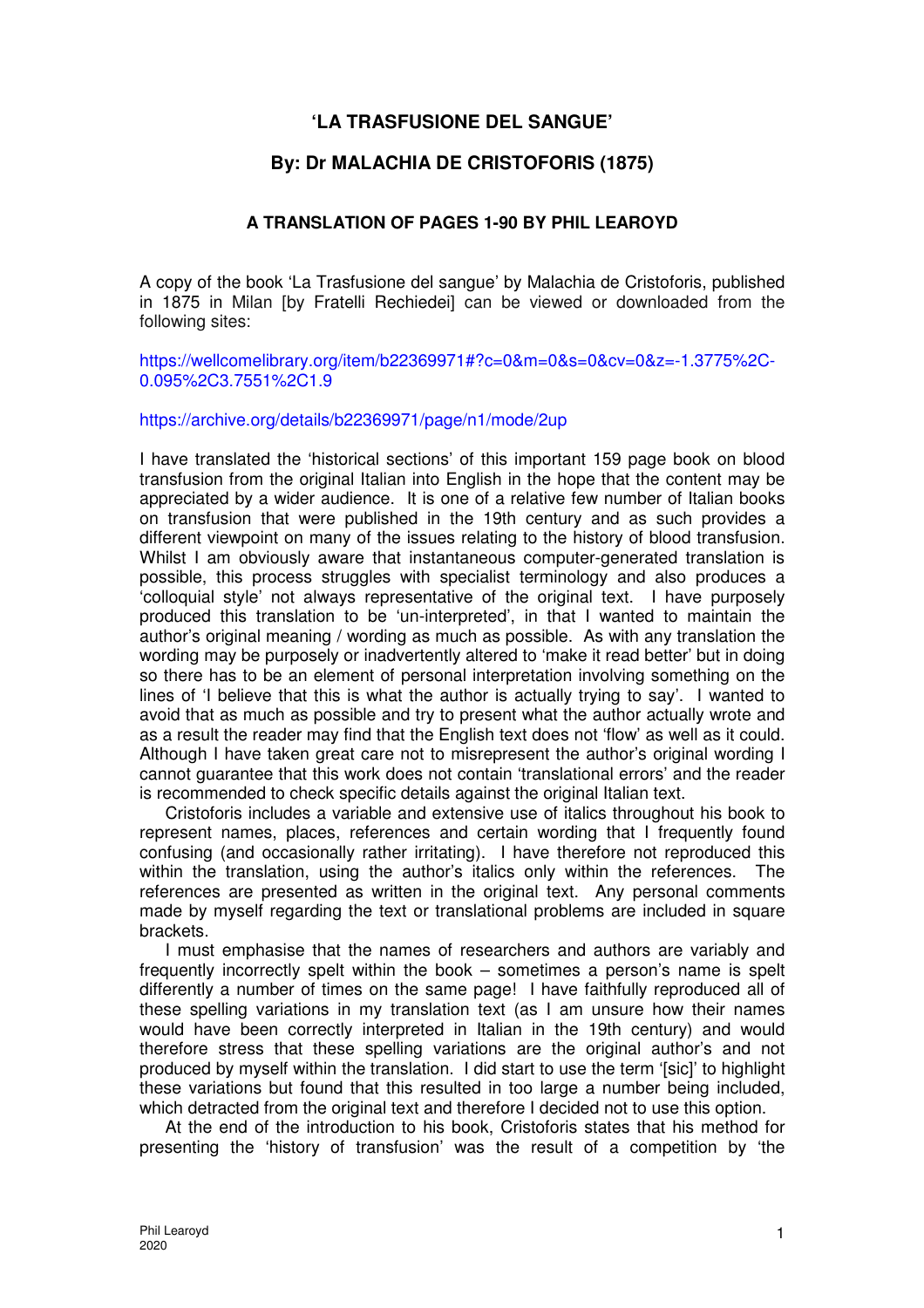Honorable Lombard Institute of Sciences and Letters', resulting in him dividing the history into three distinct periods, which he identifies as:

- 1. The mythological, ahead of the discovery of blood circulation
- 2. The experimental, or almost exclusively such, which embraces from the historical origin of the transfusion at the end of the 18th century
- 3. The practical or therapeutic, in which this operative act finds its logical applications and which from the end of the 18th century, continues to the present day.

Effectively therefore he has followed the pattern of many other authors of that period by breaking the history down into three time periods! It does however mean that his third section is somewhat lengthy, complex and a 'recent history' in that he later states that it covers the period from 1783 to 1874. As such, the three sections are rather unbalanced with regard to their content, with the first section being covered in 5 pages, the second in 36 pages and the third in 49 pages, which together means that the 'history section' takes up nearly two-thirds of the book's total content of 159 pages.

This is in a large part due to the fact that the third section is not a history as such, which one would expect to be covered in chronological date order. Instead Cristoforis provides summaries (and some personal comments) of the work performed and the results obtained by different people during this 90-year period. As a result, it means that a large part of this third section is presented more as a commentary on the work performed rather than as a summary of notable historical events.

Within the first 'Antiquity-Mythological' period the author argues convincingly that the theories that were believed at that time regarding the role and movements of the blood in the human body together with the function of the heart mitigates even the thought of blood transfusion let alone the possibility of it being carried out prior to Harvey's discovery of the circulation of blood.

Cristoforis starts the second 'Historical-Experimental' period (1628-1700) by arguing that the two Italians Giovanni Colli and Fernando Folli 'discovered' blood transfusion by the fact that they thought of it first, even though they did not put their words into actions – especially since he believes that they have been either ignored or only briefly mentioned by other contemporary authors. The details of the roles of these two people have been explored in detail more recently by other authors, e.g. Gilder (1954), Marinozzi, Gazzaniga and Iorio (2018) and Simli (1933).

Although Cristoforis follows this by giving the Englishman Clarke priority for the first infusion of blood, he states that as an "impartial reporter" he can give no one in particular credit for performing the first blood transfusion! Though he credits Richard Lower's work, he also includes Magnari's transfusion experiments on dogs as equally important. He then provides information on the human transfusions performed in France as well as also including those performed in Italy by Guglielmo Riva d' Asti and Paolo Manfredi. He covers the disputes following Denis' transfusions in France, championed especially by Lamy, as well as providing information regarding similar disputes that occurred in Italy, principally championed by Raimondo Gianforti and Bartolomeo Santinelli. The obvious 'Italian bias' to some of the history is excusable but is also very interesting, providing additional information regarding the history of transfusion frequently ignored or only briefly referenced by many other English, French or German authors of the 19th century.

Cristoforis identifies the sentence given to Châtelet by the lieutenant of criminal cases on the  $17<sup>th</sup>$  April 1668 in Paris (i.e. that 'in the future, transfusion could not be done in humans without the approval of a doctor from the Faculty of Paris') following the court case brought by Denis, but unlike many other authors discussing this same period, instead of saying that this ruling effectively stopped transfusions in France,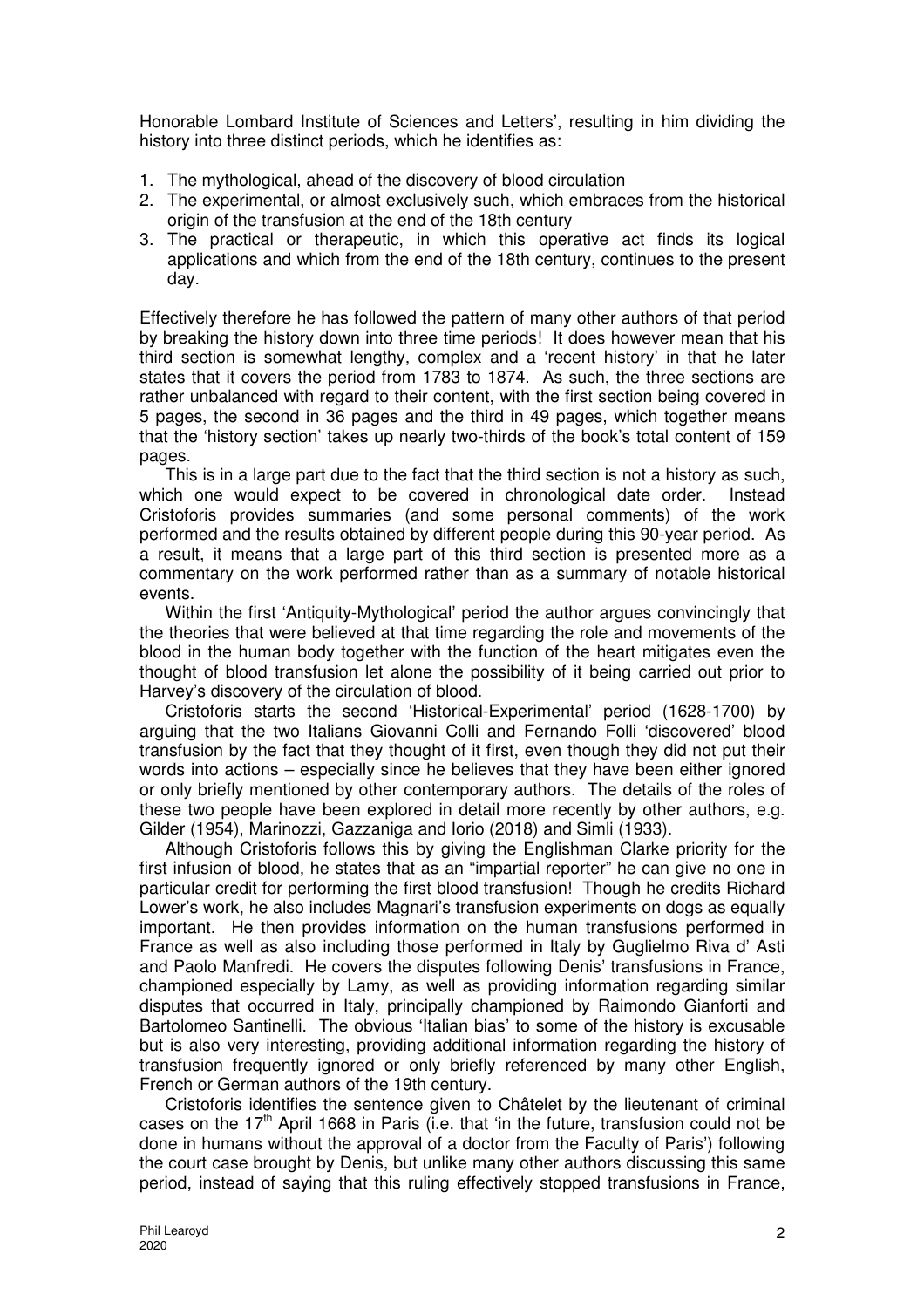Cristoforis identifies that they were not banned but limited and states that for example Denis did obtain permission to transfuse a woman after this ruling but that he did not perform it and that other research work on animals continued – a statement though that has a notable paucity of references.

This second section suffers somewhat from the fact that details are not necessarily provided in chronological order, with the author digressing into different areas of experimental research  $-$  for example those involving injecting air into animals to establish its effect.

He starts the third section by proposing that Michele Rosa resurrected blood transfusion rather then James Blundell – something commented on by Pierre Oré in the 1876 version of his book 'Historical, physiological and clinical studies on blood transfusion'. The author's meandering writing style continues in section three, which is essentially a number of summaries (with his own comments) of the transfusions and experiments performed by different researchers. As such it is presented as 'areas of research' rather than pieces of historical information in date order and therefore as a 'history' is presented rather differently from that of other authors. It does however obviously include important historical information, including such topics as defibrination, the use of 'alkaline salts' to prevent coagulation, etc. Cristoforis also includes 'transfusion methods' within this section but again rather confusingly having discussed direct and indirect techniques includes his own indirect method using defibrinated blood later in the book (pages 118-121). I have included this section at the end of this translation as I believe it to be historically interesting to identify the actual practical details relating to blood transfusion performed nearly 150 years ago.

## **MALACHI DE CRISTOFORIS (1832 – 1915)**

Cristoforis was born in Milan on the 9th November 1832; one of the nine children of Giovan and Adelaide Battista. His father died when Malachi was 6 years old and a year later in 1839 his mother sent him to the Boselli Institute boarding school where he was described later by a colleague as being 'a thin, pale boy with two big swollen hands, red and bloody from chilblains'. He then became a private student at the Liceo di Porta Nuova and in November 1850 enrolled at the University of Padua for the first course of Medicine.

The university years appear to have been crucial for his personal and professional development that later enabled him to combine professional, clinical and scientific interests with a strong inclination for civil and patriotic commitment. He graduated with a degree in medicine on 25th April 1856 with a thesis on uterine deviations and their treatment; he subsequently graduated with a degree in surgery on the 6th August 1857.

He enlisted as a volunteer medical officer in Garibaldi's forces at the start of the 1859 second war of independence, during which time he became a medical captain and earned the silver medal for military valour. In 1866 he was appointed assistant physician at the Ospedale Maggiore in Milan and a year later he was appointed primary physician.

In 1867 he visited England where he met Charles West and subsequently translated and published an Italian version of the book Lessons on the diseases of women (Milan 1868) that included many personal observations, clarifications and additions not present in the English edition. A few years later in 1885 he produced a greatly revised version of the book that contained additional new chapters.

In 1873 he resigned from the Ospedale to operate on his own and in 1875 became the director of the Universal Annals of Medicine journal, a post that he held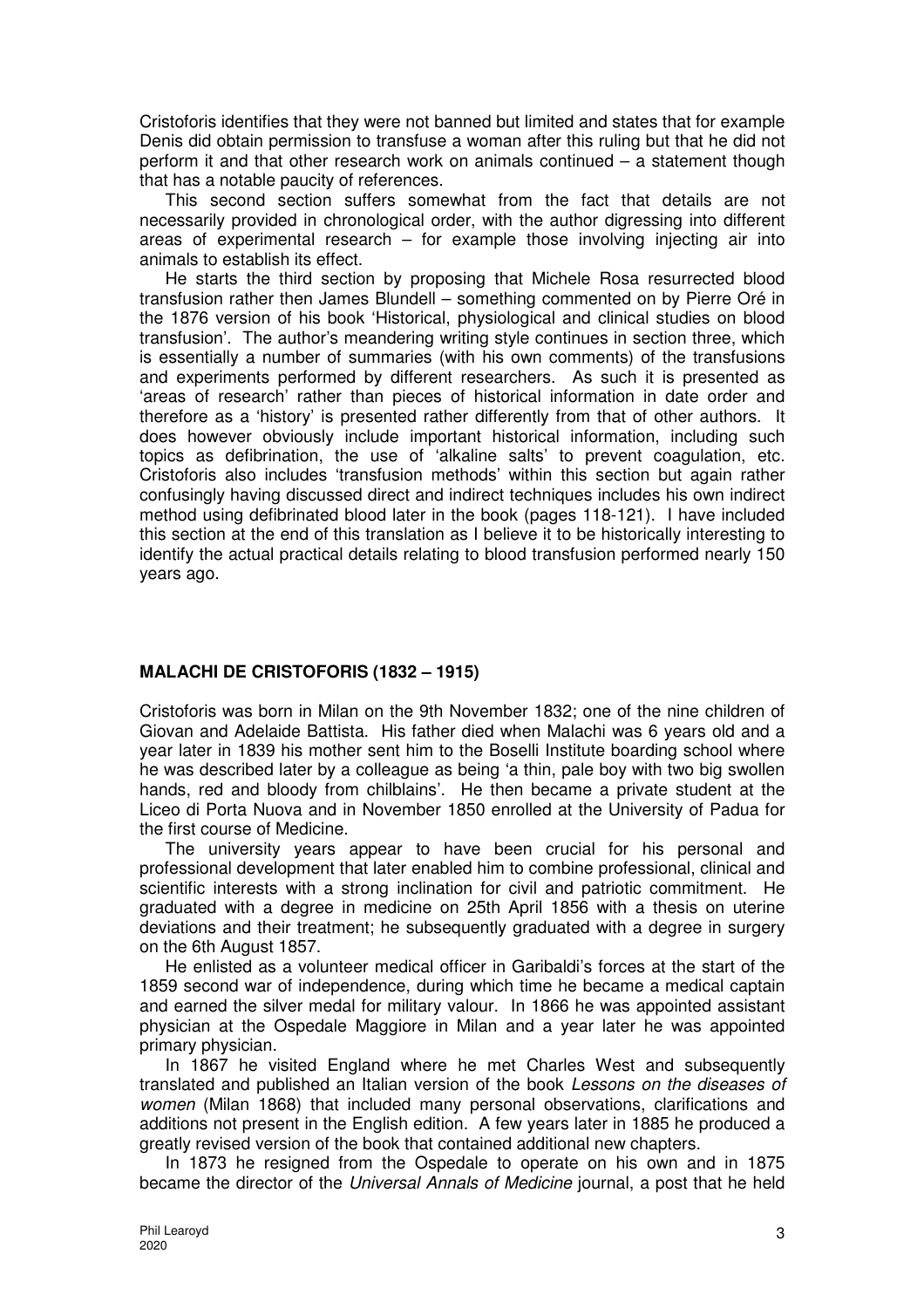for three years. As a result of his personal clinical reputation he became a free lecturer in medicine at the University of Naples in 1883. His interests expanded outside his specialty, as testified by his numerous publications on a variety of clinical subjects, including his memoir on blood transfusion, for which he received an award. From 1890 to 1897 he was the director of the Journal of Midwives.

Beyond his roles as a doctor and scientist, Cristoforis was a very prominent figure in the social and political life of Milan. In 1886 he unsuccessully stood as a candidate for Parliament but later, in 1895, he was successful, standing as a radical democrat he was elected to the 19th legislature and was subsequenbtly re-elected to the 20th and 21st legislatures. It is believed that his position as president of the Milanese Freemasonry had an influence on his political positions. He was a member and also president of a variety of scientific societies and academies. In 1906 he chaired the first international conference on occupational diseases in Milan and in 1907 he chaired the first national congress on occupational diseases in Palermo. He died in Milan on 28th December 1915.



La Trasfusione del Sangue (1875) (Image credit: Wellcome Collection)

Malachia de Cristoforis (image credit: galileumautografi.com)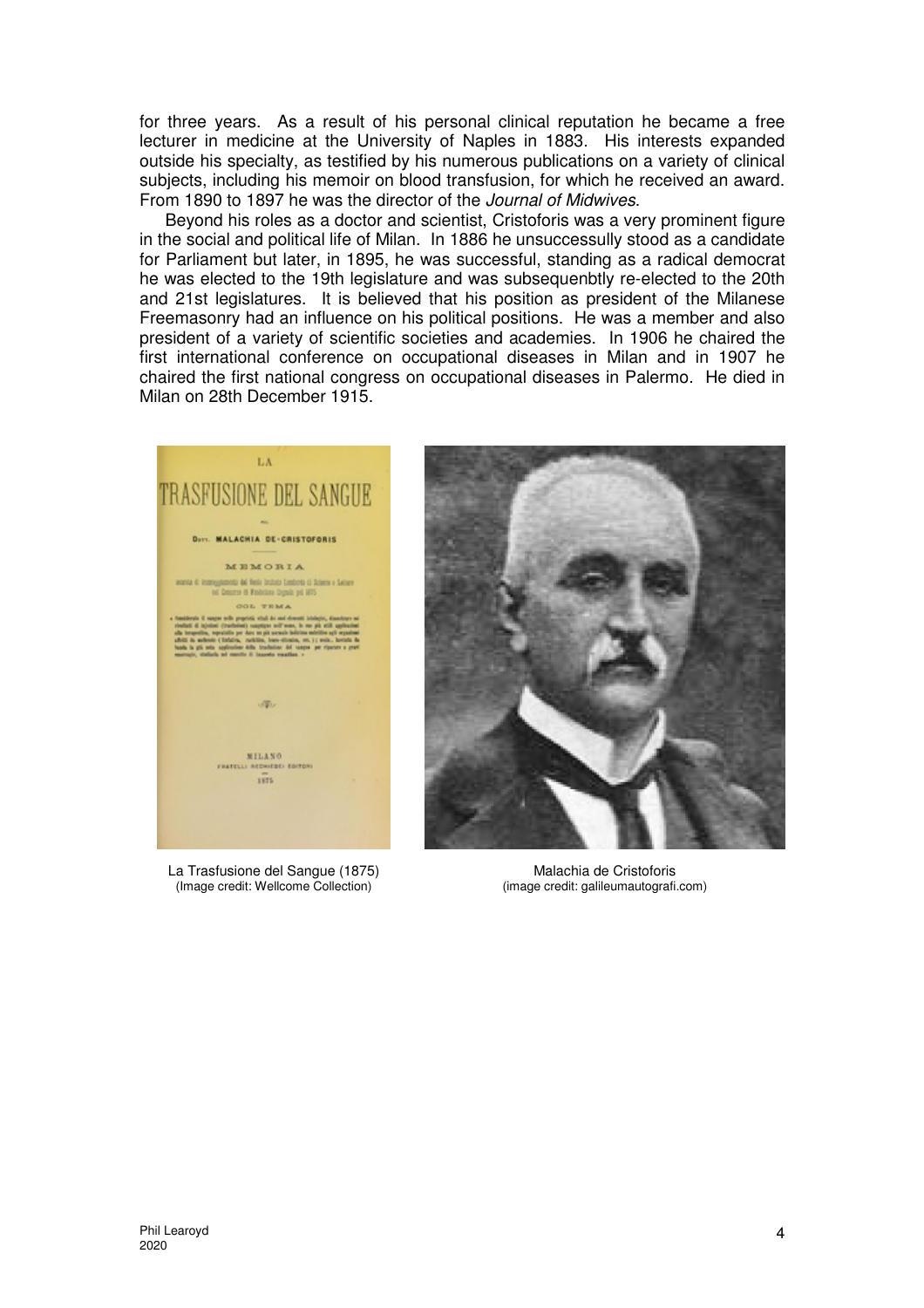### **FIRST PERIOD: MYTHOLOGICAL ERA OF TRANSFUSION**

Some historians believe that blood transfusion was known from the most remote antiquity, and Olao Borricchio narrates that the ancient Egyptian priests used it to revive their languid princes. According to legend, one of them, having been horrified to see a man near death in his arms, forbade transfusion and ordered that human blood baths be replaced. It is said that Tanaquilla (Book of Wisdom of Tanaquilla) gave her blood to her husband Tarquinio Priscus. The sorceress Medea would have learned the art of transfusion from the Egyptian priests; and, according to traditions, she would have rejuvenated Jason's old father by letting the aged blood out of his vessels and injecting her own. Some lines of Ovid (Metamorphosis, Book VII, verses 285-388) which seem to foreshadow a distant idea of the transfusion, serve as evidence for the supporters of this opinion.

All these vague traditions seem to have as their basis the concept that blood has its own vital force for the whole body, and that blood is the soul itself.

In the fifteenth century of the vulgar era, stories report that Marsilio Ficino from Florence discovered blood transfusion, and they cite his work as confirmation: De vita sana, longa et coedesti, published in Florence in 1489. But it is easy to see how Marsilio Ficino speaks of blood-sucking, which he advises to old men by removing it from the bodies of young men: "Cur non et nostri senes crani videlicet auxilio destituti sanguinem adolescentis sugunt? volentis inquam adolescentis, sani, Iseti temperamenti, cujus sanguis quidem sit optimus sed forte nimius. Sugant igitur more hirudinum, ex brachii sinistri vena vix aperta, unciam uuam aut duas."

Many consider Peglielio Magno, doctor of medicine and professor of mathematics in Rostok as the inventor of transfusion. The traces of his discovery would be found in these words of his book, Thesaurus rerum selectarum, published in 1604: "Ratio chirurgica insignis et rara komini communicaus extera quae ipsi bona, et interna multa quse noxia avertens." But as Scheel, Dieffembach, and more recently Scalzi ably observe, in these words nothing else is to be seen except an infusion, that is to say, a surgical introduction of remedies designed to amend various diseases. No allusion in his work is made to the true blood transfusion.

The famous Andrea Libavio of Halle, doctor of medicine, director and professor of the Coburg high school, is considered by many to be the inventor of transfusion. They rely on some words from his book, Appendix syntagmalis arcanorum surgicorum, 1615. He speaks of his own contemporary empiricist idea, without stating whether he considered it executable. Libavio then shows himself against it, going so far as to declare anyone who has tried it worthy of hellebore (See: Scheel, Die transfusion des blutes). Many writers, both Italian and foreign, mention a blood transfusion that was allegedly given to Pope Innocente VIII in 1492 by a Jewish doctor, of unknown name, who allegedly used the blood of three children. They rely on the authority of the historian Sismondi, who narrates the fact, adding that the three children died from the beginning of the operation due to the introduction of some air bubbles in their veins. (See: Sismondi, History of the Italian Republics of the Middle-Ages, Volume II, p. 416. – Diary of Stefano Intesfan, p. 1241)

But Sismondi was wrong, since in the *Ecclesiastical Annals of Raynaldus*, which go up to the year 1534, on page 412, we find it said: "Laboraverat diutino morbo, a biennio enim, quo torpore soporifero vigiliti horis sine vitse signis jam erat, adversa valetudine fuerat usus; acciditque tum, ut cum vis morbi medicam artem eluderet, judeus impostor qui valetudinem pollicebatur, a tribus pueris annorum decem, qui paulo post mortui sunt, sanguinem exbauserit; ut ex eo farmacum stillaticum, chimica arte paratum, propinandum pontifici, conficeret; quod cum Inuocentius suspicisset execratum nefas, judeum jussit facessere, qui mox fuga supplicio se subduxit." From this passage the fact of the introduction of blood, chemically prepared, is evident, not for the 'circulatory tree', but through the 'executive streets'.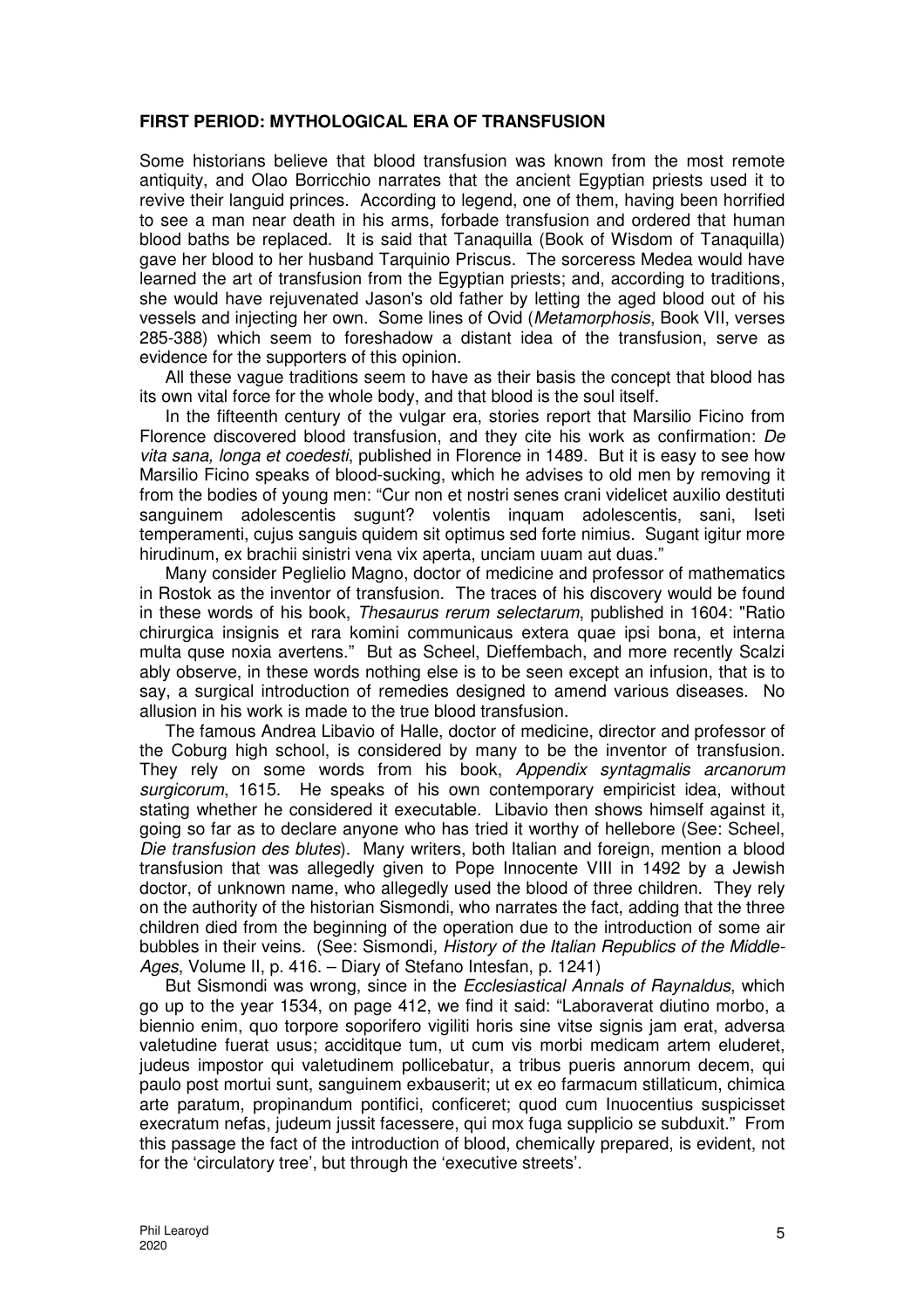Without further over reaching myself in reviewing all the authors who are wrongly considered as inventors of transfusion, I declare that blood transfusion was probably glimpsed by the ancients, but not as an injection into the bloodstream, then not yet known; and that the true thought of such an operation arose after the discovery of the circulation of the blood, being an immediate consequence of it.

And in fact it is easy to prove that in no way could a transfusion be conceived with the then dominant doctrine on the movement of blood in the human body. According to the ancient doctrine of Aristotle, the heart prepares the blood in its own cavities; the blood flows as food for all parts of the body, it soaks it in the same way that the gardens are watered by streams of water: but the blood never returns to the heart. The heart is likewise the source of heat for the whole body, the seat of the sentient soul, the most important organ that it contains in itself and the impulse of its movements. With blood, all parts of the body receive from the heart the power to feel and move. At each respiratory motion, the vital breath gives this force to the heart: by way of the air canals and lungs, and from the lungs by means of vessels, it reaches the cavity of the heart, from which it spreads through the blood to all parts of the body (de partibus animce - de respiratione - de generatione animce, etc.).

Even less could the ancient doctors come to the thought of transfusion, after the two renowned professors of the Alexandrian School, Herophilus of Chalcidonia and Eristratus of Keos (about 300 years BC), teaching how blood flow is carried out, taught the universally accepted doctrine that only air is contained in the arteries, which comes from the lungs upon respiration.

Galen shows experimentally that the arteries contain blood, and explains the motion of this by saying that: "the blood reaches the right heart through the hollow vessels, and there the heat of the heart separates the usable parts of the blood from the useless ones. The useless parts are led to the lungs by means of the pulmonary arteries, and from the lungs they are emitted in the form of soot. The servable parts reach the left ventricle through the hole that exists in the septum. In the left heart the blood receives the life force."

As we can see, Galen corrected the first of the three fundamental errors in which the theory of circulation was wrapped, that is, that the arteries contained air; but two other errors still remained, namely that the septum separating the two ventricles was perforated, and that the veins carried the blood to the parts instead of bringing it back.

Vesalius clarifies the second error (Opera omnia anatomica, 1572, tom. 1, p. 157, 19). He says that the substance of the inter-ventricular septum is so large, compact and dense that he could never understand how the slightest amount of blood can pass through it.

It was therefore necessary to look for another way for the blood to pass from the right heart to the left, when Michele Serveto, who was publicly burned as a sorcerer, on 27 October 1550, discovered the 'small circle'. In his writing Restitutio chrystianismi he says: "Fit autem comunicatio haec (that is, between the cavities of the two halves of the heart) not per parietem cordis mediani, ut vulgo creditur, sed magno artificio a destro corde, longo per polmones ductu agitatur sanguis subtilis, a pulmonibus preparatur, flavus efficitur et a vena arteriosa (art. polm.) in arteriam venosam (pulmonary veins) trasfunditur."

Six years later Realdo Colombo, without knowing about Serveto's book, also discovered the pulmonary circulation.

Andrea Cesalpino describes in turn and without citing Columbo (who he certainly did not know) the flow of blood from the right ventricle of the heart to the lungs to the left ventricle, and is the first person to use the name 'circulation' (see: Quaestionorum peripateticorum, lib. 2, chap. 17 and lib. 5, chap. 4).

In 1574 Fabrizio d'Acquapendente, a follower of Falloppio, discovered the valves of the veins.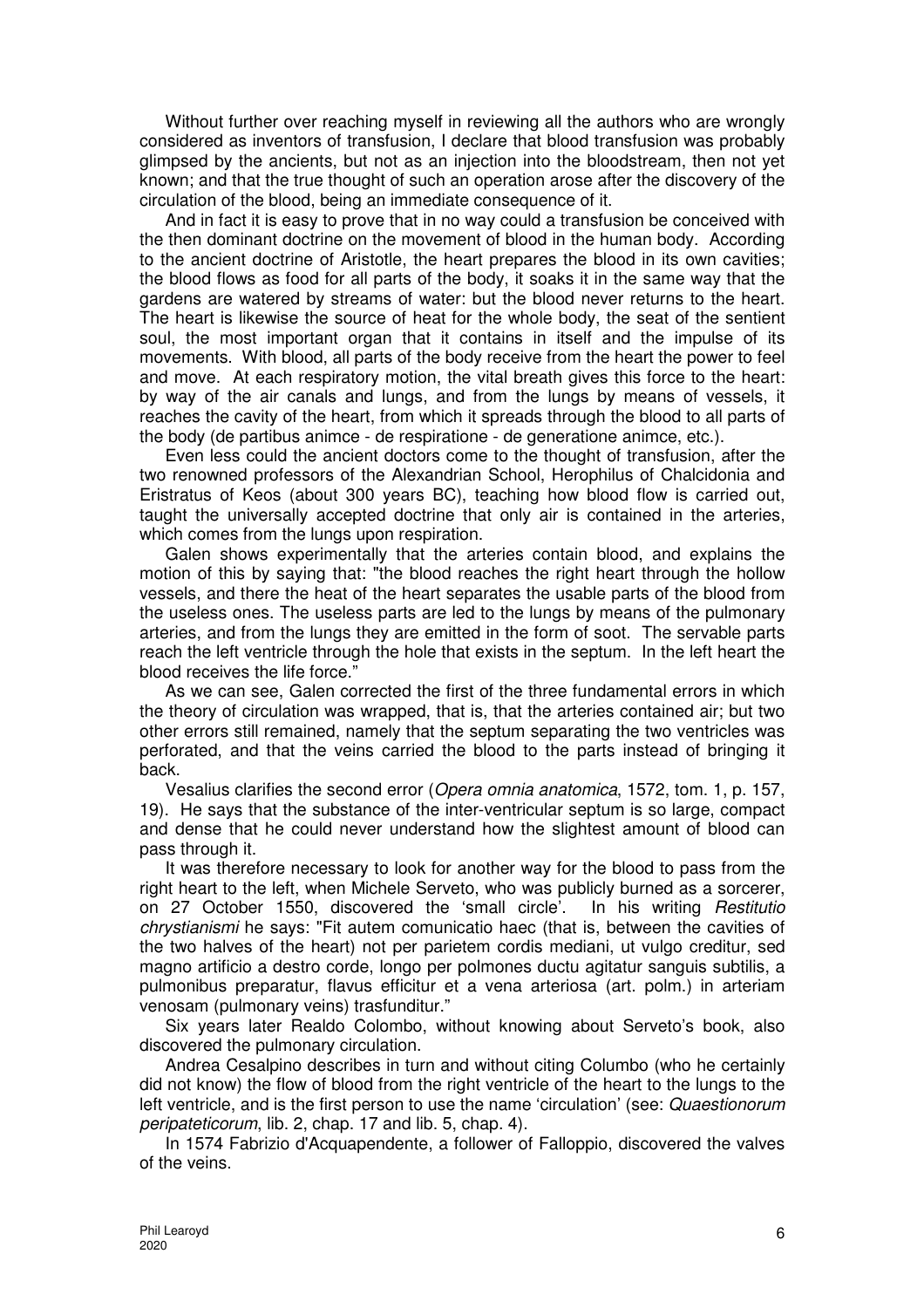Finally, the Englishman Harvey, who was a pupil of Fabrizio d'Acquapendente and studied in Padua, once the venous valves have been discovered, finds it easy to destroy the third error concerning the circulation; creates the centripetal movement of the blood flow in the veins, and clearly speaks of two circulations, the large and the small (1616-19-28).

From this quick outline of the theories and errors that prevailed around the movement of blood before the complete theory of the circulation became known, it seems quite proven that doctors and practitioners prior to this moment could not even come up with the idea of a transfusion; and at least they had such an abstract and confused concept of it that they didn't have to take it into account.

With the knowledge of the blood circulation, the period we have called mythological ends, and the historical era of transfusion begins; the 2nd period begins, the experimental, which from the discovery of the circulation of blood goes up to the 18th century; a period that we like to call such, because transfusion was almost always done more as an experiment than for a real therapeutic purpose.

### **SECOND PERIOD: THE EXPERIMENTAL ERA OF TRANSFUSION FROM 1628 TO 1700**

If the merit of a great discovery lies in the idea, in the first concept, if the implementation is a consequence of designing, then transfusion should be kept as an Italian creation.

It is Giovanni Colle from Padua who in his book Methodus parandi jucunda, abbigliamento et nova medicamenta, published in Venice in 1628, discussing foods and medicines designed to prolong life, expounds the thought that to obtain such an aim more readily and securely, should be to immediately transmit the blood of a healthy young man into the body of an old man.

In that book he poses a question to himself which contains precisely the ideal concept of transfusion; that is, the method that is achieved with medicines, would be better and more easily obtained by passing the blood through a channel that from a perfectly healthy young man enters an old man.

Here are his words: "Denno insurget aliquis, frustra hsec esse tentanda, dum per pauciora seque et bene valemus consequi optata, veluti si quis sanguis e vena exibiens juvenis admodum salubris, per fistulam in venam seuis permeet, insufflante juvene et sene attrahente et inspirante; ut sanguis juvenis intus attrahatur a sene, ne hujus egrediatur. Nam hic sanguis potest reparare humidum primigenium et temperamentum, docente Aristotile. Si senex haberet oculum adolescente, non ne videret ut adolescens? Non sentiret et rationaretur ut juvenis, si cor et cerebrum juvenis possideret? ergo etiam si sanguinem juvenis obtineret, viveret ut juvenis."

To this question Colle hastens to reply: "Respondendum haec minime veritatem attingere, quoniam in uutritione et vita vegetali actu requiritur sanguificatrix actu expeditur nutritiva facultas et genuinum calidum temperamentum, quod trasmutat sanguinem illuni introductum; necessario etiam desideratur ut continuo non effluat illum umidum et calidum temperamentum quod, teste lppocrate et Galeno, incessanter ab intimis principiis et ab aere lambiente lacessitur; actiones vero sensuum et intellectus non conficiunt sibi propria objecta, sed sollummodo ea recipiunt aut illustrant; non potest quod dissimiles mores babet in discordibus locis permanere; discordia rebellant, pugoant, atque inter se dissident ignis et aquae temperamento: haec sunt philosophiae raedicse arcana."

It is very true that Colle has not translated his thought into action, and that in the course of his book he expresses words of distrust about the applicability of the medium: yet it is an absolute fact that from the mind of this Italian came the first impulse, the first light, and that after him there was nothing left to do but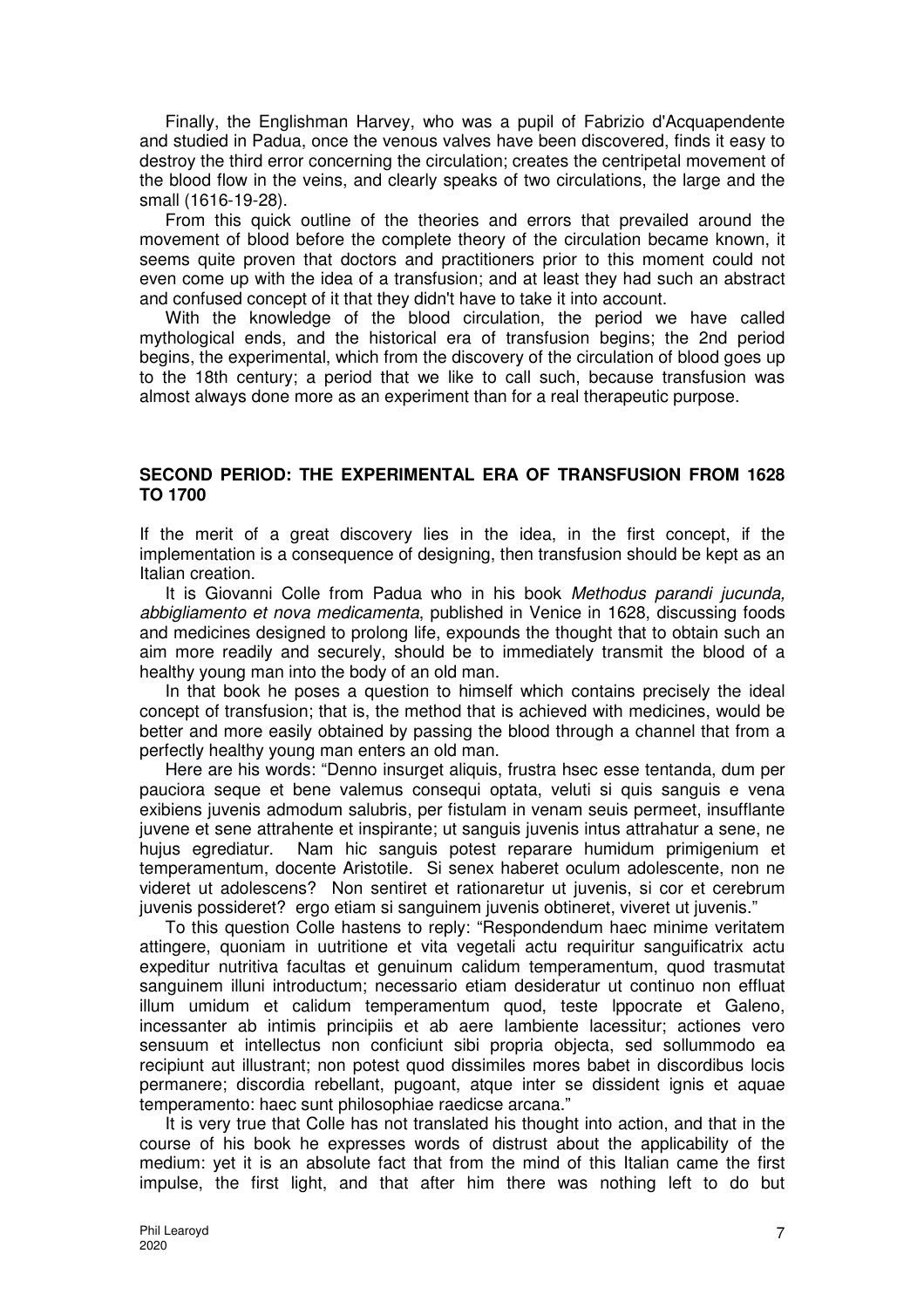courageously follow the concept and put it into practice in any way. The great idea had been thrown into the scientific field, and the great idea was from an Italian.

If the name of the Paduan Colle is not enough to give the Italians the right of priority in proposing and conceiving transfusion as a means of reforming and medicating the human body, another Italian's name immediately records the history, with even greater evidence of tradition, if it is possible to say, truncating any dispute in this regard.

This is Francesco Folli from Poppi, Province of Arezzo, whom we read in his work Stadera medica, in which, in addition to infusion medicine and other innovations, the favorable and contrary reasons for the blood transfusion already invented by Francesco are balanced and now described and dedicated by the same to the Most Serene Prince Francesco Maria of Tuscany, Florence, 1680.

In his work, at Ponderazione  $II^a$ , [sic] he speaks of blood transfusion. He begins to consider the causes of the greater or lesser length of life, and comes to the conclusion that the different quality of blood makes the time of life of the animals diversify, the diversity of the sauces the plants, and the different mixture of mercury and sulfur the metals (op. cit. page 19). He passes onto the examination of the various substances that according to the dominant doctrines at that time make up the blood, briefly describes the circulation and concludes by saying that the blood, so necessary for life, for the continuous circulation of several years, exhales the hottest, thinnest and witty part, it becomes big, black and easy to freeze; in a word it ages and dies; therefore in good or bad blood constitutes the length and brevity of life, aging and graying. And if, as Cicero said, "senectus ipsa es morbus", why won't it be permissible for every doctor to seek the remedy to keep it away?

And here I think it appropriate to reproduce the words of Folli verbatim, because they prove the accuracy of my assertions. On p. 35 it is expressed thus: "In the year 1652, I read the English book by Guglielmo Arveo, which deals with the movement of the heart and blood; which reading, with some news that he had about grafting plants, produced this problem in my fantasy: that given the circulation of the blood, transfusion was possible with which not only could some ills be cured, but rejuvenated and magnified. I mentioned this in my booklet on the cultivation of the vine, which I published only to make it clear to everyone that the blood transfusion had been invented by me and until the year 1654 manifested to the Serene Highness Ferdinand lI Grand Duke of Tuscany: his very pleasant genius and profuse magnificence was pleased with the novelty of the experience, nor did I ever communicate this thought of mine to others, giving myself to believe that if this invention were successful it was only worthy of monarchs."

Folli then mentions how he dedicated and presented his memoir on transfusion to the Grand Duke in the year of 1665, when he learned from a friend of his, Ippolito Tei da Bibbiena, that in England they had found a beautiful invention of rejuvenating by transfusing the blood of young men in the veins of the old (op. cit. p. 37). Folli suspects "that being at the Court of Florence some Englishmen, having been present on many occasions, as attested by Mr. Redi, among which Mr. Finchio ambassador at the door, they could have overheard it in the court, understood and carried it into practice." In his work, Folli calls the Grand Duke as a witness of the priority of his discovery and exclaims, "With reason, I can therefore call it mine as it is, and as mine I must by nature's obligation defend it and protect as best I can; that however I began to write this third booklet in his grace, if not with a certain faith to credit it as successful, to show the world at least that the reasons that led me to hope for it were not of such little weight, as they have been up to now judged by many." (op. cit., p. 38)

Folli then goes on to answer all the objections raised against transfusion by Mr. Raimondo Gianforti, in his book of medical consultations and responses; objections that we will mention by discussing in a specific chapter the supporters and opponents of the transfusion in Italy.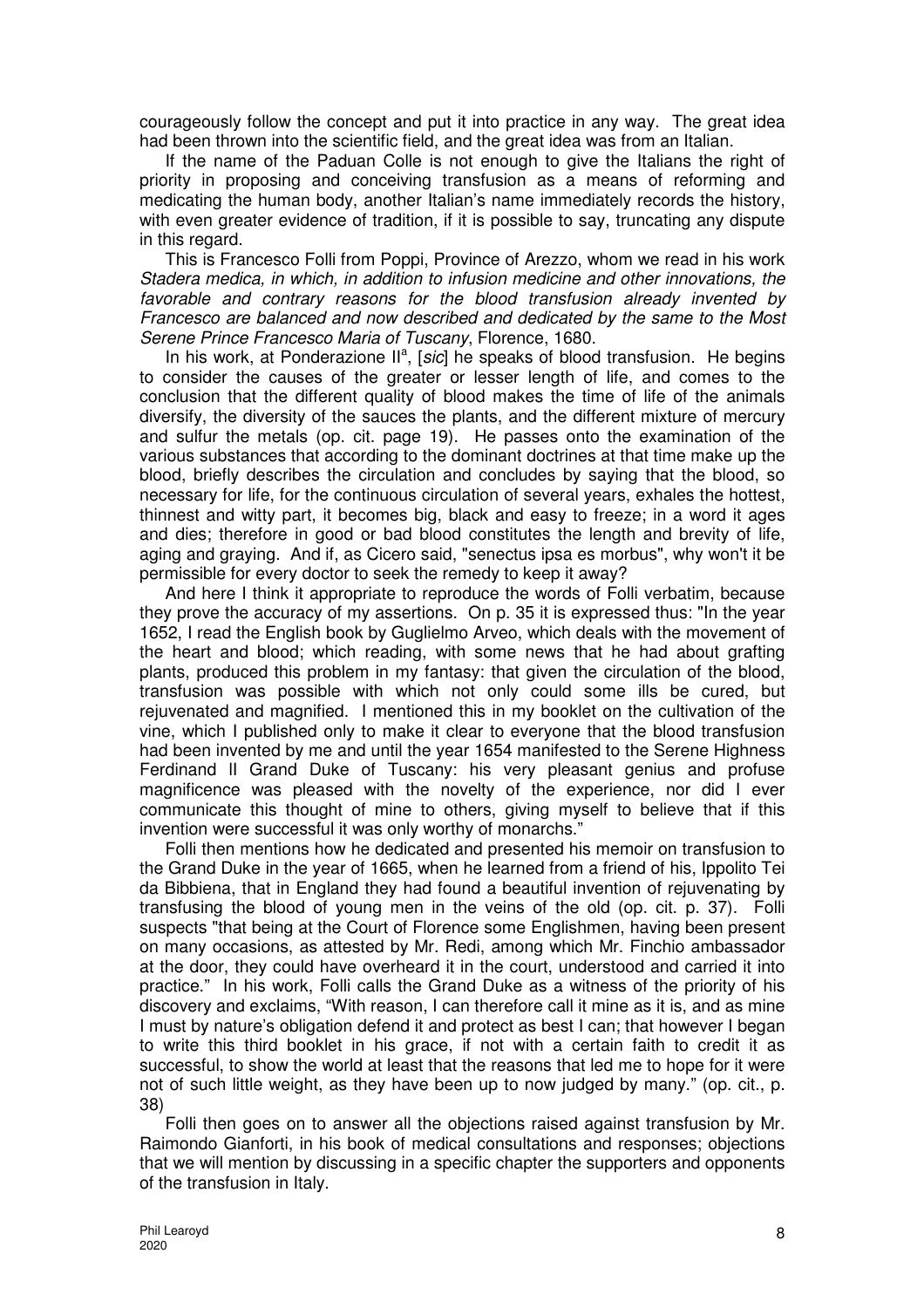Folli then describes the method to be followed in a transfusion, the quality and quantity of blood to be transfused, the appropriate instruments, the operative act (op. cit., p. 91).

As for the instruments, lancets are required to incise the vein, then a funnel to transfuse the blood. This funnel consists of three parts; the sharpest part, which must enter the patient's vein, will be made of gold and silver, but according to Folli it would be better to take the quill of a crow or raven wing feather, somewhat folded in the middle, placing a ribbon over the fold in order to then tie it to the arm. The second part of the funnel is a hare, cat or dog gut, of the width of the little finger of the hand, as long as four fingers; and this is tied from the longest part of the quill or pen, so that it cannot slide. The third part is a small ivory or bone funnel, with a large rim on the widest part to be able to drill it with a drill to take out the air and make other holes in it to fit a ribbon so that it can be tied to the arm of the young man. The quill is introduced into the cut across vein of the individual that is to receive the blood and is fixed to the arm by means of a ligature. Placed in a comfortable position, the young man who has to administer the blood, the vein is incised and the other part of the funnel, that is the bottle, is attached to it, keeping it fixed by means of a ligature around the arm. The surgeon embraces the gut with his hand, and as he feels it fill he will press it slowly as if he were milking it.

Finally Folli comments on the season in which transfusion is best suited, of the diet to which the patient receiving the blood must be subjected, and of other incidental things.

However, it seems that Folli has never performed it since on page 98 he says: "Finally I know that I have said too much about the way of containing oneself in the operation, not having experienced it." Even from this quick mention it is clear that he, as early as 1652 (24 years after Colle), proposed blood transfusion for therapeutic purposes; and that in 1680 not only did he still remember the thought he had already had and manifested previously, but also showed that he had made it the subject of theoretical study and that he could consequently dictate precepts in an operative and a therapeutic application line.

I had to render such an act of justice to the Italian Folli, as it is not even mentioned by some authors and by others mentioned only briefly without even attributing any merit to him. What is strange is that Italian writers contemporary to Folli do not even mention him, I don't know if they are unwilling, or because they really didn't know the memoir presented to the Grand Duke in 1665. In fact, Paolo Manfredi, in his book De nova et inaudita medica chirurgica operatione sanguinem transfundente de individuo ad individuum, published in Rome in 1668, does not speak of Folli. Bartolameo Santinelli, in his book Confusio transfusionis, published in Rome in 1668, does not speak of Folli; and indeed he claims that blood transfusion originated in England, from where it passed to France, and then came to Italy. Merklin in his book Tractatio medicocuriosa de ortu et occasionu transfusionis sanguinis published in Nuremberg in 1669 attributes almost no part in the discovery of transfusion to Italy and makes no mention of Folli.

To come to more recent authors, Scheel and Dieffembach, though not excluding the possibility that Folli is the inventor of transfusion, say, and not wrongly, that Folli published his discovery much later than the others. L'Oré in his book entitled Etudes historiques et phisiologiques sur la transfusion du sang makes no mention of Folli.

And after so much knowledge on the part of some, and after the doubts issued by others, these facts always remain as incontestable:

- 1. That in 1628 Colle of Padua is absolutely the first to talk about transfusion, and that he proposes it at a time when such a thought could have a basis for criteria, since the discovery of circulation was already in the scientific world.
- 2. That Folli of Poppi in 1680 (Stadera medica) asserted that in 1652 he had already expounded and published (in the book on the Culture of the Vine) his thought of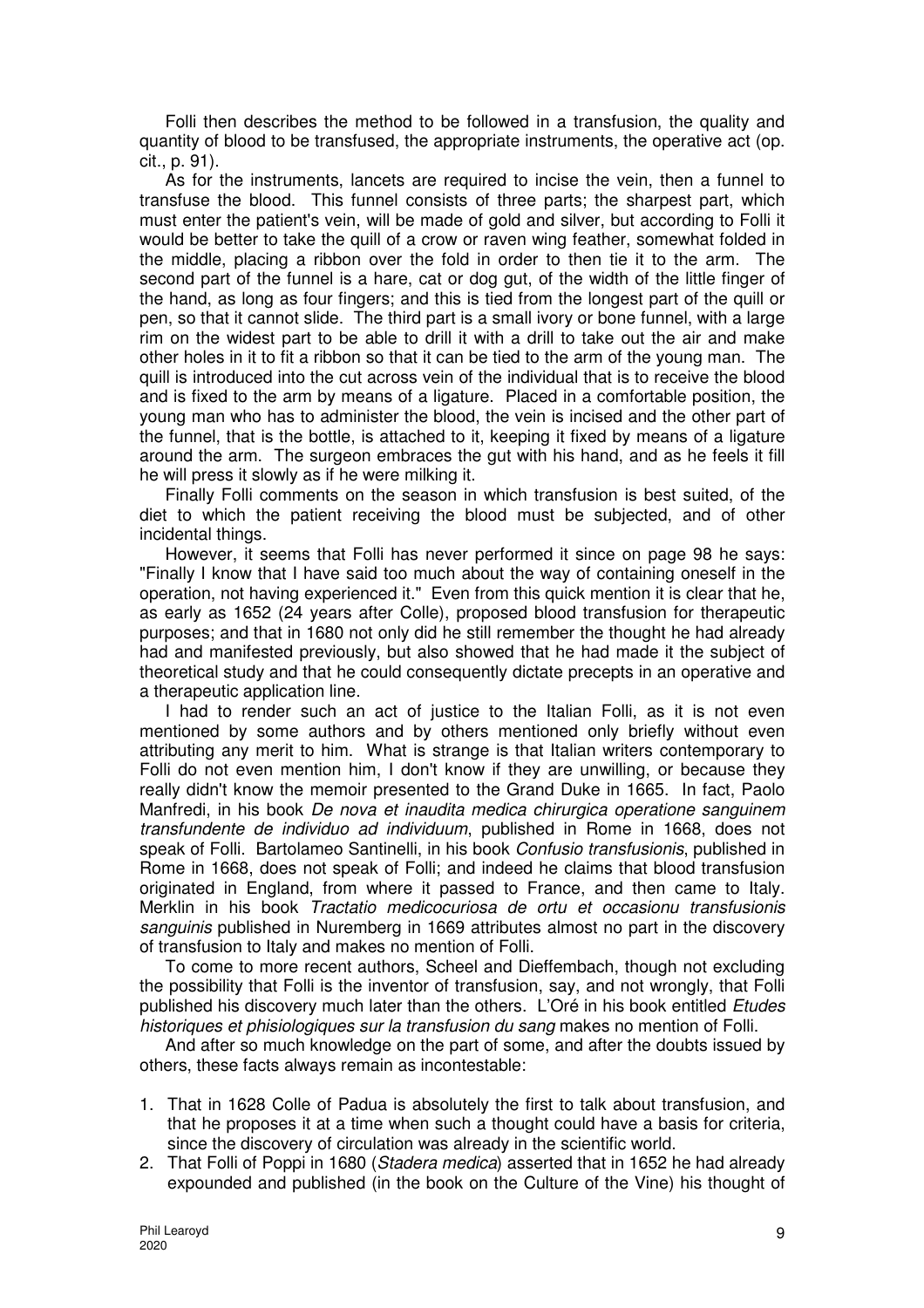the possibility and purpose of a blood transfusion; it was never contradicted by any writer, doctor or historian; so that his statements must be believed to be true, because of this fact and because of the authority of the testimonies he cites in his favor.

- 3. That the English never hesitated to oppose these observations and to accuse Folli of falsehood in those words, for which he accuses the English themselves as frequenters of the Florentine Court, as having stolen the thought of transfusion from his ceremonial testimonies to the Grand Duke Ferdinando II.
- 4. That Prof. Scalei, from 1866 onwards, never included a denial in his historical research (Giornale di Roma, April 1866, issue 4. Esperienze sulla trasfusione del sangue in Roma), in which he states how Folli should be given credit for having proposed the transfusion of blood from one individual to another as being possible and useful.

It is therefore reasonable that the conception of this operative act can be attributed to Folli since he lived in the era in which Harvey made known his studies on circulation and having followed the progress and discoveries that the anatomists and physiologists of the Florentine school of that epoch, he could on these bases devise a transfusion into his physiological and therapeutic truth and rationality.

Folli was also a scholar of agronomy and by practicing plant grafts he could very well deduce from these acts the possibility of transplanting the element of one organism into another, of bringing vital and radical modifications, of directing the organization in his own manner.

Lastly, it should be added that Folli knew about the attempts of infusion in medical circles, he was a partisan of them and then described the methods with full knowledge of the subject.

And after the evidence of these chronological dates related to Colle and Folli, why can historians and doctors propose other names and claim that these preceded the two Italians in the study of blood transfusion?

And even if one wants to question whether Folli is telling the truth by asserting (as he does in the writing of 1680) that he proposed transfusion as early as 1652, the fact still remains that Colle Padovano wrote about it as early as 1628 with indisputable evidence of meaning and words.

But after this is it then true that the names cited by some historians as predecessors to Folli in the study of transfusion are really so by date of time, by intention of concept, by breadth of views? Let us see.

Meanwhile, when Leonardo Landois (memoir in the Medical Gazette of Vienna, 1867) says that the theologian Potter in 1638 in a conference of the Royal Society of London expressed the thought of the possibility of replacing animal blood with the blood of another animal, it does not destroy the precedence of Colle (1628), and still leaves the merit of Folli intact, of having widely spoken about it and of having a broad theoretical study of it, very worthy of admiration. And it helps to believe it was a simple nod to Potter, since most do not remember it at all and take very little account of it.

It is necessary to move to 1657, five years after Folli's work, to feel the transfusion remembered again; since after Colle (1628), before and after Folli (from 1652 to 1657) we only see studies and experiences of medicinal infusion

I believe that English historians are mistaken when they say that Christopher Wren in Oxford, in 1656, was involved in transfusion; since, even as written by Boyle (Philos. Transact., 1665. Vol. 1, p. 129), an eyewitness of Wren's experiences, it never appears that he injected blood, but rather that he infused only medicinal substances (crocus metallorum, or antimony oxysulfide, etc.)

On the other hand, I think Clarke is the first who in England perceived the uselessness of infusions and abandoned them; indeed, he was deeply impressed by the struggle, then fervent and universal, which was stirring around the composition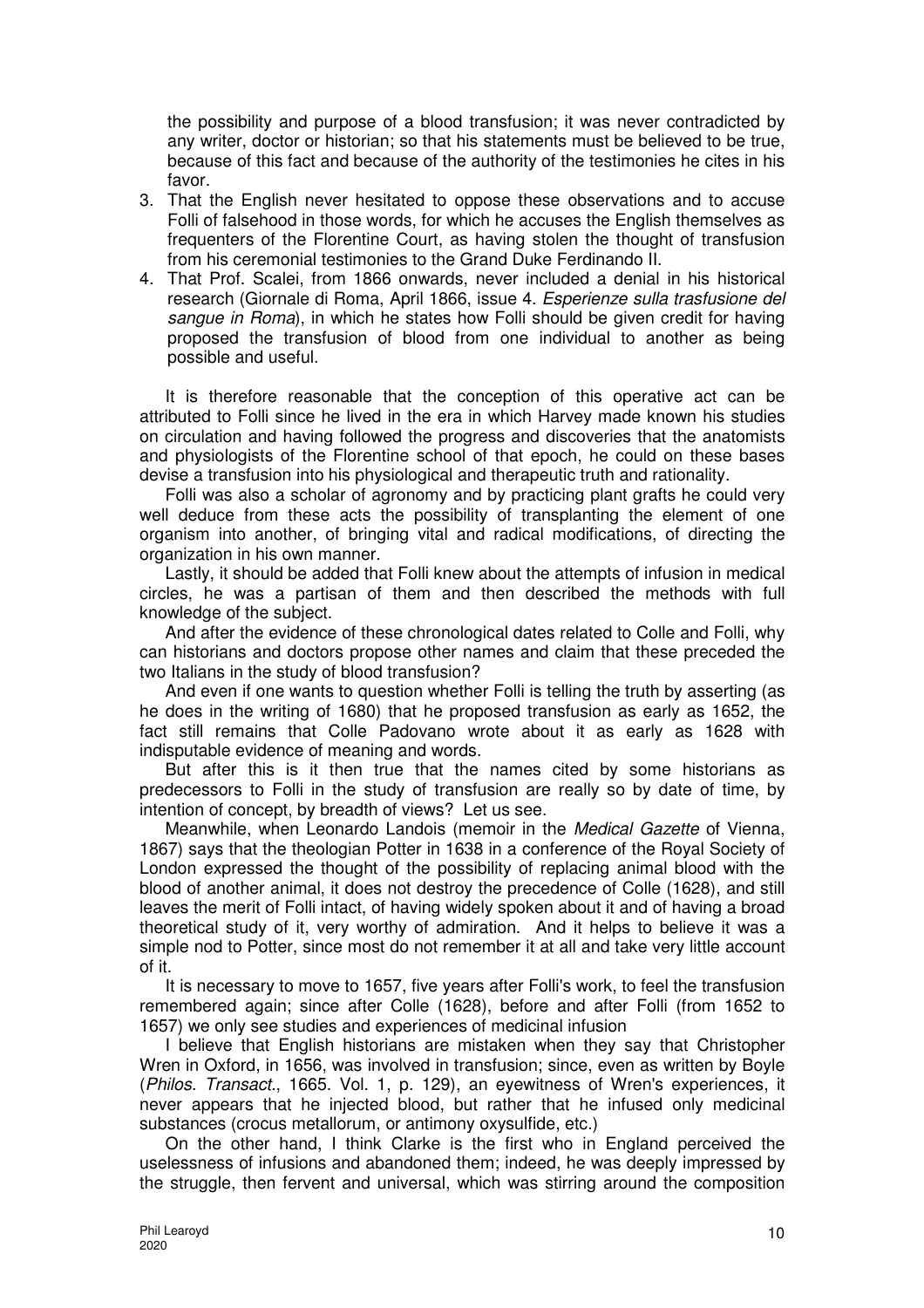and mystical power of the circulating blood, he turned his investigating instinct to this element and handed over to history the first experimental fact of blood transfusion.

In 1657 he transfused blood using a direct method from one dog into another dog, by means of a cannula bent at both ends: and without being given sufficient information to take away from his writings on the method carried out in his attempts, we can say (on the contrary to Scheel's assertion) that not all of them failed; since writing in an editorial. Oldemburg, first editor of the *Philosophical Transactions Med.* Journal, No. 35, puts it this way: "Tu nobiscum vidisse, vir amicissime, animla largo sanguinis profusione fere exangue redditum, et eonvulsionibus lethalibus piane moribundum, sanguine alterius animalis, ejusdem speciei in illuni transfuso, intra septem borse minuta ad pristinum et perfectum vigorem restitutum."

It was therefore a direct transfusion of blood between animals of the same species, for the purpose of reimbursing the one artificially taken from one of the two; it is the first thought of recasting, of replacing blood, considering this as an essential element of life.

At the same time as him, Dr. Henshaw gives the annals an equal experience; which seems not to have had a lucky outcome, as Merklin says in his book *De ortu et* occasionu transfusionis sangumis, November 1674.

I think it is very difficult to specify, after Clarke, who really has the priority of having carried out conclusive and coordinated experimental tests. The first signal was given, from all sides instructive elements had to arrive, demonstrative proofs, more or less defined facts, different and opposite concepts, which all had to refer to a single center, the last true, which is no one in particular but of all the scholars together.

So it is that now we will see theory and fact walking hand in hand with regard to transfusion, and therefore speeches, lectures, writings on the one hand, experimental tests of all kinds on the other, in the various scientific centers of all nations, within a short period of time from each other, putting the impartial reporter in great difficulty.

France begins only in this time to wake up and take part in the subject: and the first word from there is that of the monk Roberto de Gabets, who from July 1658 made a speech on transfusion in an assembly held by Mr. Montmar. Gabets narrated how Harvey's discovery made him think of a new kind of blood circulation, namely the communicative circulation between one animal and another. "For this, two small silver channels are enough; one of them has a funnel-shaped opening to receive blood to be introduced into the open vein of an animal; the other smaller tube to be introduced into the vein of the animal or man that must receive the blood: these two tubes are joined with a third intermediate channel of skin, which, in addition to other advantages, also has that of allowing the course of the blood to be accelerated, when alternating pressure is applied to it with the fingers." According to Gabets, the operation is not dangerous, it can be of great advantage to revive individuals exhausted by haemorrhage, disease, old age, to correct malignant diseases and to repair the lack of blood, but when the viscera are not yet affected, such as for example in the incipient etisia. [Progressive wasting diseases like tuberculosis - PL]

Transfusion should have come into favour with French doctors of the time, due to the writing and the judicious indications of Gabets; but this was not so, indeed a complete forgetfulness followed, perhaps because Gabets had not corroborated his precepts with experimentation. In addition, Landois cannot support his assertion that Gabets did a transfusion on a man, since the evidence is neither provided by him nor is it apparent from the writings of the monk himself and his contemporaries.

Just as Clarke's early experimental studies, popularized by Oldemburg's pen in his periodical, occupied much of the London scholars and scientific bodies; so in 1662 we immediately see Hoffmann from his chair at the University of Pavia discussing transfusion, dictating an immediate method, proposing it for melancholy, mania and leprosy, already presenting the therapeutic approach that could and should have made such a powerful impact.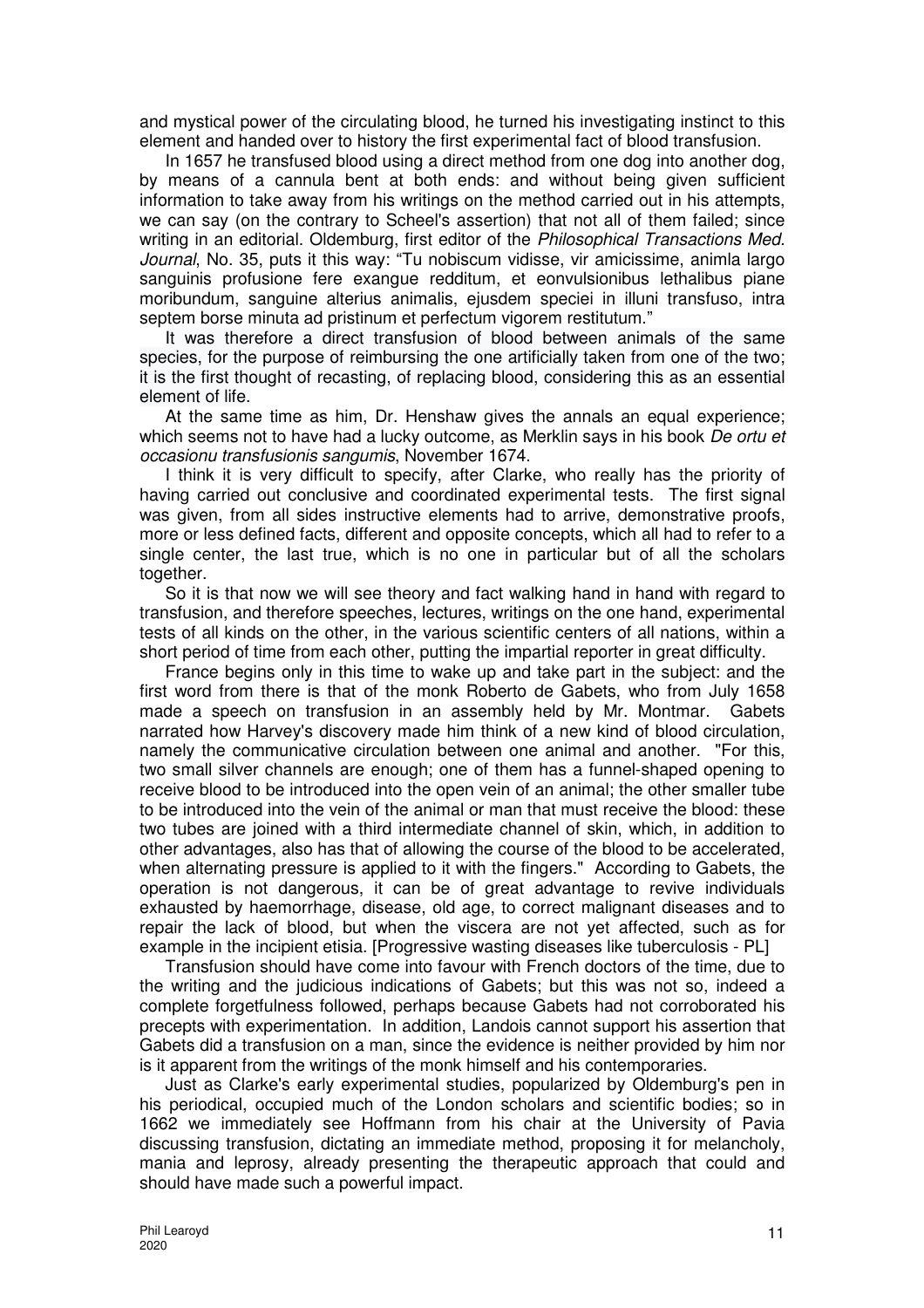In September 1663 the Philosophical Society of London examined the two topics of infusion and transfusion, and delegated to this purpose doctors Wilkins, Daniele Coxe, Thomas Coxe, and Hook: so that on the 31st of the following May the Society observes Thomas Coxe transfusing a pigeon; after he bled it to death, he injects it with blood from another pigeon, revives it for 1/2 hour, but it then dies.

Coxe, tempted by this first test, from which immediate and evident effects had been obtained, on 7 June 1665 took a dog, and by means of a bladder fitted with a cannula he injected two English ounces of another's blood into the dog's crural vein without the slightest consequence.

But, in this experimental era of transfusion and infusion, the English anatomistphysiologist Richard Lower is certainly the one who brought the greatest light, the greatest clarification; and we see it stimulating his two pupils Boyle and King to investigate new points, to establish new clues to the importance and value of the transfusion.

At the end of February 1665, Lower performed his transfusion experiments on dogs. But while, with the exception of Clarck, the indirect or mediated method was used in blood transfusion, receiving the blood of an animal first in drops and then injecting it into the veins of another animal, Lower returns to the direct method from vessel to vessel. At first he tried to pass blood from a jugular vein into the jugular of another animal; but seeing that the blood easily coagulated in the tubes, he passed the blood from an artery into the vein. In the presence of doctors Wallis, Millington and others, at the end of February 1665 (and not in 1666, as Scheele said) in Oxford, he opened the jugular vein of a medium-sized dog and let so much blood flow until the dog was exhausted and close to falling into convulsions. He then opened the cervical artery to a large dog that had been tied close to it, and from the open cervical artery of the large dog he passed as much blood into the open jugular vein of the other dog that it was filled with it, as could be possible, perceived from its anxiety and restlessness; Lower then stopped the entry of the foreign blood and let blood flow from the vein again. This he repeated several times, until the two large dogs had gradually given their blood to the small dog, and according to Lower the blood mass had completely changed. He tied the wound of the little dog and let him free; he jumped off the table, appeared cheerful and even afterwards suffered no fatal consequences.

Here is the exact and detailed description of the Lower method (6 July 1664) of direct transfusion. "The carotid is revealed to the animal that must give its blood for about an inch, then a knot is made with a thread in its upper part, a knot well tightened and that cannot be untied. One thumb length under that, towards the heart, another knot is made which can then be tightened and released at will. Two threads are passed between these two nodes under the artery, then the artery opened and a small cannula is placed within the incision; the well tightened artery above the cannula is tied with two threads and closed with a small cork. Once this is done, the jugular of the other animal is exposed for an inch and a half and a slip knot is made at each end, and between these two knots two threads are passed under the vein; then the vein is cut and two tubes are introduced, one in the lower part to receive the blood of the other animal and bring it to the heart, the other in the upper part that comes from the head, allows the blood to flow out. The two tubes are closed with a stopper. Having done this, the two dogs are tied towards each other so that other tubes can be passed between the first two since the necks of the two dogs cannot be brought close enough to each other, it is necessary to use intermediate tubes. Once this is done, the stopper is removed from the tube that descends into the jugular vein of the receiving dog, and the stopper from the tube that comes out of the artery of the offering dog; they are joined to each other by means of three or four intermediate tubes, the running knot is released and the blood will rush through the tubes, as if through an artery. At the same time the stopper of the tube coming from the upper part of the jugular of the receiving dog is removed (having first made a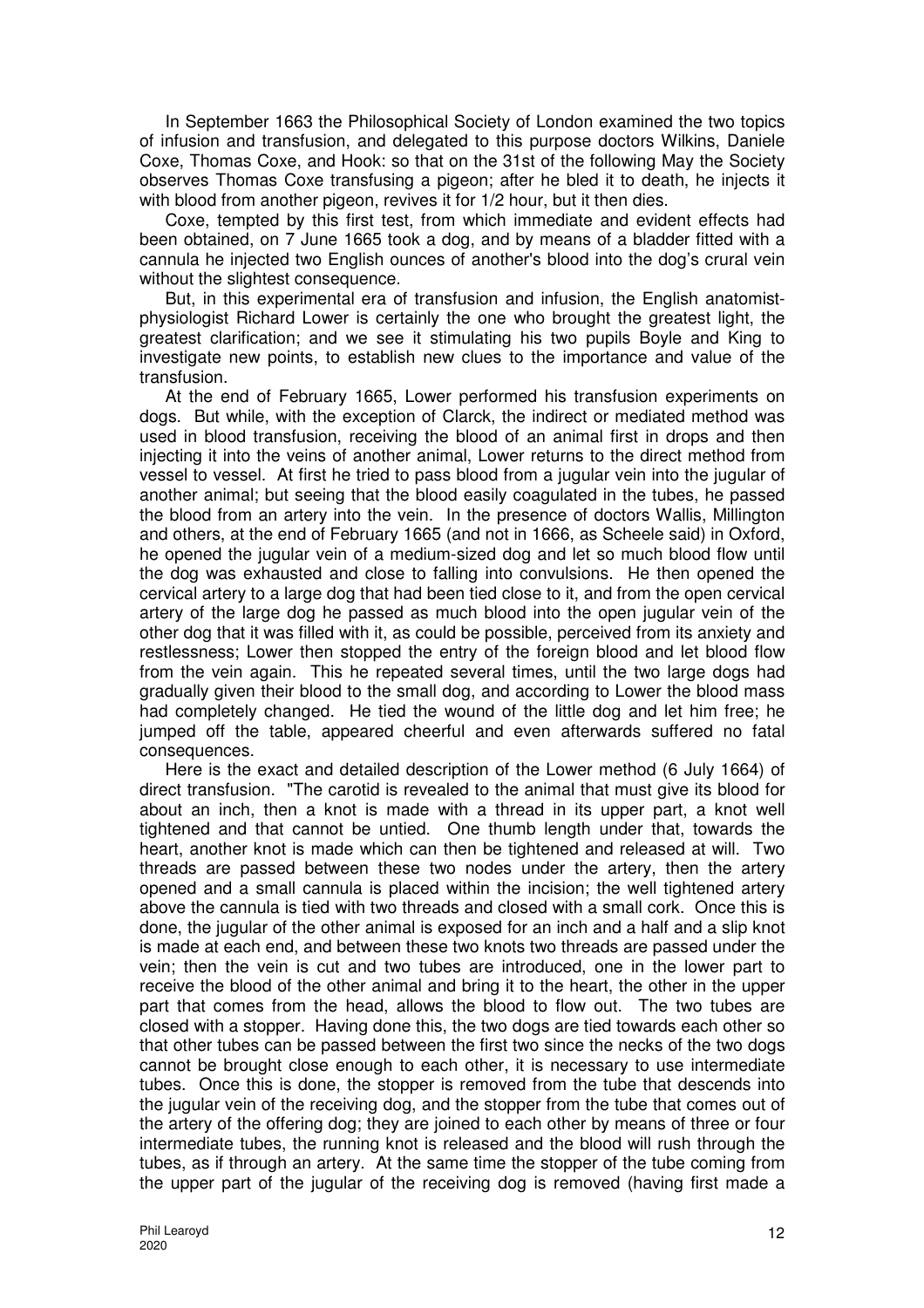ligature around its neck, or at least pressing the other jugular vein with the fingers), and the blood of this into a dish (but not continuously) until the dog offering arterial blood begins to scream, weaken, fall into convulsion and is about to die. Then the two tubes of the jugular vein of the receiving dog are raised, and having completely tightened the two last knots, the vein is cut at the intermediate point, the skin is joined and the dog is let free."

Lower believes that blood transfusion is very effective in getting an exhausted person back from excessive bleeding. He thinks it would also be effective for curing the insane and arthritics, but only when they have healthy viscera. But, according to Lower, all the sick whose blood is rotten due to putrefaction or some contagion coming from inside, or are suffering from chronic bowel failures, should not expect the least benefit from a transfusion, because the new blood introduced would soon be corrupted by coming in contact with broken blood.

Clarcke lived in the time when opposition arose as a reaction to the system of natural faculties of Galen and to archaism in physiology, and against chemistry and the excesses of humor. In fact, in the therapeutic indications of transfusion, Clarche is more forthright than ever, and predicts that attempts at blood grafting are in vain where the material condition of the organs is irreparable. Great concept and precept together, unfortunately too forgotten there and then.

Boyle took the most active part in Lower's experiments and did his best to make transfusion successful. In a session of the Philosophical Society he proposed various problems, of which I mention only the more important ones, because they are directed towards the search for knowledge and physiological and pathological facts:

- 1. Will a dog whose blood has been mixed show any changes in pulse, urine, excrement, perspiration?
- 2. Will a hungry dog lose its appetite when injected with chyle-rich blood from another well fed dog?
- 3. Will it be possible to keep a dog alive by injecting it with the chyle of another animal?
- 4. Will a dog with blood diseases be cured by replacing you with healthy blood?
- 5. Can medicines be combined with the transfused blood, and is the action of these medications different from when they are given by mouth?
- 6. By injecting a dog with the blood of another dog that has been given a purgative, will the first be purged?
- 7. What are the results when transfusion is done between animals of different species?

As can be seen from his report, Boyle intended transfusion as possibly the most perfect replacement, as a complete exchange of blood, as a true blood graft. The bad thing is that not all these questions had a solution for corresponding experiences; and only King on 8 December 1666, in the presence of Daniele and Thomas Coxe, Hook and Pope, transfused the blood of a sheep to a dog, making it an absolute replacement without any accident, thus answering the question that blood of a herbivore does not harm a carnivore; and later in 1667 Thomas Coxe showed the harmlessness of the transfusing blood of a mangy dog into another healthy dog.

But the Philosophical Society of London was not satisfied with the replacement, they wanted a reparation: they had a dog bled and reduced to near death to then introduce sheep's blood: the experiment was done by King and succeeded without harm to the transfused dog.

Other experiments that King performed for the Society had an unfortunate outcome: in one he let calf's blood flow into a small sheep, another in which he bled out a sheep and transfused it partly with arterial and partly venous blood from a dog, and finally another in which a fox was transfused with lamb's blood, in which he found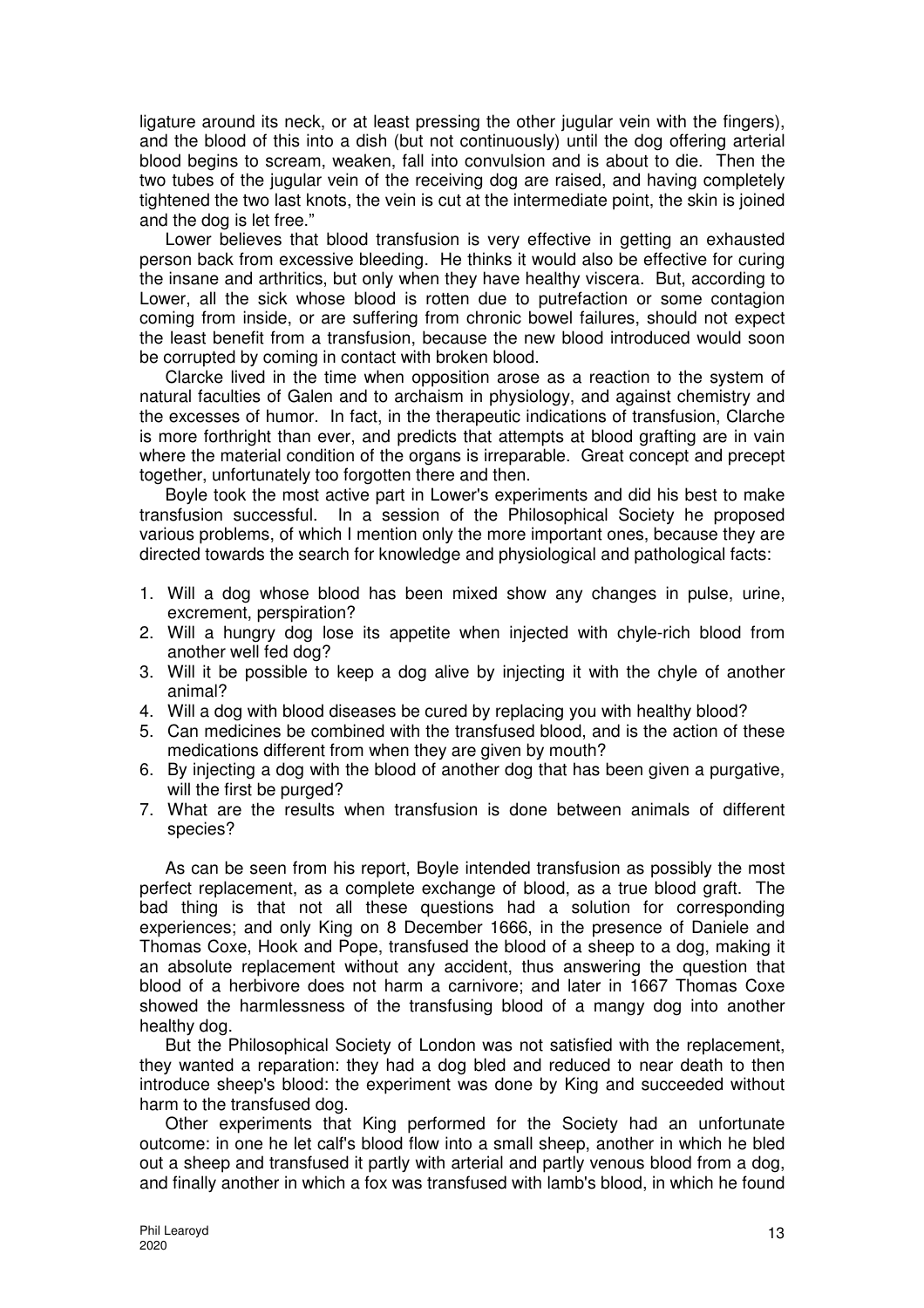bloody serum and blood pouring into the serous cavities. In these attempts, the cause of the unfortunate outcome was either the difference in the volume of blood cells (1/168 for the sheep, 1/196 for the calf, 1/139 for the dog) or was the excessive amount of blood injected.

A great step had therefore been taken by June 1667 and largely by the English. It could be assumed by definition that bleeding until apparent death had found in transfusion a quick and excellent aid: that an excessive amount of injected blood was not tolerated, producing alarming phenomena, that had to be artificially removed by subtraction; that the blood of animals of one species was tolerated by the blood of animals of another species; that the transfusion could equally be accomplished with an immediate and mediated method; and finally that blood clots had sometimes prevented the progress and completion of the operation (Lower).

Certainly not second to the Italians, indeed some of them even before Coxe, King and Boyle himself, they give hand to a series of experiments, whose purpose and outcome must be highly taken into consideration.

The first Italian animal transfusion experiment was by the famous Geminiano Montanari, former professor in Bologna, then in Padua. On 28 March 1667 in Bologna at Cassini's house, after having measured the amount of blood that a lamb could give, he bled another one of equal size until death and to this he transfused blood from another lamb, removed from the carotid: the jugular vein through which the blood was introduced was then completely cut off, closing the two stumps with two laces; without appearing weaker the animal soon followed those who had operated on it; and eight months later, put to death, the stumps of the jugular vein were found adhering to the nearby muscle and communicating the two branches by means of a small venous branch which could in a certain way make up for the lack of continuity of the jugular trunk. (Journal des Savants, 17 November 1668, p. 85)

Except that the transfusions, hitherto remained in the purely experimental sphere; in the hands of the Italian Griffoni of Udine marks the first step towards the therapeutic application; because in May 1667 he set out to heal a hunting dog of mediocre stature, 13 years old, therefore already old, very weak in strength, which can hardly walk and is more deaf; the little lamb's blood given without accident, on the contrary, it sees the animal rise, walk, run, gain an excellent appetite and partially regain its auditory faculty, which was then completely recovered a month later. (Journal des Savants, 19 November 1668, p. 88)

Daniele Major, although he never carried out transfusion experiments in animals and much less in man, in his work Delicia hiberna he describes a particular method of his that I love to reproduce because it was used later by other experimenters, and it is in my belief that it is the first note given for the semi-direct or instant transfusion of which Moncoq recently became the inventor.

"We have two men ready, one of whom is athletic, robust and abundant with blood, the other sick from bad moods: a mild purge being promised, one and the other should have a ligature in the right arm or in the left: then with a lancet a vein is opened to the sick man and three to four (English) ounces of blood are allowed to flow. Introduce the thinnest part of the instrument to be used for the transfusion in this vein incision, then make a ligature of the arm under the vein incision to prevent more blood from escaping and to hold the instrument in place. The vein of the healthy man is then opened in the same way and the other end of the instrument is applied to this vein, so that the blood, without coming into contact with the external air, passes from the vein of the healthy man into the vein of the sick man. The instrument used for this kind of transfusion is the following: a canal or silver tube about two fingers long, of equal width: one end of this tube or cylinder is briefly curved with an opening shaped like a cup, so that this extremity fits exactly to the arm of the healthy man and receives all the blood that comes out of the vein: the other extremity of the instrument ends in a thin and short cannula, and this extremity is introduced into the vein of the sick man."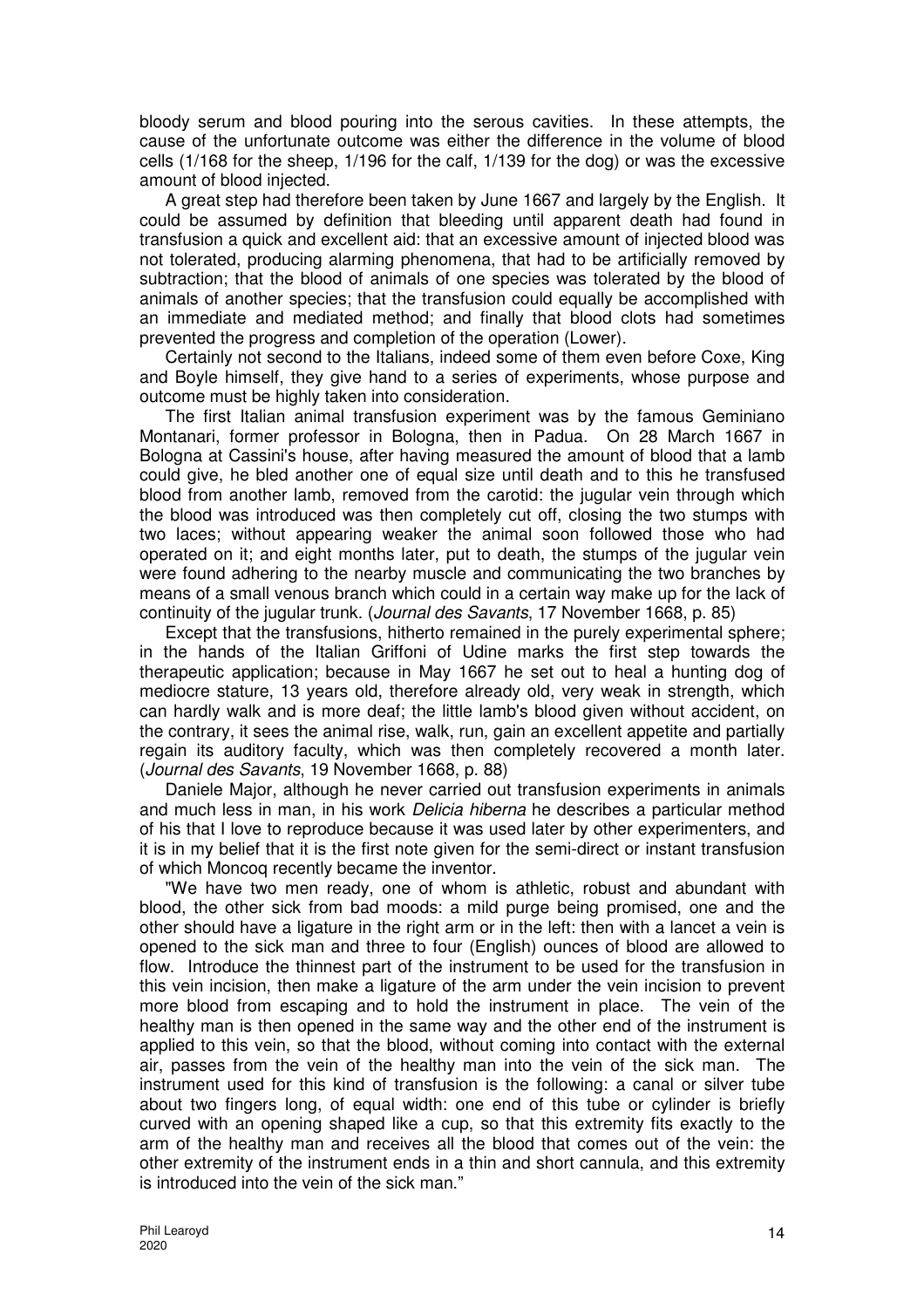Major then says that to prevent the blood from coagulating in the cavity of the cylinder, a few grains of deer antler salt or ammonia flowers can be introduced.

In this turn of time, a fact that, although not belonging to the history of transfusions, deserves our attention is the one handed down to us by Cristiano Federico Garmann of Schemnitz, who explains to Major in his letter of June 1667 the thought of recalling to life children born asphyxiated, by injecting a few drops of Malaga wine into their umbilical vein. And he translated his concept into an experiment when injecting a small quantity of Rhine wine into the umbilical vein of a newborn dog saw him become very animated, while he made it fall into drowsiness by pushing a narcotic liquid along the same route, and then promoted alvine discharges by introducing a purgative liquid. This was perhaps the starting point of another bolder thought born in the mind of a distinguished modern surgeon; that of resuscitating a newborn by transfusing blood through its umbilical vein. I mention this association of ideas without taking away the slightest part of the merit of the fact I am referring to.

It is Garmann himself who judges transfusion to be very beneficial after violent haemorrhages, while he considers it perfectly useless in consumption, emaciation and similar diseases.

And what does France do? We will see it now in all its glory.

Denis begins transfusion experiments on animals. From a letter he wrote on 9 March 1667 to M…. about blood transfusion, he notes that on March 3 of the same year he performed a transfusion experiment on two dogs. The transfusion was made from the crural artery of a bitch into the jugular vein of a dog, to avoid convulsions if possible: the method he used was that of Richard Lower: the two dogs were kept alive. The bitch later gave birth to a dead dog, in which only three or four drops of blood were found.

Denis together with Emmerets on 8 March 1667 undertakes a new transfusion experiment. He uses a dog that had been transfused in the previous experiment, and passes its blood into another dog; with this he so weakened the first animal as to appear dead, having lost about 12 ounces of blood. The two dogs recovered perfectly.

Denis concluded from this that transfusion is not harmful as claimed by some, because the blood, which in less than six days had been found in three different bodies, did not cause any inconvenience to the one who had received it last.

And here we have to observe that the experiments took place between animals of the same species, therefore without any difference in the properties of the blood, between what is given and what is received.

In a letter he wrote to M…. in April 1667 (see Oré, page 10) he tells how he passed the blood of three calves into three dogs, to see the effects deriving from the mixture of two very different bloods. The three dogs recovered well and thrived.

Denis and Emmerets performed numerous other transfusion experiments on dogs, from artery to vein, then from vein to vein, and always with success. They transfused the blood of animals of different breeds into the dogs, and did not loose a single one of the 19 dogs they experimented on. However, there is no detailed description of the studies and the tests they made.

Yet they had become masters of the act and of the accidents: and therefore they had gained the courage to attempt the experiment in man for therapeutic purposes.

In fact, Denis, after having answered all the objections that arose from all sides made against transfusion, performed the first transfusion on a man using lamb's blood in conjunction with the surgeon Emmeretz. It was a young man aged 15 to 16, to whom doctors had done twenty great bloodlettings due to a hot fever that had lasted two months according to the Gui-Patin school. For this treatment a very marked prostration of forces followed, exquisite anemia with a comatose state. Denis admitting that the great loss of blood was the thing that had demolished the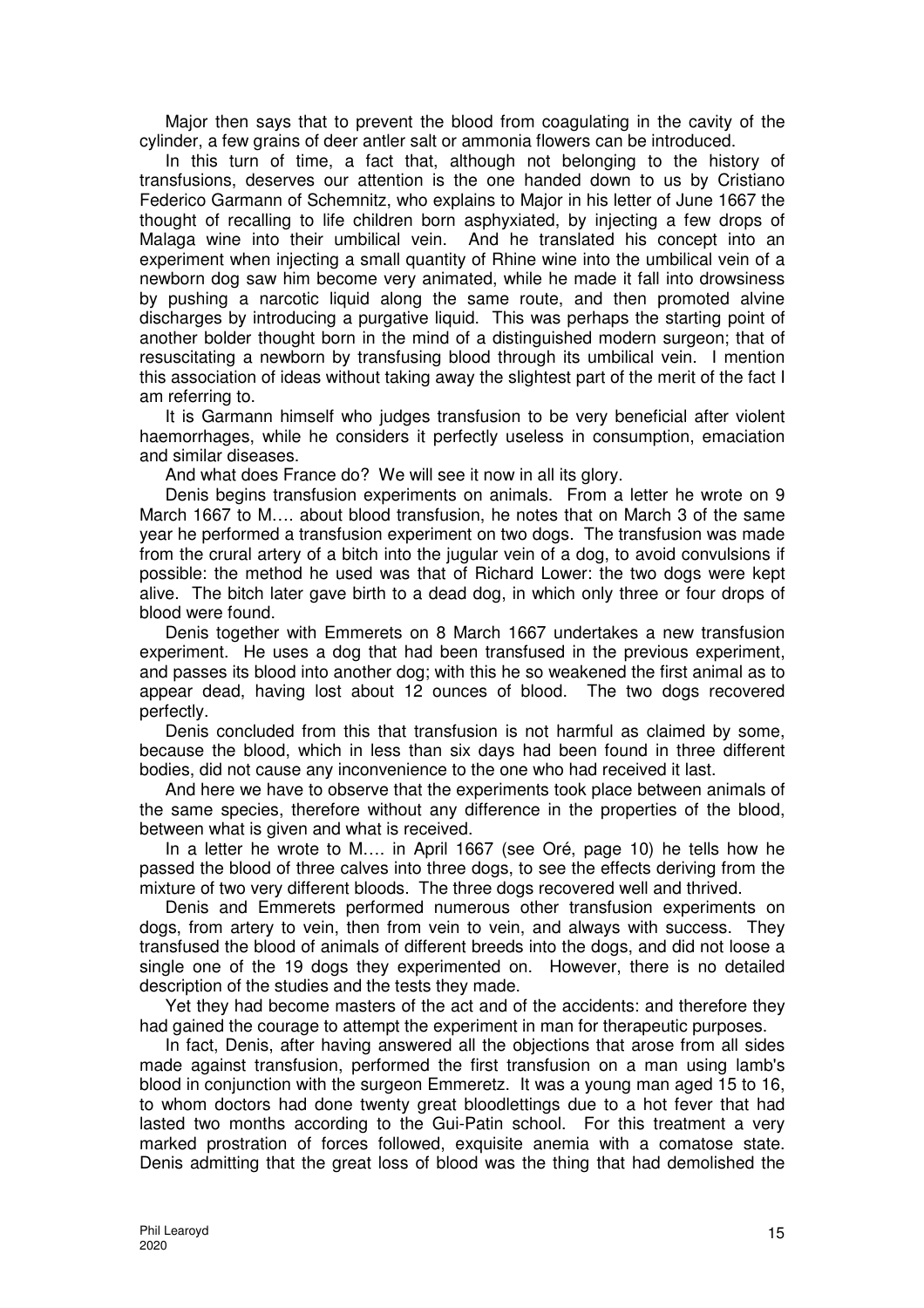patient's constitution thought of carrying out a transfusion, which was performed on 15 June 1667 at 5 am.

At first, three ounces of blood, which seemed to be defective, were extracted from the patient, and from the carotid of a lamb, by means of a cannula, about nine ounces of blood were immediately passed into an arm vein: then he was bandaged as after a bloodletting and laid in bed. The patient during the operation said he felt a sensation of heat that ascended down the arm, along the course of the vein. At ten hours the patient felt well, wanted to get up and was cheerful. At 4 pm he had an epistaxis, but only of a few drops of blood. The following days he gradually improved, the sleepiness disappeared and he was completely cured. Denis attributed this happy and wonderful result to the fermentation and development of vital spirits or the product of the arterial blood of the animal in the viscous blood of the patient.

So Denis was encouraged to carry out a second transfusion experiment on a man in the same month of June. Here it was more of an experiment than a real cure. He was a robust and healthy porter from Paris, aged 45, who underwent this operation for a given sum of money. As he was healthy and had no contraindications for the operation, it was decided to have a large transfusion. About ten ounces of venous blood were extracted and about 20 ounces of blood, removed from the crural artery of a lamb, were transfused. During the operation he was in a good mood, he made his own reflections on this new method of treating the sick, he did not complain about anything, only that he felt a great heat from the point where the vein was cut ascended to the armpit. After the operation he himself wanted to slaughter the lamb that had supplied him with the blood, he went to the tavern to drink the money he had earned with his friends and resumed his usual occupations. (See "Lettre à M. de Montmort touchant deux experiences de la transfusion faites sur les hommes." Paris, 1667, Journal des savants, p. 44-65)

These two brilliant results only exacerbated the opponents of transfusion more, who arose most viciously against Denis and all the followers of transfusion. We will talk about them when we deal with the opponents and supporters of transfusion in a specific chapter; it is enough, however, to mention right now that they were unable to oppose facts other than by unfounded hypotheses and theories.

The method followed in these two transfusions, as in the following ones, is described by Denis himself in a letter written to Monsieur De Sorbière: we will find it further on: here suffice it to say that it was a direct transfusion method.

But the opposition against transfusion continued; Lamy was the toughest opponent. In a letter that Gadrois wrote on 8 August 1667 to the abbot Bourdelot to answer Lamy's objections, we find the following experience of transfusion with calf blood made by Gadrois: it was a sick man who had not taken food for three months, he had lost knowledge and speech. After the first transfusion, his pulse raised, speech and consciousness returned and the diarrhoea stopped; but after 24 hours it returned to its pristine state. A second transfusion was made which gave him new vigor, but only for a short time because after 12 hours he died. At the cadaveric section it was found that his intestines were gangrenous. Nor, we note, is it the first time (as will be seen below) that in this historical period we see a successful transfusion by an operative act, but performed without indication, therefore failed in its final purpose.

Denis in July 1667 performed other experiments on animals, to answer the objections that were made against transfusion; as a result, animals with foreign blood kept well after five months.

Soon Denis and Emmeretz were offered a new opportunity to experiment with blood transfusion on man. It was Baron Bond, prime minister of the King of Sweden, who for three weeks had been suffering from liver failure with diarrhea and violent fever. He was treated with numerous bloodletting to the arms and feet, purgatives and enemas, so that he was so weakened that he could not stand, that he was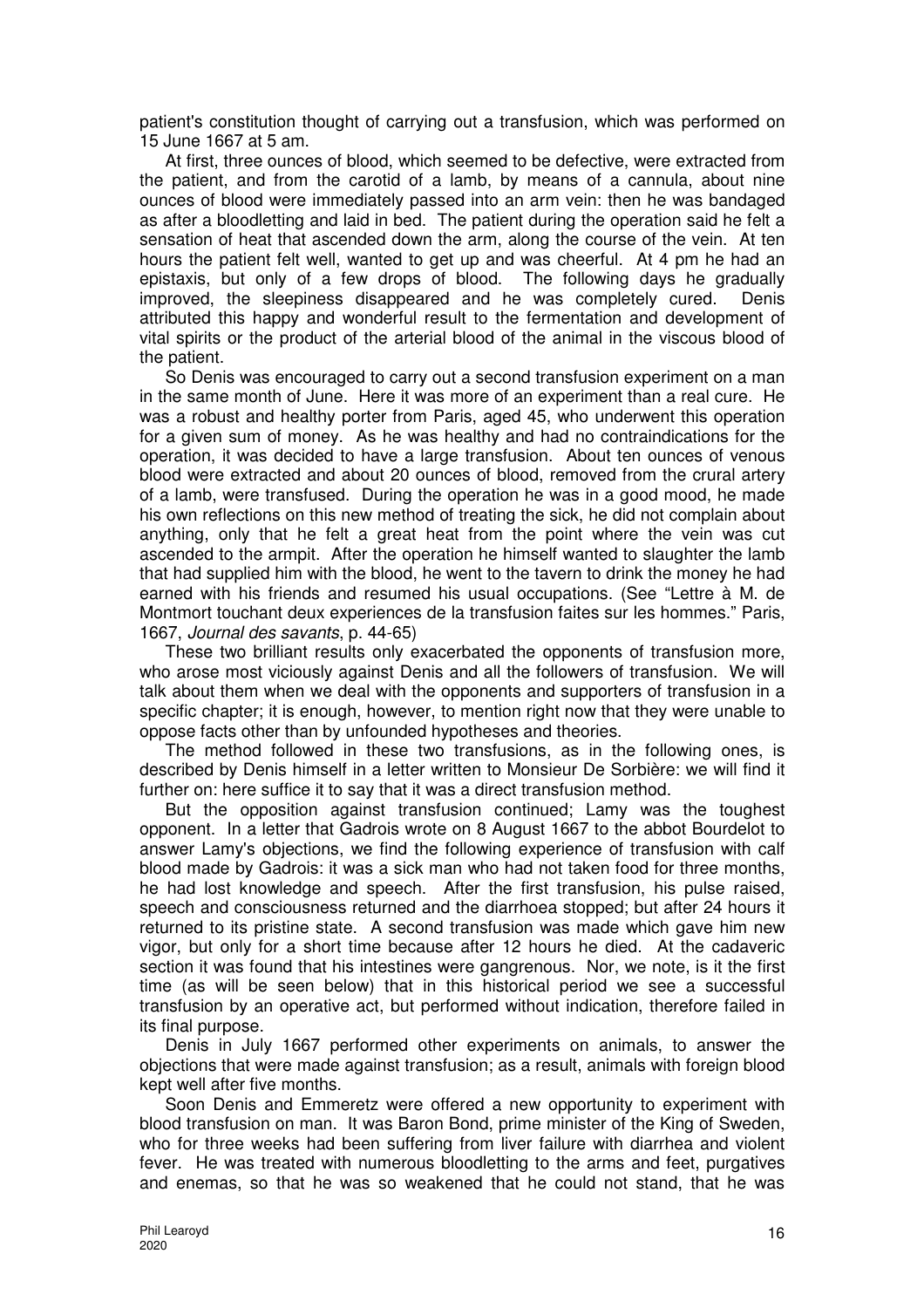without speech and knowledge, suffering persistent vomiting. A transfusion was thought of; and although Denis and Emmeretz opposed it, judging it to be completely useless, yet they finally decided to do it. It was performed on 24 July 1667, injecting a small amount of calf's blood into his vein. Although the patient was unconscious with convulsions and almost imperceptible pulses, even as a result of the introduction of six waves of blood the pulse became stronger, his strength recovered, the patient recognized the people around him; he then fell asleep and was quiet. After three quarters of an hour he woke up, took various broths and herbal teas, without having any vomit or alvine discharge. This state of well-being lasted for 24 hours; but then his strength decreased again, the pulse dropped, he fainted. Then Denis repeated the transfusion: the relief was momentary, as after 11 hours death followed, without convulsions. The cadaveric section was found to have intussusception of the ileum, an extraordinarily hard and degenerated pancreas, a four-fingered spleen, a very large liver, discolored in many places, the veins and ventricles almost empty of blood.

The issue of transfusion was too important for no other experiments to be made. The Società Reale di Scienze in Paris took part in the dispute, and also made numerous tests. Of these we find only a brief mention in Du-Hamel's History of the Royal Society. A somewhat more extensive report is found in a work on Perrualt's transfusion published in volume IV of the book Essais de physique of 1688. - Here are these experiments:

On 22 January 1667, a transfusion was performed from the crural artery of one dog into the crural vein of another dog: the tubes that were used for the operation, however, were not made as the experimenters wanted, and there was a doubt that much blood had been taken.

On 24 January 1667 the experiment was repeated. The blood easily passed from the artery into the vein, but too much blood meant that the dog died on the spot: the section found that the right ventricle and superior vena cava were filled with coagulated blood.

On 23 February 1667 the experiment was repeated, but not having injected the blood so suddenly and in large quantities as in other tests, the dog did not die. It was precisely to demonstrate the damage of too abundant a transfusion that Dr. Gajant made many experiments on the subject, among which I quote the following: a dog, which he had been transfused with one and a half pounds of blood more than he had lost, fell into a swoon which lasted about 7 minutes, and died 5 days later.

During this same period, Italy does not fail to be worthily represented, since transfusions on animals are soon followed by transfusions on humans, some of which were crowned with splendid success.

The first in Italy to perform a transfusion on a man was Guglielmo Riva d'Asti. This information about Riva, who was surgeon of the King of France and of Clement IX and who died in Rome on 17 October 1677, was communicated by Antonio Masinucci and inscribed in the Roman Anthology of July 1788. The only document that survives of the experiments of transfusion made by Riva is a report printed on a fly-sheet which is preserved in the Catanatense of Rome, written in Latin and authenticated by four eyewitness doctors. In this report it is said that Riva transfused the blood of three castrated men into three men in the December 1667 in Rome. Riva gave great solemnity to his experiences by instituting them publicly and in the presence of the most distinguished doctors: among them Giovanni Maria Costanti, Antonio Egidio Petraglia, Giovanni Trulli, Giacomo Sinibaldi and various foreigners. Esler, who was present in the audience, gives a description of these experiences with the title: "Trium sanguinis transfusionum ex animalium triura viventium arteriis in triam laborantium morbis diversis venas celebratarum, anno 1667, mense decembre, Romae non bestiali more sed feliciori et kumano methodo prosperoque eventu a Joanne Guillelmo Riva ac principalioribus conprofessoribus qui priesentis operationibus interfuere suscriptae ac testificale."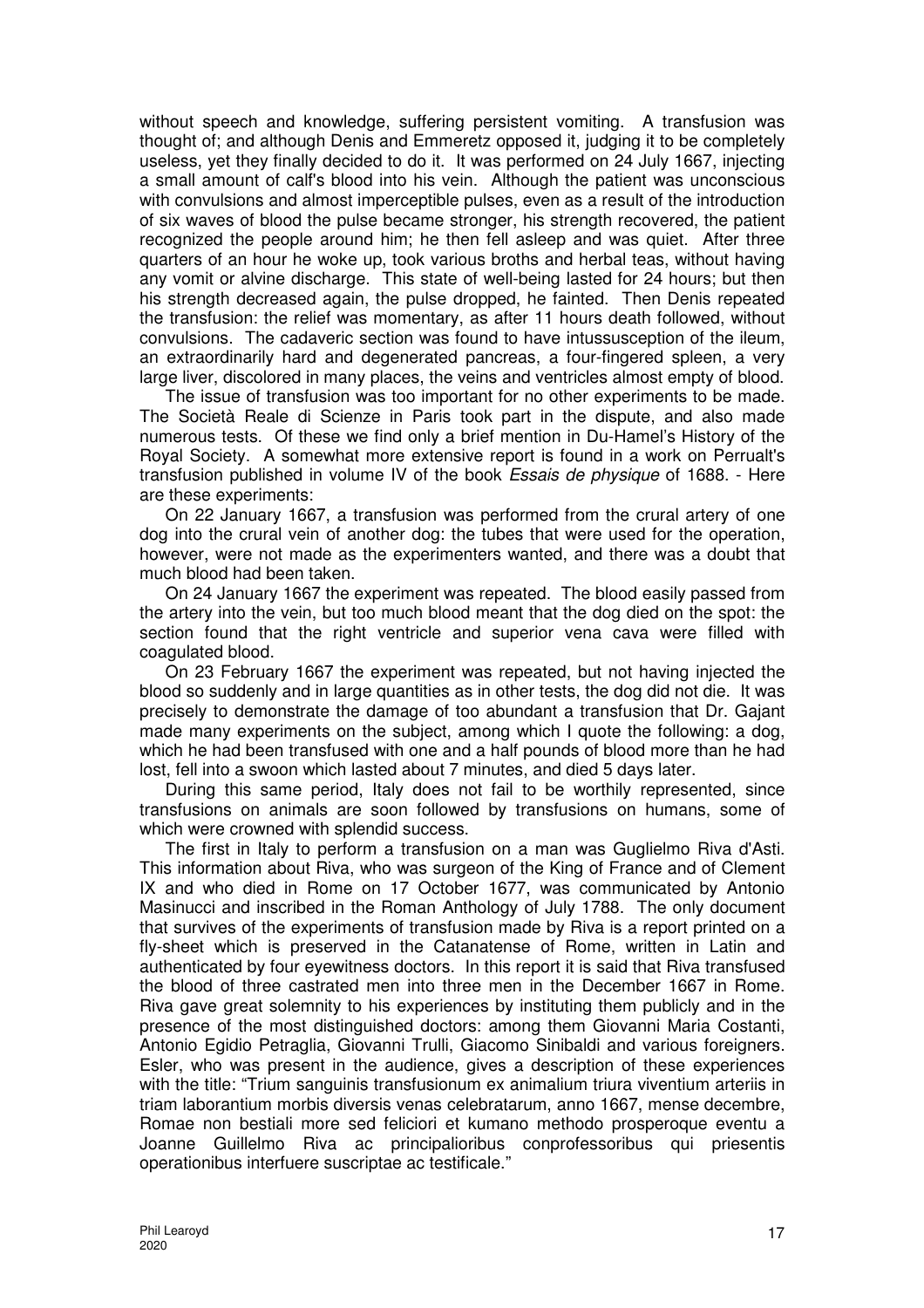The first subject on which Riva performed a transfusion was Francesco Sinibaldi, professor of medicine, suffering from very serious tuberculosis: "et cimi phtisicus ipse derelictse spei et destitutus et morituriens esset." As for the method used and the quantity of transfused blood, neither Esler, nor Tiraboschi, nor others mention it. Only in Esler (Miscel. Acad. Natur. cur. Paris 1772) is it identified that these experiments were carried out with a simpler method than that used in France, that is: "sine vence extraelione vel exoriatione", i.e. simply pricking the vein, and only for a little longer than what you do in bloodletting.

The consumptive patient died after a few months, as was to be expected: but of this outcome it is said as follows: "Sinibaldum post menses non ratione doloris vulneris inflicti vive sanguinis infusi vel diffusi in transfusione, sed illius anno XIV interpolate per tracheam rejecti, catarrho, febri, et ulcere polmonum glaciali tempore corraumptum obiisse." An even more glaring mistake than the error of indication made by Riva; and in fact Dieffembach says and believes that the transfusion has prolonged the life of that patient by a few months.

The second individual on whom Riva gave a blood transfusion to had been suffering from continuous malignant fever for sixteen days. From the brief mention that Tiraboschi gives in his Storia della Letteratura Italiana, volume VIII, p. 468, it is noted that after the transfusion the fever ceased; then he left Rome, and there was no more news of him. Scalzi in his valuable article on transfusion does not mention it. Dieffembach only says how he improved after the transfusion. It is a surprise to find in Merklin (op. cit.) that this transfused individual died. I do not know which of the two narratives are correct; however, it is unfortunate that we do not have exact information and documents of this case.

The third subject to whom Riva transfused had been suffering from intermittent tertiary-type fever for 36 days: the patient, as all writers assert, recovered completely. Merklin, with his spirit of systematic opposition, also in this case says he is of the opinion that this individual would have recovered equally well even without the transfusion; moreover, he expresses doubt that, having recovered from the fever, he could later suffer damage from the transfusion; damage that, according to him, will have been carefully kept silent by Riva. An accusation that is absolutely unjust, or at least unfounded, since one of Riva's great merits was precisely that of giving maximum publicity to his experiments.

Meanwhile in Rome in 1667 Ippolito Magnani or Magni as some call him began to experiment with transfusion. He did not publish any writings, but the report of his experiences is found in Confusio transfusionis, Rome 1668, by Dr. Santinelli, a contemporary to his.

In the first, a dog to which he transfused lamb's blood, Magnani carefully noticed the phenomenon of the passage of blood in the urine a few hours later; and having found in the section that all the vessels and the bladder were distended and filled with blood the fine physiologist concluded "that too much blood had been transfused."

In another, a scabby dog gave the transfusion, and after it the animal appeared much livelier than before; but then it urinated blood and died, it seems, of haemorrhage because the animal lacerated the vein with its paw. It is not known how much blood was extracted and how much was transfused in both of these experiments.

In a third, a bloodless dog was transfused with lamb's blood: this also emitted a lot of blood in the urine on the following night, and then died. At the section the abdominal cavity was found filled with bloody serum. A slightly darker serum in the stomach, intestines and kidneys also contained a vinous as well as bloody fluid, as did the heart, the bladder and the left side of the skull. Magnani again attributes death to too much blood having been injected.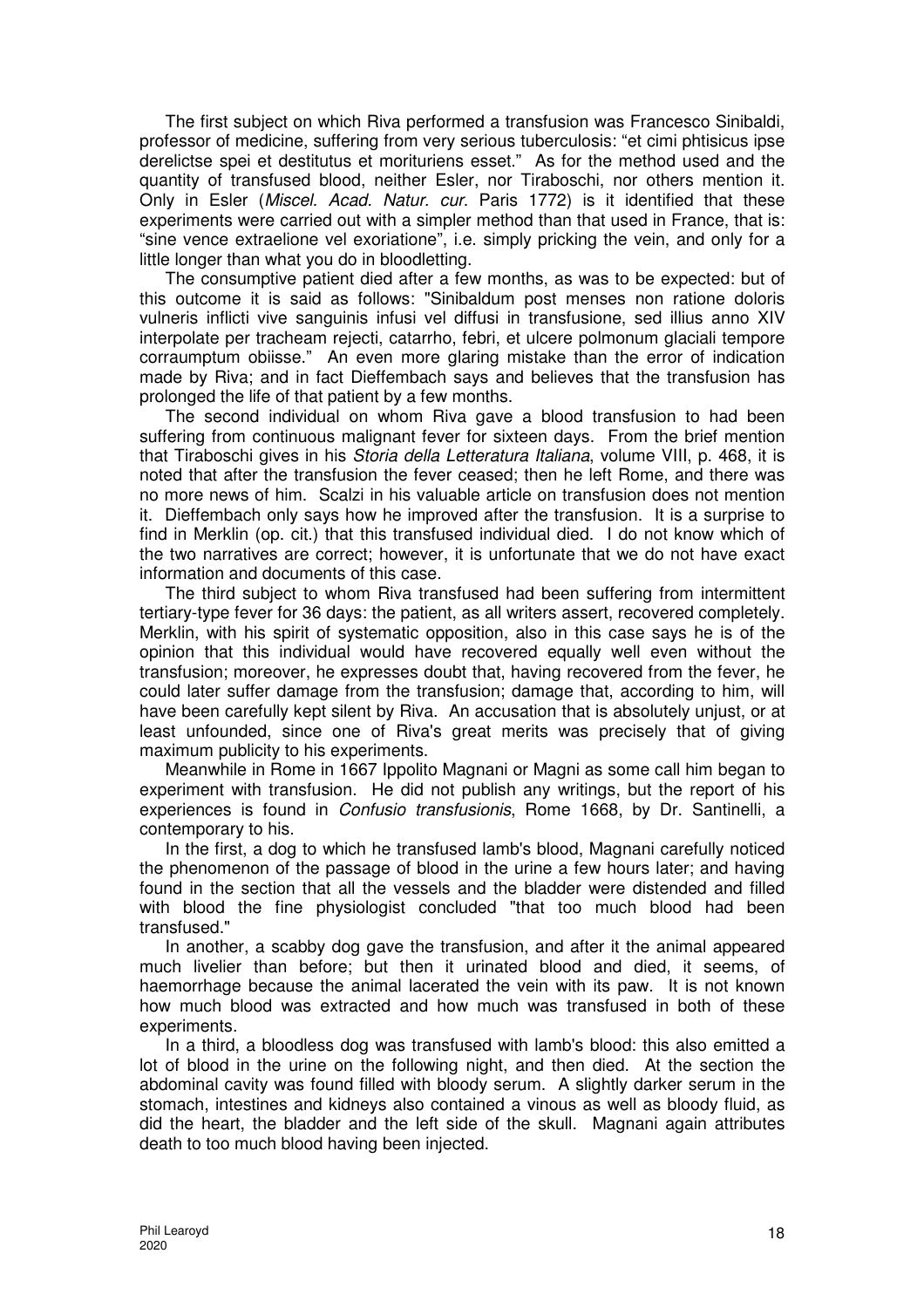The last experiment was done on a very thin old greyhound dog, with a happy outcome, since this time he tried to avoid overfilling the vessels: lamb's blood was used.

The tireless industriousness and laudable daring of Denis and Emmerets around this time gives us another therapeutic transfusion in man. The waiter Antonio Mauroy, aged 34, had been suffering from recurrent furious madness for about eight years: he had been free from such attacks for some time, he married and the old disease reappeared for 4 months.

On 19 December 1667 at six o'clock in the morning Denis gave him a transfusion; ten ounces of blood were extracted from the patient, and they gave him 5-6 ounces that is 150-180 grams (exuberant quantity!) of blood removed from the crural artery of a calf, giving the patient tranquility and improvement. The operation was repeated on the other arm, in the presence of doctors Bourdelot, Lallier, Vaillant, etc.; during the operation, the patient felt a sense of heat: then he complained of pain in the kidney region, oppression in the chest, irregular heartbeats, and the next day, nosebleeds and bloody urine. Every phenomenon stopped and his mental health improved, but for a short time, since in June 1668 it recurred. His wife wanted the transfusion to be repeated, but it could not be performed because the patient was seized by violent convulsions and general tremor. The patient died in March 1669 probably from poison administered by his wife; Denis could not do the section of the corpse.

The last case recorded in those days also belongs to Denis. (Abregé des transact. Phylos. de la Société Royale de Londres, part 6, 1790, p. 387. – Diction. des Sciences de Neufchatel, vol. 26)

In February 1668 he was called to a paralytic woman for apoplexy: the right half of the body was devoid of sense and motion. She was previously treated by other doctors with five bloodletting, innumerable medicines, enemas, vomitories, but to no avail. Denis transfused her 12 ounces of calf arterial blood over two occasions, healing her paralysis.

And this must have been, by then, the last transfusion in France, since the lethal and mysterious case of the waiter Mauroy aroused a great dispute, due to rumors and arguments, as a result of which the Lieutenant of criminal cases on 17 April 1668 issued a sentence prescribing that "à avenir la transfusion ne pourrait e'tre faite chez l'homme sans approrobation d'un medicin de la Faculte 'de Paris." (Tesi di M. Nicolas, Essai sur la transfusion du sang. Paris 1860)

Scheel is not wrong to point out that the writers who claim that transfusions were absolutely forbidden in France by that decree were mistaken: its application was only limited and conditioned to avoid abuses and its reckless practice. So much so that after that sentence Denis had intended to give a transfusion to a paralytic woman, and obtained permission from eight doctors; only he did not perform it, it is not known why.

Meanwhile, Italy, excited by Riva's daring, continued to work not only on experiments but also with a therapeutic transfusion on a man, performed by Paolo Manfredi. He wrote two treatises, one in Italian: Summary of the experiments carried out under the direction of Paolo Manfredi, Rome 1668; the other in Latin: De nova et inaudita medico-chir. operatione sanguinem transfundente de individuo ad individuum prius in brutis et deinde in homine, Romae experta, 1668.

In these works, Manfredi, speaking of the invention of blood transfusion, admits that the first foundations of this discovery were laid by Daniele Major, followed by the English, then the French and finally the Italians. In another chapter he describes the method followed by the French in transfusion, then goes on to narrate the method he followed in performing blood transfusions on animals, assisted in this by doctors Giovanni Camaj and Bartolomeo Simoncelli.

He performed his first transfusion experiment on two dogs by passing blood from the crural artery of one into the jugular vein of the other, according to the method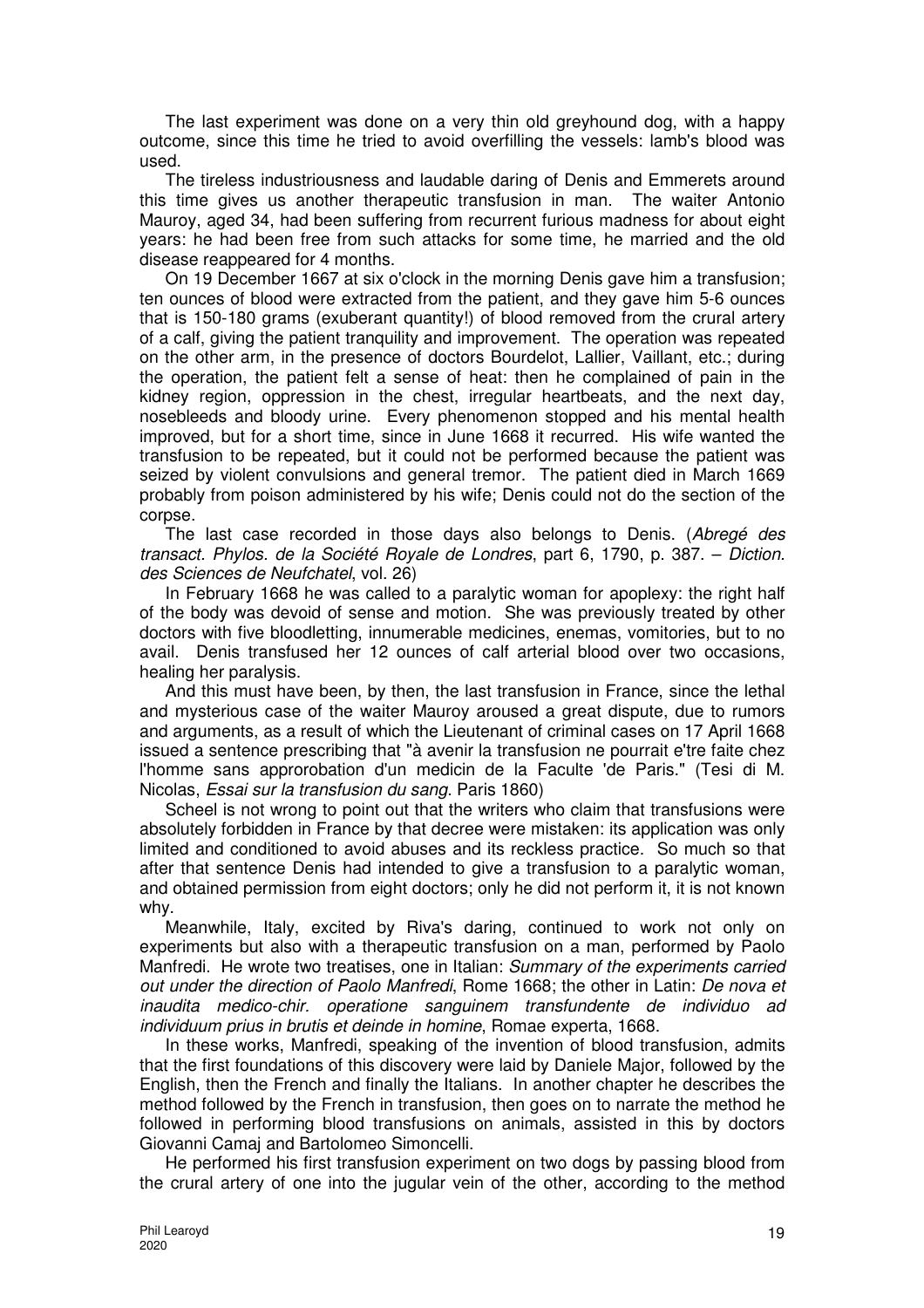used in France; but he became convinced that this method of transfusion was much more difficult and time-consuming, so in another experiment, in December 1667, he passed blood from the carotid artery of one dog into the jugular vein of the other - he used glass tubes in these animal transfusion experiments.

After the experiments on animals were happily successful, Manfredi thought, in conjunction with the aforementioned doctors, to also perform a transfusion on a human. It was performed on 2 January 1668. The report he gives us is very incomplete: he says that it was a certain Angelo di Udine, but he does not mention what disease he suffered from and why he was given the transfusion: the method followed is like that used in France, direct: only that, to make the skin incision and uncover the vein, an assistant raised a fold of the skin transversely to the course of the vein with his fingers; lamb's blood was transfused, but the amount is not even documented. The author does not even identify the outcome of this operation; it seems, however, that it was favorable, since Esler (op. cit.), sees this man some time later alive and flourishing, and writes: "Feliciter autem isthanc operationem cessisse ipsemet ego fideliter contestavi possum, qui hominem sanum et valentem post aliquot menses ejusdem anni Patavi offendi exercentem in pubblico operas suas veterinarias emuque aliis pluribus ostendi."

Only by way of digression and to show how faithfully and accurately the history is written by some, will I say how Oré in his work completely forgets these cases of transfusion, which, although incomplete, are also always important. In his history, Dieffembach (Handbucli theoretisch-praktischcs der chirurgie; by Dr. Rust), noted as Griffoni in 1668 states that he had transfused calf's blood into a deaf dog of 13 years of age; and says that for it he became lively and later completely regained his hearing (!).

But Riva's failure in treating his patient Professor Sinibaldi resulted in a bitter war being waged with unjust accusations and false writings against transfusion being made by many, which engendered such a distrust in the public and in the doctors themselves that the experimenters were discouraged, feared for their reputation and eventual unfortunate accidents, and they stopped after having traveled so far with so much courage.

We see not only silence following in terms of experimentation and application: but voices rise from various quarters to openly condemn the ingenious therapy. While Folli proclaims that "if" the soul is in the blood, we will be able to conclude that in the blood, good or bad, consists the length and brevity of life, aging and graying; and if old age is a disease, why "will it not be permissible for every doctor to seek the remedy to keep it away?" (op. cit., p. 34) and elsewhere while expressing "that the old man can improve his condition and reincarnate through the transfusion" (p. 51); while Manfredi describes the proper advantages of transfusion with the words "Plethoricos exinanit: atrophicos humido rore conspergit, putredines abluit et duplici benificio pravum depulsum meliori communicato supplet, extinctam fere caloris flammam accendit": while, I say, all these authorities so strongly support transfusion; the opponents of it use all their influence in Italy to discredit it.

Raimondo Gianforti in his book of Consulti e risposte medicinali [Consultations and medicinal answers], admits that "blood transfusion would be beautiful and very useful, if, on the contrary, no short-term difficulties arise during the operation and even more serious after it." His main objections to the transfusion boil down to the following:

- 1. The blood to be transfused must be extracted from the vein or artery: if from the vein as impure there will be difficulty in completing the transfusion, if from the artery everyone knows the danger of aneurysm and death.
- 2. If one has to infuse good and pure blood into a sick body with spoiled blood, one will first have to extract the bad blood, and this is several times less dangerous; that however the patient will lose so much spirit in opening the vein and will lose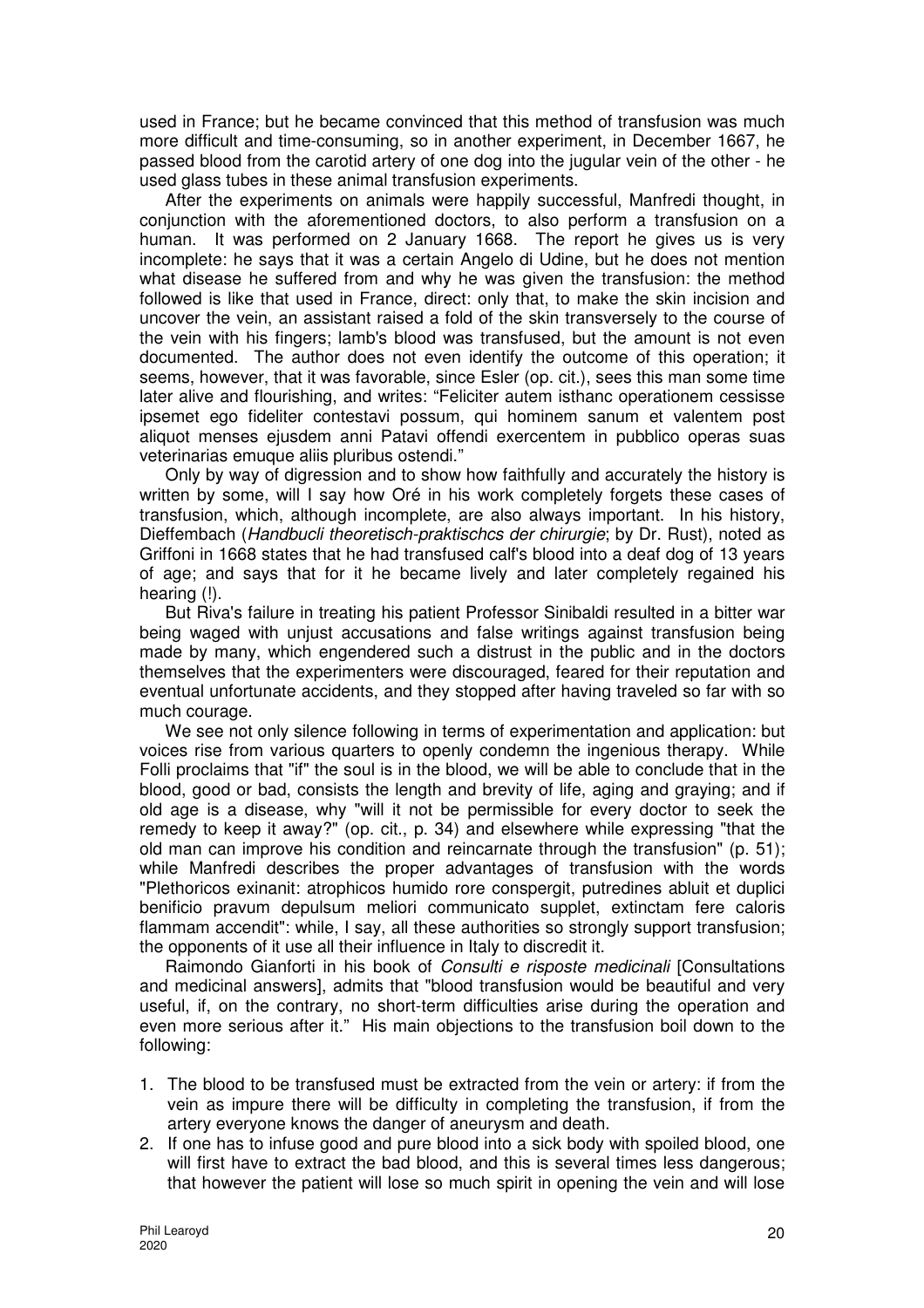so much of his own blood that what will then be introduced will not be enough to restore him.

- 3. It is difficult to find an exact similarity between two men, but very difficult between man and animals; which analogy in transfusion and nutrition is necessary; but, however, it is difficult using transfusion to separate the bad body habit of a cachetic and restore it from an atrophic one and feed it, since it is necessary to extract the blood from several young bodies to introduce enough of it.
- 4. If, according to Galen, the milk used for feeding must be sucked from the udder immediately; if the semen out of the seminal vessels loses its strength: what should be said of the transfused blood which does not enjoy the operation of the stomach and liver like milk?; and if the semen sometimes remains infertile for the length of the virile vessel from which it comes out, what will one have to judge of blood transfused by a canal?

Bartolomeo Santinelli was another great opponent of transfusion and in his work Confusio transfusionis, Rome 1668, he attempts to demonstrate how blood transfusion is uncertain, useless and harmful. To prove his assertion, he relies on some experiences made on animals by his friend Ippolito Magnani: he compares the transfusers to Circe who changed the worshipers into fish: he says that transfusion is "quaedam veluti barbaries"; his writing is full of futile and pedantic sophisms, useless to the solution of such an argument.

But Santinelli's work raised a great deal of noise and certainly contributed to discrediting this practice.

Some writers also speak of a government bill of Rome, which, issued in 1679 with the intention of absolutely outlawing transfusion, would also have resulted in cutting off all study and progress on the subject. But authentic quotations are lacking in these same authors who claim its existence, and it must be believed that an error by Merklin in this regard has been repeated by Sprengél and Maclcenzie without a deliberate search for the truth. If Scalzi (*Experiences on the transfusion of blood in* Roma, Medical Journal of Rome, April 1866), then placed in the best position to consult the ancient historical writings of local libraries, strongly denies that the veto on transfusion was issued by the Court of Rome, and we must value his statement more than any other.

Elsewhere, we saw Denis's failures as a stimulus to Châtelet's decree in France. Here the dispute between supporters and opponents of transfusion was much fiercer. The main opponent of transfusion in France was Dr. E. Lamy, or better still M. Moreau, doctor of medicine of the Faculty of Paris, who used the name of his pupil Lamy.

The main objections raised by Lamy against transfusion are: (1) that the new blood that is transfused, in its path to reach the heart, mixes with the old blood so that it cannot therefore act on the heart; (2) the transfusion cannot benefit against diseases dependent on excess blood nor on diseases dependent on excessive heat or corruption of the blood. With these and other arguments, Lamy tries to prove not only the futility but the harmfulness of the transfusion. Denis responded with arguments and experimental facts, until the failure provoked the Châtelet decree; after that, transfusion falls into complete oblivion.

The Châtelet decree not only dropped transfusion into discredit and oblivion in France, but also resonated in other countries; so it is no wonder that, continuing the history of transfusion, for 13 years, from 1667 to 1680, we can only record the three transfusions of Baldassare Kauffmann and the three of Purmann, which were also the first and only operations in Germany in this 2nd historical period. Apart from these, the study was limited to medical infusions in humans, experimental transfusions in animals, and experimental infusions in humans performed by King. There are a few more facts to tell before closing the experimental period of transfusion.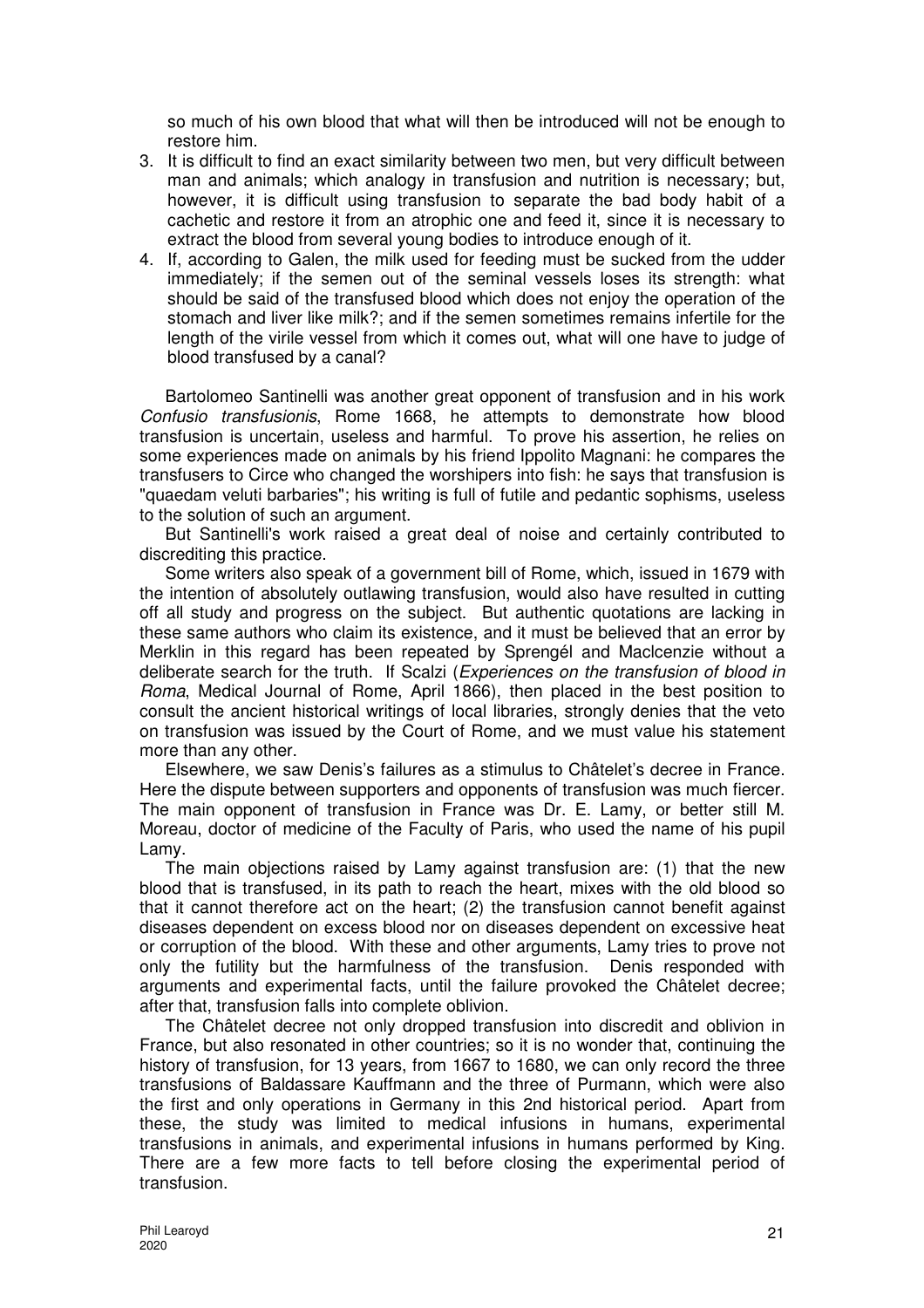In June 1667, the Englishman Major transferred blood from another animal (it is not indicated of which species) to a dog that was short of breath. As soon as the arterial blood, and therefore more oxidized, reached his veins, it began to breathe quietly.

At its meeting on 17 October 1667, the Philosophical Society of London proposed to carry out the following experiment: to pass the blood of a dog from its pulmonary vein through a tube into the aorta of the same, without letting it circulate through the lungs, and commissioned Dr. Lower and Hook to perform this experiment. But the experiment failed, and was resumed in another respect on 4 November 1667 by Lower: he communicated to the Philosophical Society the happy outcome of the experiment he instituted, with which he made a dog immediately pass blood from the carotid artery into its jugular vein on the same side, without any accident.

These experiments, as can be seen, aimed to demonstrate the safety of mixing arterial with venous blood, pushing the first into the veins with a transfusion.

In England, where transfusion into humans had not yet taken place, Edward King expresses the idea of attempting it and plans to do so in April 1667 (Philos. Transact. 1667, No. 25, p. 449), but he does not do it for lack of opportunity. After in a letter to his friend Oldemburg on 21 October 1667, he communicated his method and described his apparatus, on 22 November 1667, he performed it purely as an experiment on a healthy individual not suffering from any disease, compensating him with a guinea.

He was a 32-year-old bachelor in theology named Arthur Coga, with a bizarre mood, so Lower calls him "hominem amabilis qusedam vesanise affectum". Before undergoing the operation, Coga wanted to drink wine, and was then transfused using King's method: he inserted a slightly curved silver tube into the carotid of a lamb, and let its blood flow into a cup for the space of a minute to be able to determine how much blood was flowing at a given time: in an minute 12 ounces came out. This done, we move onto the operative act: a vein in the patient's arm was opened as if for bloodletting, and 6 to 7 ounces of blood were let out of him, then a small tube was inserted through the same vein.

The tube introduced into the man's vein was connected by means of a quill with the tube introduced into the carotid artery of a lamb. During the operation, the patient did not feel that sense of heat along the course of the vein that had been mentioned by the French experimenters and this was perhaps because the blood had cooled due to the length of the communication tube. The patient received approximately ten ounces of lamb's blood. After the operation he felt perfectly well, and drank two glasses of absinthe. He had a full and strong pulse and strong appetite, greater than before, and had three or four 'scariche' [possibly should be 'discharges' - PL]. That night he slept peacefully, and the next morning he sweated for three hours. Two days after the operation the arm wound was completely healed.

Coga made repeated requests for another transfusion to be performed. In fact, on 12 December of the same year, Dr. King gave him another transfusion; he extracted only eight ounces of blood and with the same method introduced 14 ounces of lamb's blood. This time the patient was also perfectly well, except for a few slight feverish fits. King, however, believed that this feverish state was not due to the operation, but to a lot of vinegar wine he drank after the operation.

In spite of this favorable result, the transfusion of blood in man also fell into disrepute in England: the failures in France contributed greatly to this.

However, transfusion experiments on animals were still continued, especially from a physiological viewpoint: and in this respect they are very important.

For example, Dr. Thruston in Chester did the following experiment on a pair of dogs. After weighing a dog before the operation, he found it weighed 15 pounds; then he transfused it with sheep's blood in such quantity, that after the operation the dog weighed 2 pounds more, i.e. 17 pounds.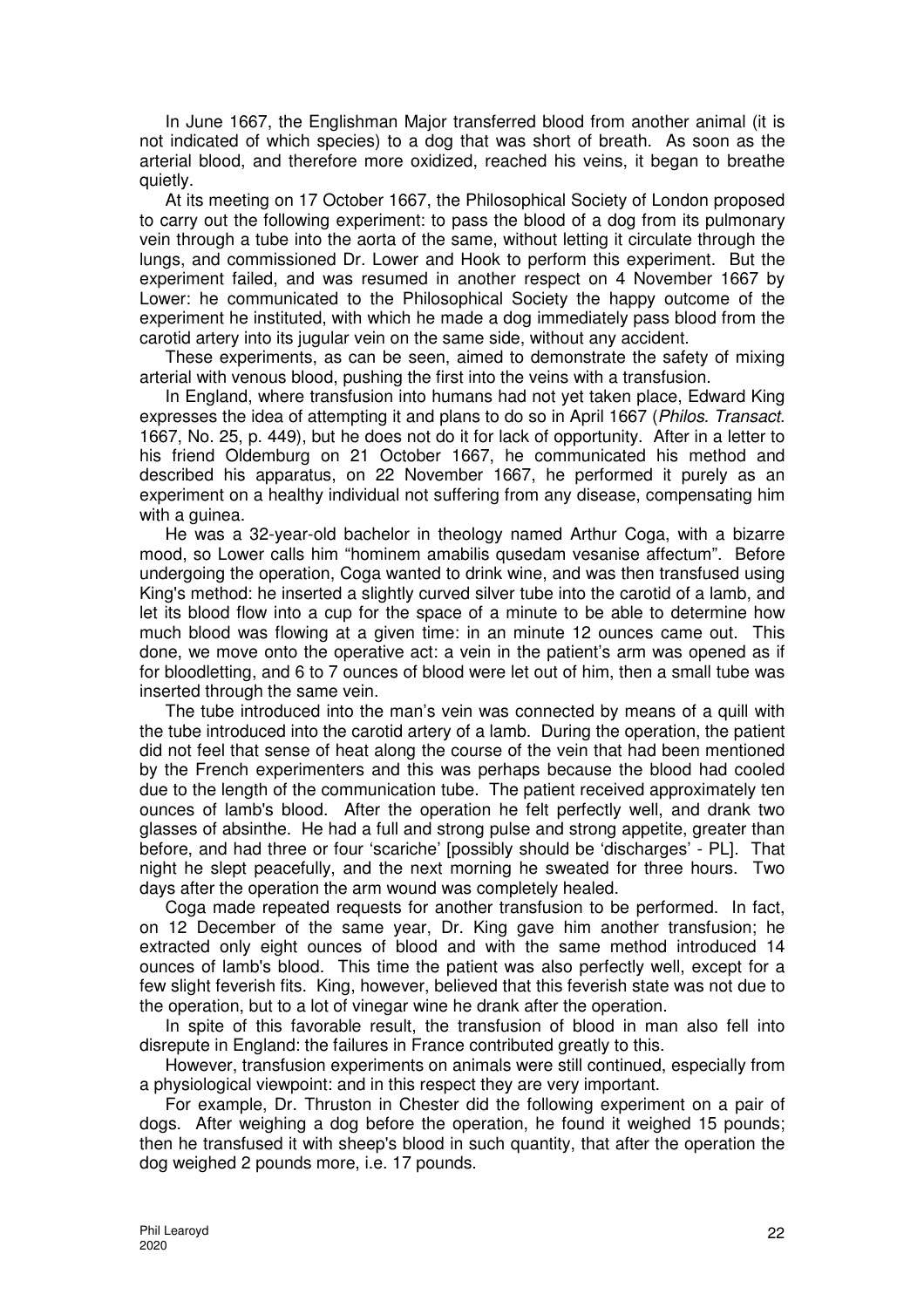Because of this increase in his blood mass, the dog felt very ill, became breathless and died. At the section there was coagulated blood in his heart, black and bloody liquid in his stomach, all the veins so filled with blood and so dilated that circulation had been prevented; and then the animal suffocated. An experiment of great significance; which would have been even more so if he had used dog's blood instead of sheep's blood, i.e. blood of the same species as the animal on which the test was made.

On 14 January 1669, Dr. Cronne expressed the idea of carrying out experiments to see if it was possible to keep an animal alive for some time, with repeated transfusions at short intervals, without giving it any food. These experiments were not carried out to full effect, as transfusions were already beginning to fall into disrepute.

About this time, and specifically in 1680, Folli published his Treatise on transfusion (op. cit.) which is intended to be considered as the first complete work on the subject, and which as such became a guide and instruction to the experimenters and scholars of the art. Courage and true conviction must have inspired Folli in spreading the written one, in which there is a wealth of knowledge and no neglect of the issues relating to the transfusion, since it was at the time of the fight between the supporters and detractors of this therapy. This is another debt that the Italians have towards him, and which is therefore also recognized by most of the foreign writers and historians.

Ettmuller also cared about transfusion; and one of his memoirs published in 1682 (Ueber die transf.) bears witness. He warns of the danger that exists in transfusion due to the mixture of blood of different species: he considers it indicated in certain forms of melancholy and mania and in violent bleeding; however, according to him, small amounts of blood should always be transfused at a time; as for the method he prefers that of Denis; this dissertation does not contains any experiments.

Finally, in Germany too, blood transfusions were performed on humans. It was done in 1668 by the regimental surgeon Baldassare Kaufmann in conjunction with his pupil Matteo Purmann. The patient had suffered from malignant fever for three months, from whom an abundant amount of blood was extracted first and then replaced by a corresponding amount of blood taken from the carotid artery of a lamb: he was cured.

Other transfusions were made by the same author, that is, in two soldiers suffering from scurvy and in a fisherman suffering from a corroding lupus, but which resulted in a worsening of the patient's conditions.

As for his ideas on infusion and transfusion, he agrees perfectly with the ideas of Elsholz and Ettmuller, except that he also proposes (and I think he is the first one to do so) an injection into the arteries so that the remedy goes immediately to the sick part. But he himself agrees that this method is dangerous and difficult and only in rare cases practicable. He says that the transfusion could be done much better from one vein to another, by means of a tube that is placed inside another tube filled with hot water to prevent blood clotting as much as possible.

And as the last experimental transfusion of this era, we are left to remember that of Giovanni Boleo in 1690: after taking blood from a young dog, he injected it into another old dog, so thin due to mange (!) that it seemed close to dying: after the transfusion the dog was well, the mange healed in a few days and the dog became fat.

Giovanni Brunner, professor in Heidelberg, Giovanni Corrado Peyer, Giacobbe Wepfer and Harder, all performed experiments on the action of air in the circulation, in order to somehow calm the doubters who, moved by fear of the possibility that a column of air is injected with the blood into the circulation, used this as a weapon to oppose the use of transfusion.

The first of these experimenters in 1682 injected into a dog, via a tube into the crural vein, so much air and with such violence that one could hear the gurgling of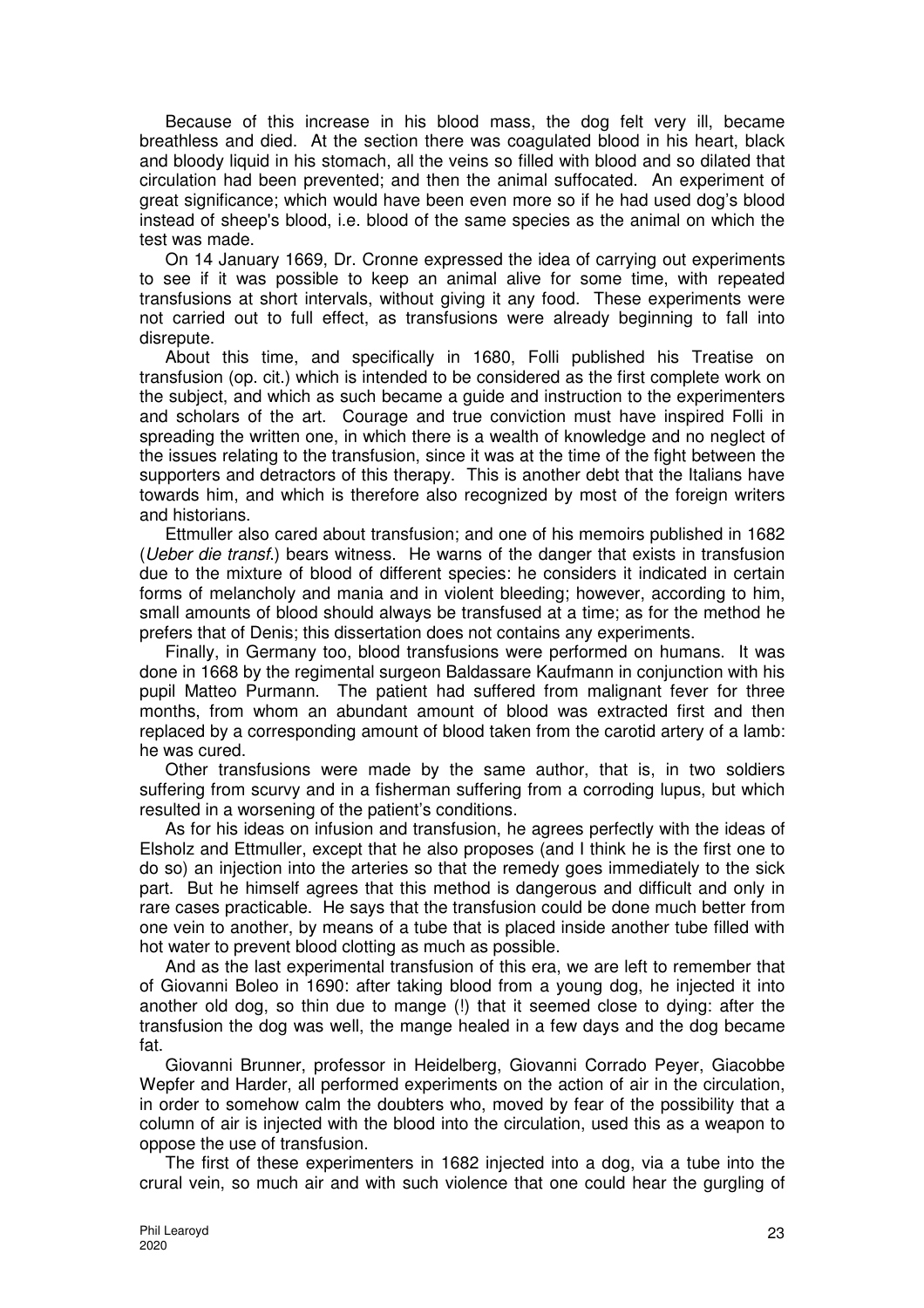the air blown in the vein. The dog began to breathe more rapidly and became labored: tied the vein released itself: it was soon attacked by tetanus like convulsions; but gradually it recovered and became as lively as before. After about half an hour, Brunner again blew the air through its crural vein with such violence that he could hear its gurgling in the precordium; the dog died after having emitted feces and urine, and at the autopsy he found the stomach and intestines very contracted and red, spleen and liver very congested, veins and heart stretched by air, as well as the heart, especially the right ventricle; in the stomach there was a little bile, and the very red urinary bladder still contained a lot of urine, although the animal had urinated abundantly before death.

In the writings of the Schaffhausen doctor, Giovanni Corrado Peyer, we find the following experiments made in 1682.

For anatomical studies he blew so much air into the cisterna chilifera [sic possibly meaning lymphatic system - PL] of a cat that had aborted and seemed completely dead as to penetrate the heart and make it beat again; and this for several hours. He also repeated these experiments on human corpses; he obtained this effect more easily if the air was hot. The movements of the heart had a different duration according to the kind of death to which the animal was subjected; they lasted longer in the strangled; even the blowing of air into a vein produced the same effect.

Giovanni Jacobo Wepfer, a physician from Schaffhausen, wrote in 1863 to his friend Rodolfo Giacomo Camerarius that he had killed an old castrated and a pregnant cow through the insufflation of air into the jugular vein.

Camerarius performed the following experiments which are of great interest: to two bitches he violently blew air into the jugular vein, and saw death rapidly follow. Then he performed a new experiment: at first he drew a little blood from a young dog, then injected a little air into the jugular vein with little force: after the operation the animal remained calm, without strength, with half-open eyes, with paralytic and numb extremities: it remained in this state for about seven minutes, then returned to being as lively as before.

To the same dog some time later he blew air into the other side of its jugular vein with great violence; frequent pulse followed, general relaxation of the limbs, without convulsions, the animal screamed and finally died quietly; from the wound flowed foamy blood: the heart with its vessels was dilated by the air, but especially the right atrial auricle in which there was no blood: in the ventricles there was foamy fluid blood mixed with air: the coronary vessels of the heart contained more air what blood; air bubbles were contained in all the veins and arteries of the body. Camerario repeated this experiment on another dog with the same result, and the conclusion he drew is that a great distension of the heart can produce swoon.

Finally, in October 1864, Dr. Garder in the presence of doctors Burgower, Stéhél and Tonjola, blew air vehemently into the jugular vein to a medium-sized dog. The animal died instantly, and the heart was very relaxed and containing only a little frothy blood.

I think that the importance of these experiments should not be overlooked, which allow us to easily deduce the vivifying action that oxygen has on the blood mass if air is caught in it to even a mediocre degree, and the mechanical paralyzing action that it exerts on the circulatory center if injected in an excessive volume.

But man easily forgets the past: and therefore we will see later in the  $3<sup>rd</sup>$  period doctors and physiologists offer, as if they were new, experiments and facts which already were thrown into the history of transfusion in the  $2<sup>nd</sup>$  period with much sense and rectitude of concept.

In this experimental period, although confusion and indeterminacy of experiments are manifest, however empirical, their direction is badly carried out most of the time and the results are improperly interpreted: yet it is necessary to concede that in this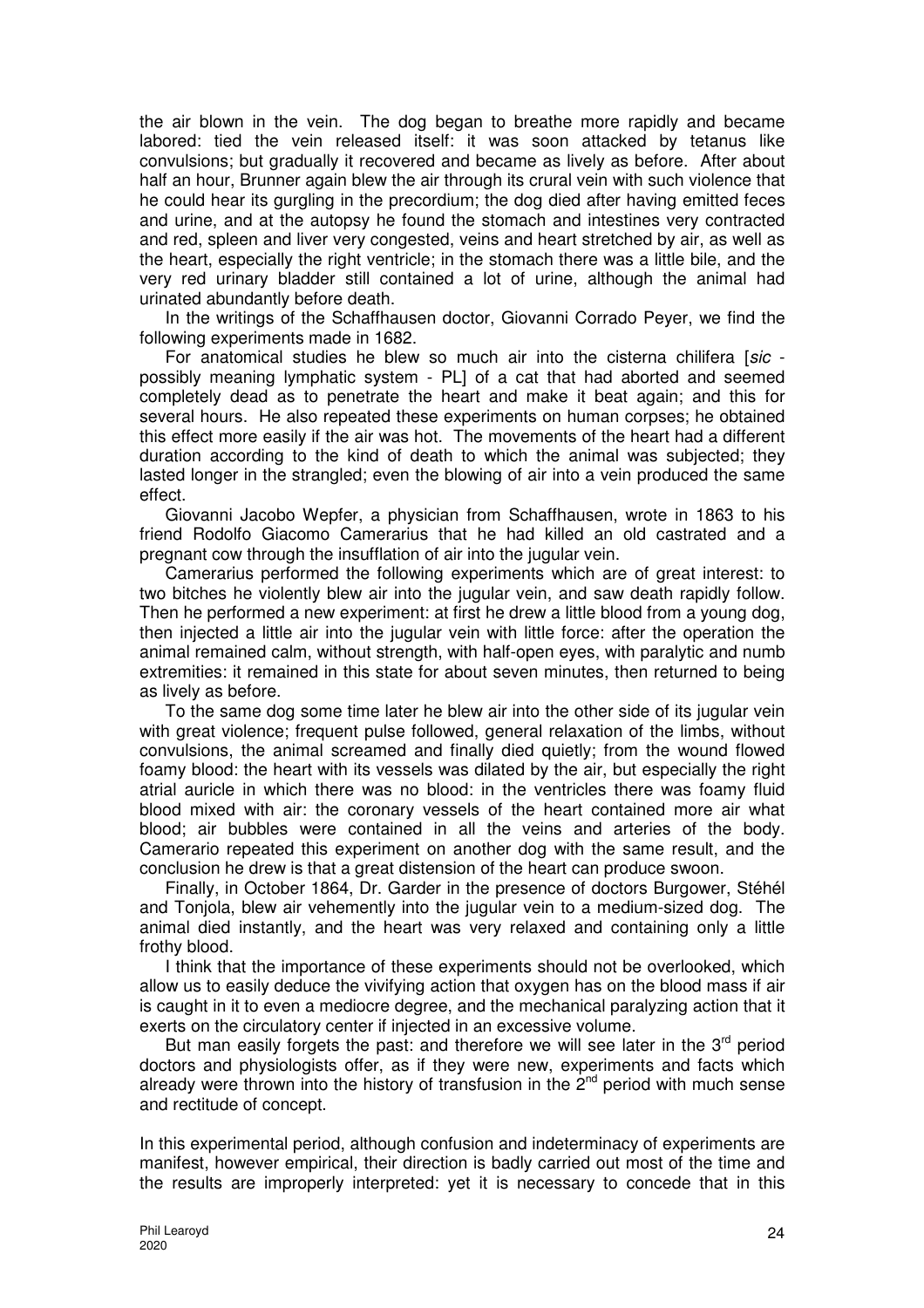period some laws regarding the theory of transfusion were identified that have remained unchanged up to our day, and in its study marked a real advance.

And they are: mediated transfusion to replace immediate (Lower, Feb. 1665); the resuscitation of an animal bled to death apparently merce [sic - translates as 'goods, commodity or merchandise' - PL] by introduction of new blood (King, 1667); the damage of an excessive introduction of blood, by which the animal suffocates, the motions of the heart are stopped by repletion (Gajant, June 1667); the passage of blood through the kidneys through the urine and into the cavities for the serosa when the introduction of blood was greater than the need (Magnani Magni, 1667 Rome); the tolerance that animals of a given breed have for the blood of animals of different breeds (Denis, July 1667); the tolerance that man has for the blood of herbivores, calves and lambs (Denis and Emmeretz, July 1667): the beneficial modification made to the greatest of cerebral disturbances, madness, through the introduction of blood into the circulation (Denis, December 1667); the return of the forces lost as a result of serious illnesses (Denis and Emmeretz, July 1667); the obvious, but fleeting refreshment of life close to dying out as a result of irreparable visceral failures (Grandojs, August 1667 and Diva, December 1667); finally, how innocent a small column of air injected into the circle is, immediately lethal if enough to fill the cavity of the heart.

The thought Garmann had (1665) of repairing asphyxiation of newborns using infusion via the umbilical vein is also worthy of the utmost remark; an idea supported by successful experiments in animals, and which must have suggested to modern operators to use this route to perform transfusion in asphyxiated newborns.

Therefore, good progress has already been made in this second phase of transfusion, and it was then established with the clinical fact (Denis and Emmerets, June 1667) that blood transfusion in man is possible, which is useful in acute anemia and which can be done with a successful result, using herbivore blood (calf).

But the incomplete knowledge of the physiological doctrines around the circulation and breath, their functional action, the special function of the blood cells, the sources of their reproduction, the reciprocal action between the blood elements and the stem elements, made transfusion take empirical and erroneous directions, to the point of succeeding in its attempts to be often useless and irrational, sometimes harmful, rarely useful.

The restraint that was imposed on this act was therefore prudent and justified, and on the other hand the time elapsed between the last attempts of the experimental period and the first of the following period was certainly not fruitless; from the progress of the physical sciences, from the ever increasing positivism of human and comparative physiology, transfusion had to be and was led back to a better and more useful direction.

### **THIRD PERIOD: THE PRACTICAL-THERAPEUTIC ERA FROM 1783 TO 1874**

Before proceeding in this third period according to the order established in my preface, I must also do justice to the factual truth for this historical phase, erasing with absolute evidence an error that until today weighed disadvantageously and wrongly on the merits of the Italians.

Marked by all, a silence of 150 years, the writers of the subject (Marmonier, Scalzi, D'Oré, De Bellina, Paolo Scheel, Schilz, Dressen) all start the third period with Blundell: my task is to render justice to those medical experimenters who dealt with the question before Blundell, and it is certainly without temerity or fear of erring that I assert that it was the Italian Michele Rosa da Modena in his experiences who preceded Blundell by thirty-five years, who occupied it from 1783 to 1785.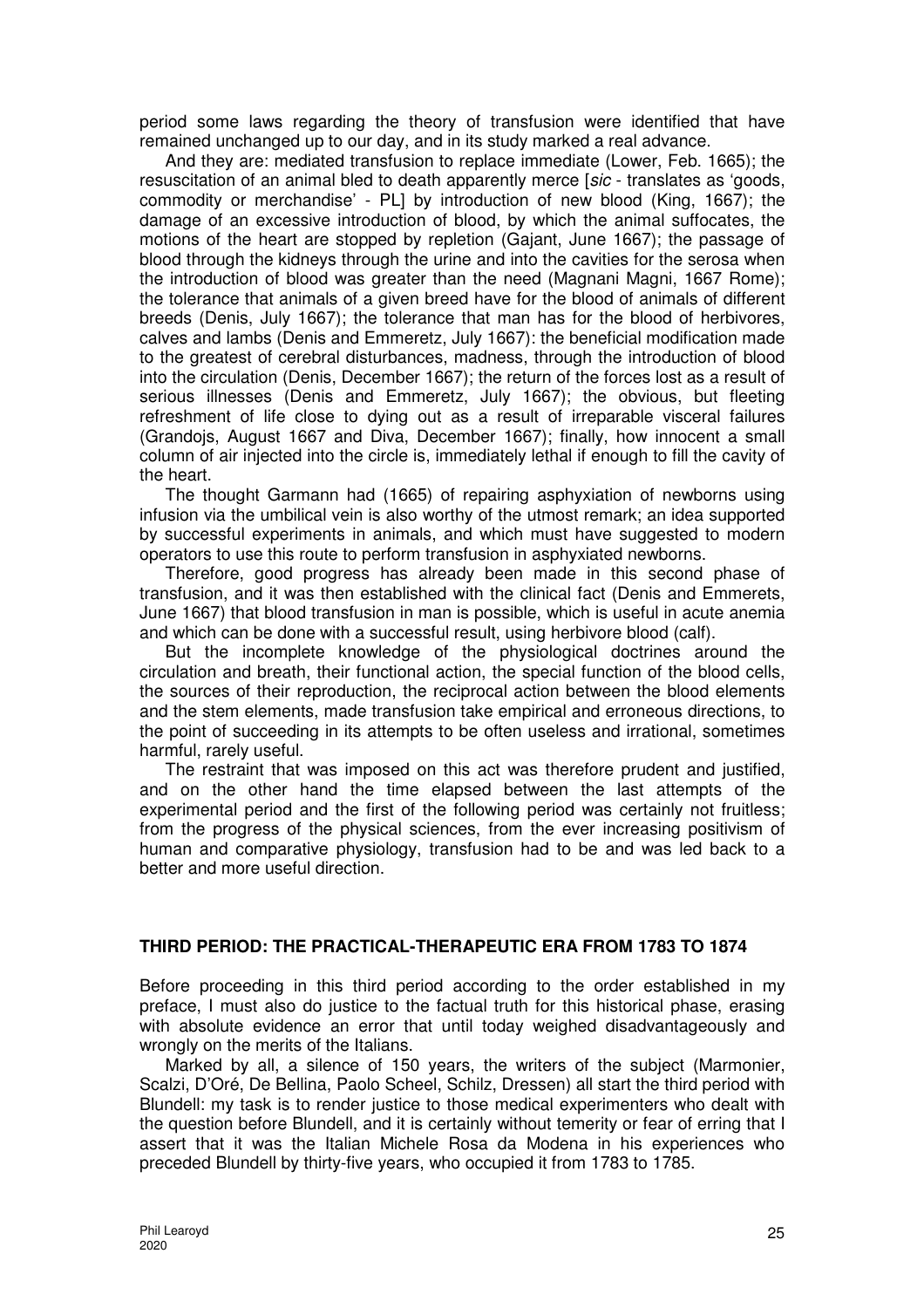The proof of my assertion lies in the chronological dates: in fact Michele Rosa delivers in his Lettere sopra alcune curiosità fisiologiche (Volume 1) his many experiences of transfusion in animals, and on page 288 of the same volume he summarizes them in three fundamental conclusions worthy of much commendation; while it was only in 1818 that Blundell published his experiments on animals for which he raised so much cry in the *Med. chir. trans.* Vol. IX (Esper. on the transfusion of blood) - See also Ann. Univers. di Med. Vol. XII, 1819.

It is therefore indisputably proved that the transfusion was re-established, after 150 years of forgetfulness, by the Italian Michele Rosa, and so I feel that in my research I have fulfilled a chronicler's debt and a duty towards my country, since the quotation history no longer allows foreigners and nationals to put other names before that of Rosa.

Here I begin the proposed division of the third period, not by chronological dates, but according to the concepts and clinical and therapeutic directions for which the doctors implemented it, both experimentally and clinically in animals and men.

Transfusion can be defined as the operational act by which a given copy of blood administered by another individual is introduced into the circulation of an individual (man or animal).

In this act the following are considered: the species on the naturalistic scale of the individual who receives in comparison with the subject who lends the blood; the quality, quantity, physical condition of the blood being transfused; the species of the blood vessel from which it is removed to that of the vessel into which the blood is introduced; the manner of the transaction, including the instrument used; the dangers and the accidents; finally, the aim or direction both experimental and therapeutic.

I will study these different moments of the transfusion one by one in the most useful details, in the criticism, in the appreciations, leaning as much as possible on the results obtained so far from the experiments and therapeutic applications. I will digress little in recalling the individual studies of all the experimenters, and much instead in exhibiting the demonstrative evidence in support of the practical conclusions which gradually came.

### **The species of the individual who receives compared to that of the subject who gives blood**

It is very difficult to formulate an exact concept on the subject since it is not yet proven whether in itself the blood of one species in animals of a different species is absolutely harmful.

The experiments in this line of concept have produced results too different from each other to be able to deduce positive and convincing corollaries. In my opinion, the conditions under which the tests were carried out were so different that in no way it is possible to form an absolute, definitive idea. – Now the jugular injection was made with damage to the action of the heart; now with an exaggerated amount of blood to have apoplectic phenomena; who used direct method, who indirect with defibrinated blood or not; sometimes it was omitted, sometimes bleeding was allowed, now partial, now extreme. Blundell (Med. Chir. transact. 1818) was happy in his tests using animals of different species, while Dieffembach (Ardi, de Muller and Arch. de Medecine, 1818) says he has never managed to obtain a favorable outcome: calf or lamb reanimates a bled, dog (Panum) and a rabbit (Belina): pigeon blood is perfectly tolerated by a dog (Brown-Sequard) and so on, having very disparate conditions with outcomes, now the same, now different, sometimes even indefinable and uncertain, as Prevost and Dumas tried it, they saw (Biblioteque de Genève, Volume XVII, 1821) that blood from a different species is capable of only imperfectly and with difficulty in keeping the animal who receives it alive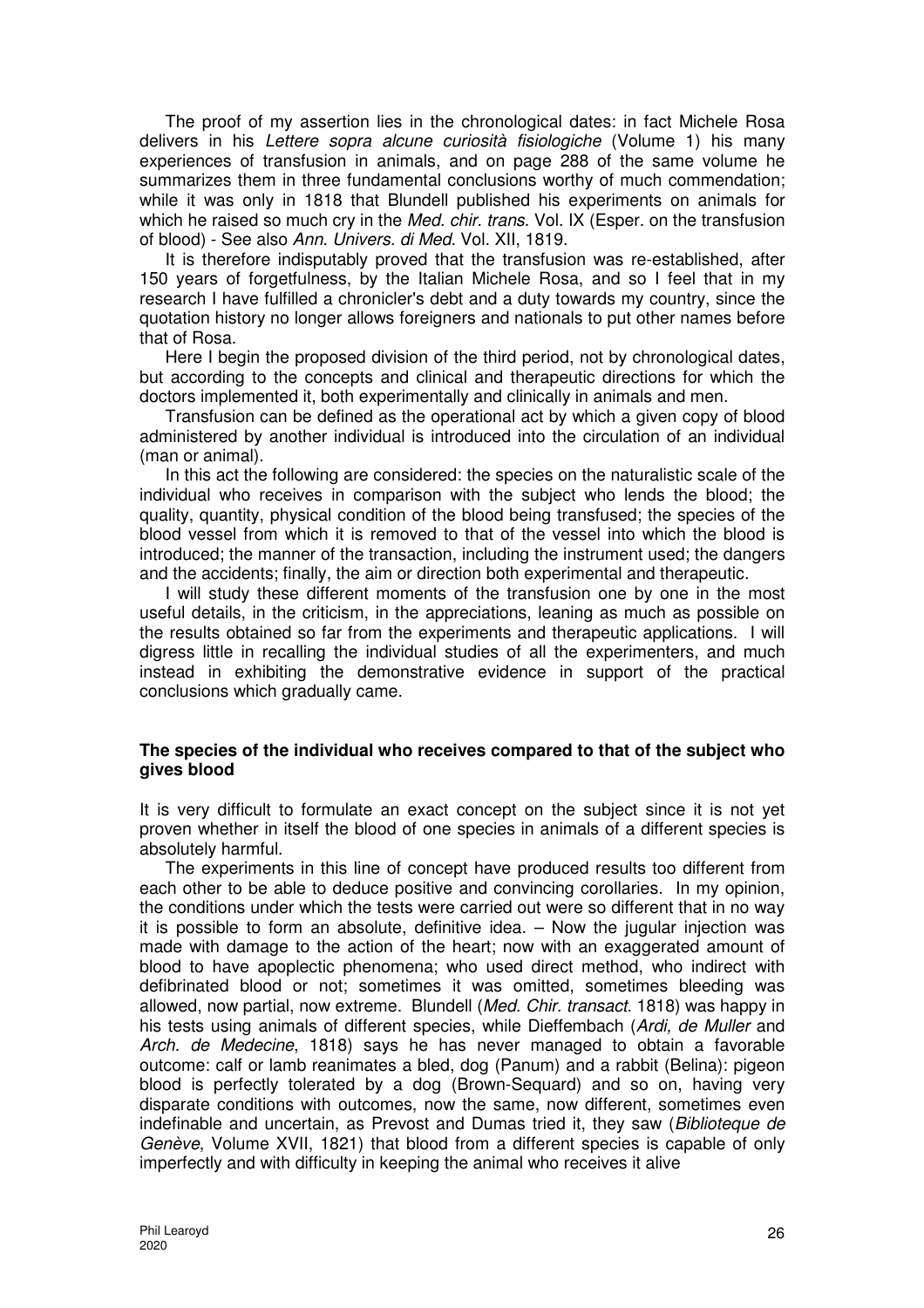The only true and acceptable conclusion was the one that we learned from globulimetric observation, and for which it was believed that, under equal experimental conditions, the most important element one needs to consider when calculating the result is the size of the blood cells; in regard to which it is not possible to forget two facts: obstruction of capillaries when the injected blood cells will have a volume greater than the lumen of those of the recipient, and diapedesis when the size will be smaller: which, taking place in the visceral vessels, will have a lethal outcome in the first case, interstitial effusions and infiltrations in the second case.

Not only the size, but also the shape has to be evaluated: the elliptical blood cell (camel, dromedary, birds, reptiles) having two diameters can be stopped in the middle of its course, when in the vortex of the wave or by impact of a nearby cell to arrange itself with its major axis transversely to the light of the vessel in which it had circulated freely for a certain distance, as long as it was placed lengthwise. Prevost and Dumas (Biblioteque Universelle de Genève, volume XVII, 1821) killed a bird with sheep's blood; Magendie sees a dog die after 15 hours from infused turkey blood, another dog from frog blood, a goose from dog blood, a cat from turtle blood; Bischoff (Arch. de Muller) loses a young rooster given calf's blood, a hen for dog's blood, a dog for chicken's blood, a rooster for cat's blood once and rabbit's blood another time. Brown-Sequard has given us a series of very useful and conclusive experimental tests (Comptes rendus Acad. Des Sciences, 1857), from which we have learned that the blood of a vertebrate animal of one species is not venomous for vertebrate of even a very distant species. But after all, for physical reasons, it is indisputable that the donor should not differ in form and should deviate as little as possible in size from that of the subject who receives it; therefore the supposition that in transfusions between animals of different species the disproportion in the volume of the blood cell may have been the cause of the unsuccessful experiment is not unfounded; while that, if this sometimes succeeded well in spite of similar globulimetric differences, the explanation of the fact lies perhaps in having injected a very small amount (sometimes only ½, 1 or 2 drams only) of foreign blood; and this often only obvious by careful reading of the works that refer to this topic.

Why the ancient blood transfusors, which science had not yet learned that the blood cells in different animal species differ in volume, used calf and lamb blood rather than that of any domestic animal, is difficult to say. Perhaps, taking the blood as the seat of the soul, the docility and timidity of these animals were the only reasons for the preference in comparison to the power, indomitable, uncertain and often unknown nature of the horse, bull, ox, dog etc. From no concept in fact in the choice of blood do they say that the transfusors of the second period departed: Denis who for the first in France, on 15 June 1667, remediates a man given lamb's blood, Riva d'Asti in Italy (October 1667) with sheep's blood; Kauffmann in Germany (1668) with lamb's blood and Edward King (April 1667 – purely by experiment) with lamb's blood. Only in the third period, after the applications of the microscope and the first histological studies, did the use of the blood of the aforementioned animals become justified, although the previous facts (just mentioned) were enough to accept such a procedure.

The first transfusion with lamb's blood in this third period was made by Russel in 1828, in a hydrophobic, using an indirect method, and after bleeding the patient (Allgemeine repertorium, March 1868): nor do recent writer speak of this case, wrongly believing and letting believe that Esmarck in 1860 had preceded everyone in the use of calf's blood.

Today we can count ten transfusions with calf or lamb blood for the second period, and seven (to be added later those of the Freniatric Congress) from 1828 onwards - 17 in all, of which we have the following data: the first ten all succeeded well – they are from: Denis and Emmeretz (1667), Gadrois (1667), Denis and Emmeretz (1667 and 1668), Riva d'Asti (1668 – three), Paolo Manfredi (1668), Kauffmann (1668), King (1667) – Of the other seven, one died when the operation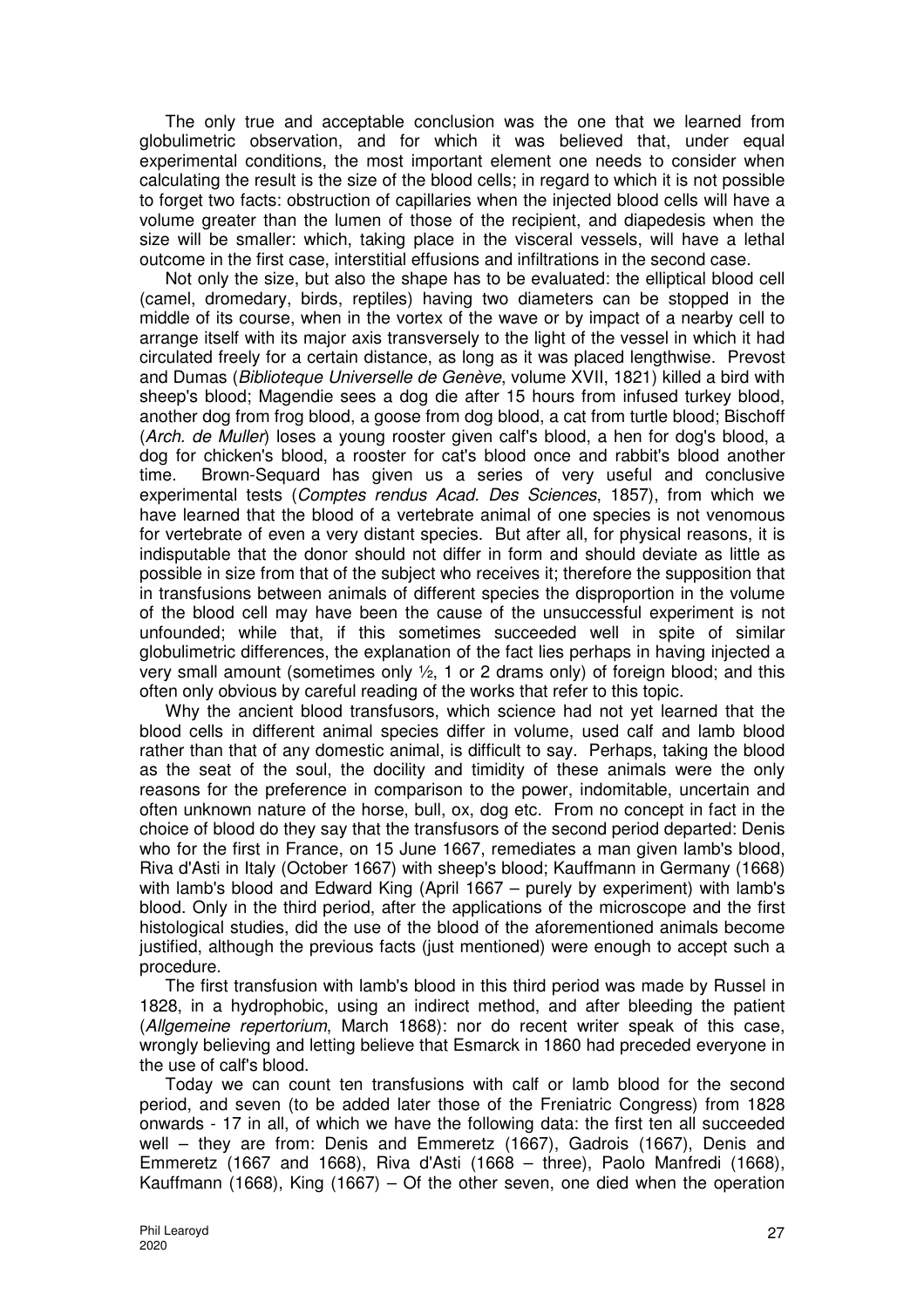started (Esmarck – Archiv de Virchow, vol. 27 p. 241), the second died a few hours later (Dressen – Dissert. de transt. Sang. 1861) with anatomical findings that do not blame the transfusion, having indeed obtained from it very advantageous direct phenomena, such as energetic contractions of the heart, frank respiratory motions, pupils less mydriatic and reactive to light, radial pulse returned: death occurred amidst convulsions such as occur in extreme slow agony. – The other five, of which two from the Albini of Naples (Rendic. della R. Accademia scienze fisiche e mat. File Xll, December 1872), one from Bliedunq (Gaz. des Hopit. 1839, p. 766), one of the Wilminton Hospital in North Carolina (Louisville courier journal, June 1871) one by Russel (Allgemeine repertorium, March 1868) had very satisfactory physiological effects.

It should be noted that Esmarck mentioned above, contains a grave error, that of having injected 420 grams (14 ounces) of blood – an enormous amount in itself, but even more out of respect for the atony in which the heart of that poor oligemic must have been, who had suffered haemorrhages from a disarticulation of the thigh and consequent profuse suppuration.

More recently a last series of transfusions with lamb's blood in Italy consigned to history the alienist doctors as a therapy for certain phrenitis (D.G.L. Ponza - Della trasfusione del sangue praticata negli alienati del Manicomio di Alessandria, 1874. Prof. Azzio Caselli of Reggio d 'Emilia - Considerazioni sulla trasfusione del sangue, 1874); none of which count, by any chance, that undermines the concept that lamb's blood is harmless to man.

When I speak of the result of the transfusion, I mean only the direct result of the operation, its harmlessness in the moments of which it is established, and therefore I count among the successful ones also those that had an unfavorable outcome with regard to the therapeutic purpose, for which I placed last in the chapter of practical applications and clinical purposes of transfusion.

Therefore in this sense the many transfusions with lamb's blood were all successful, not having to take into account the one in which the patient died at the very beginning of the operation. In all of them out of tolerance to foreign blood, the awakening of cardiac life and of the centers was obtained, although more or less lasting and sometimes very fleeting. Therefore, it is believed that calf, lamb and sheep blood in a given measure can be used in humans, because it is tolerated by him and felt by him as a physiological stimulus.

No doubt therefore can remain that the shape and size of the blood cells of these animals have an adequate proportion with the lumen of human capillaries - that the cell and serum are tolerated by the human body and also by the blood tissue within which they come to mix.

But will the blood of calves, lambs and sheep be able to replace that of man in everything, as some would like? Does it have a reconstituting and lasting virtue equal to the human? Is it absolutely harmless to our species? We will respond to these doubts later - Choice of blood quality.

So far I have talked about transfusion between different species, now I will talk about this therapeutic act between the same species.

Who is not born ready, naturally frank, the thought that no blood, no matter how excellent and similar, can equate in virtue an equal blood, the blood of an animal of the same species?

This is not the place to talk about the experiments made between animals, because, as well as ultimately they were not very demonstrative due to their infinite variety, they are of little use at least to clarify the subject I am now dealing with. I will restrict myself to speaking of transfusions among the human species, the number of which is now very large, such that no one can refuse to enter this path, from accepting what has already been shown to be positive, from hoping that new tests can increase the extent of therapeutic applicability of the transfusion. Although it seems to me that I have spent any word in vain to show how it is for man to prefer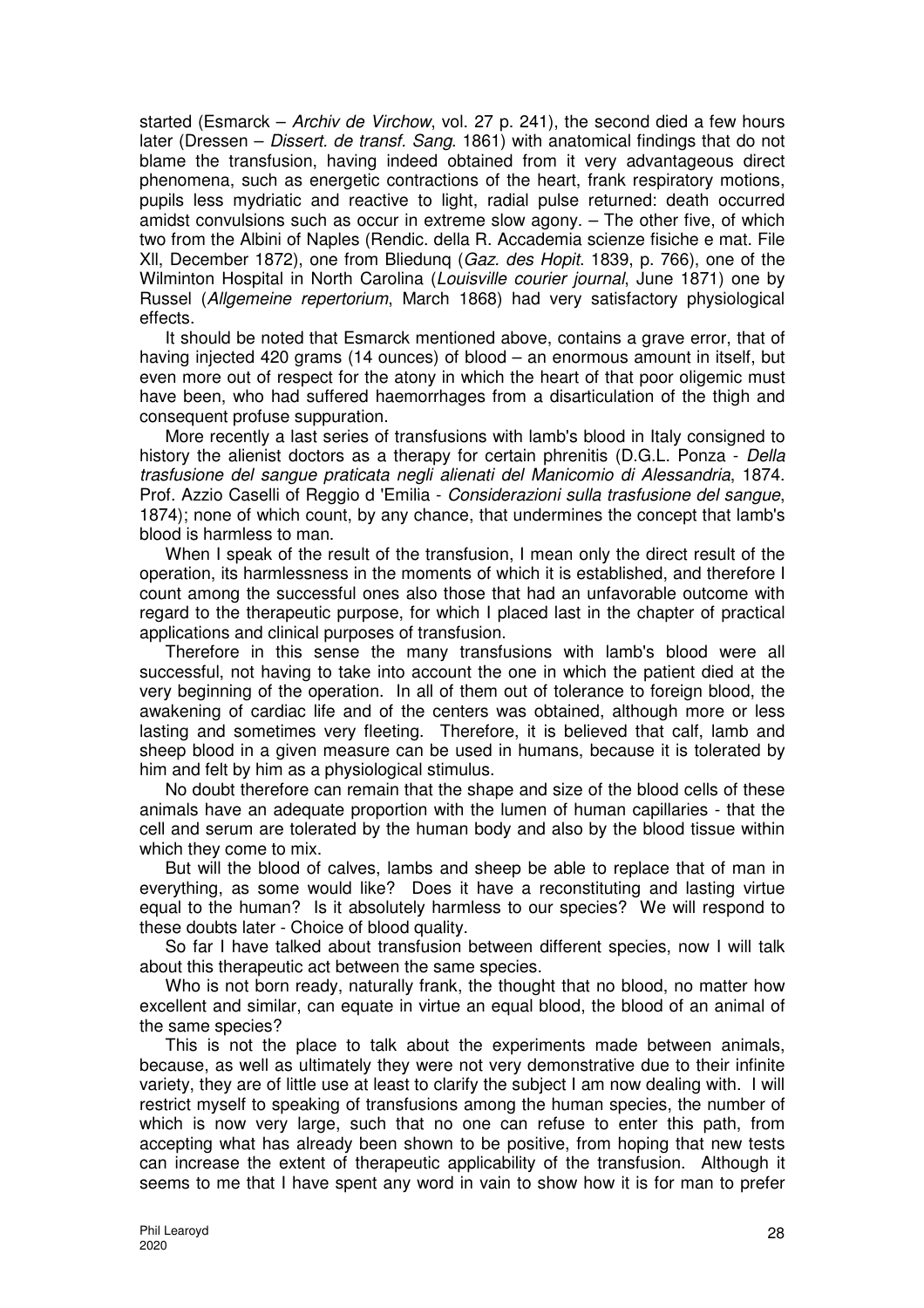that of his species to any other blood, I cannot refrain from making known the latest experiences of Landois of Greifswald aimed at ascertaining the physical effects on blood elements in transfusions between humans and different animals.

He saw that the blood serum of many mammals dissolves the blood cells of other mammals; the blood cells of rabbits he saw less resistant than those of the dog and cat, using both prone blood and defibrinated blood: he showed that the blood cells of mammals introduced into the bloodstream of the dog soon dissolve; and under this relationship he asserts that the sheep's blood cells resist less long than those of man; that the dissolved blood cells are excreted mainly by form but still by the intestines and the serous cavities. It is a pity that he does not mention the way of behaving with respect to each other of blood cells and the serum of lamb and man.

The same Fiedler and Birch-Hirschfeld who found numerous red blood cells of less than human diameter in patients transfused with lamb's blood hasten to say that this finding is of no value, since these smaller forms of blood cells are also seen in different proportions in individuals who did not receive animal blood. They found that lamb cells did not dissolve in the human serum, but turned pale: while the human blood cells in lamb serum became more marked, with a wrinkled surface, took on a serrated edge and gathered in more or less large groups. Hasse thinks that haematuria sometimes occurs due to the wasting of red blood cells.

Such experiments lead to conclusions, certainly not made to be accepted with closed eyes, neither to demonstrate the physiological harmlessness of mixing blood of different species together. Similarly, the conclusions reached by Fiedler and Birch-Hirschfeld of Dresden (Deutshes Archiv für Kliniche Medicin. Leipzig, July 1874 p. 545) with their transfusions in man made with lamb's blood must be accepted (more on this later).

It seems useless to say that the little essential difference between the blood of a woman and that of a man leaves full power to exchange it between the two sexes, provided that the physiological knowledge is not forgotten that the blood of a woman is generally less rich in blood cells and contains relatively greater quantity of water and albumin: what leads to always preferring male blood whenever the choice is possible.

The same norm must be followed for age, knowing how the two extremes of life offer less suitable blood than the average age.

### **The choice between venous and arterial blood**

This has kept experimenters and practitioners divided in different fields, as would be natural, given that the different quality of blood implies different operating modes, more or less exact, that are differently assessed, and therefore constitutes differences of opinion in operators and clinicians.

Bichat in 1811 was the first to study the action of venous blood on brain functions: injecting it into the carotid artery of a dog he noticed restlessness, shortness of breath, amazement, as if the animal had breathed carbon vapors (Lessons on life and on death) for which he contrarily concluded "that life could be restored to the asphyxiated by transfusing their brain with arterial blood which is its natural excitement, but only in the first period of asphyxiation when the brain function is only suspended."

Bichoff (1838) sees a bird reanimated given arterial blood from a mammal, but dying from venous blood. But the most conclusive and wise experiments are those of Brown-Sequard (Compt. Rendus de l'Academie, vol. XXXII. - Journal de Physiol. 1857-58) and those of Eulembourg and Landois (Gaz. Med. de Paris, 1865). The first proved: (1) that vertebrate blood, both arterial and venous, if it is loaded with oxygen so as to have a glowing color, can be injected without damage into the veins of another vertebrate; (2) that vertebrate blood, both venous and arterial, when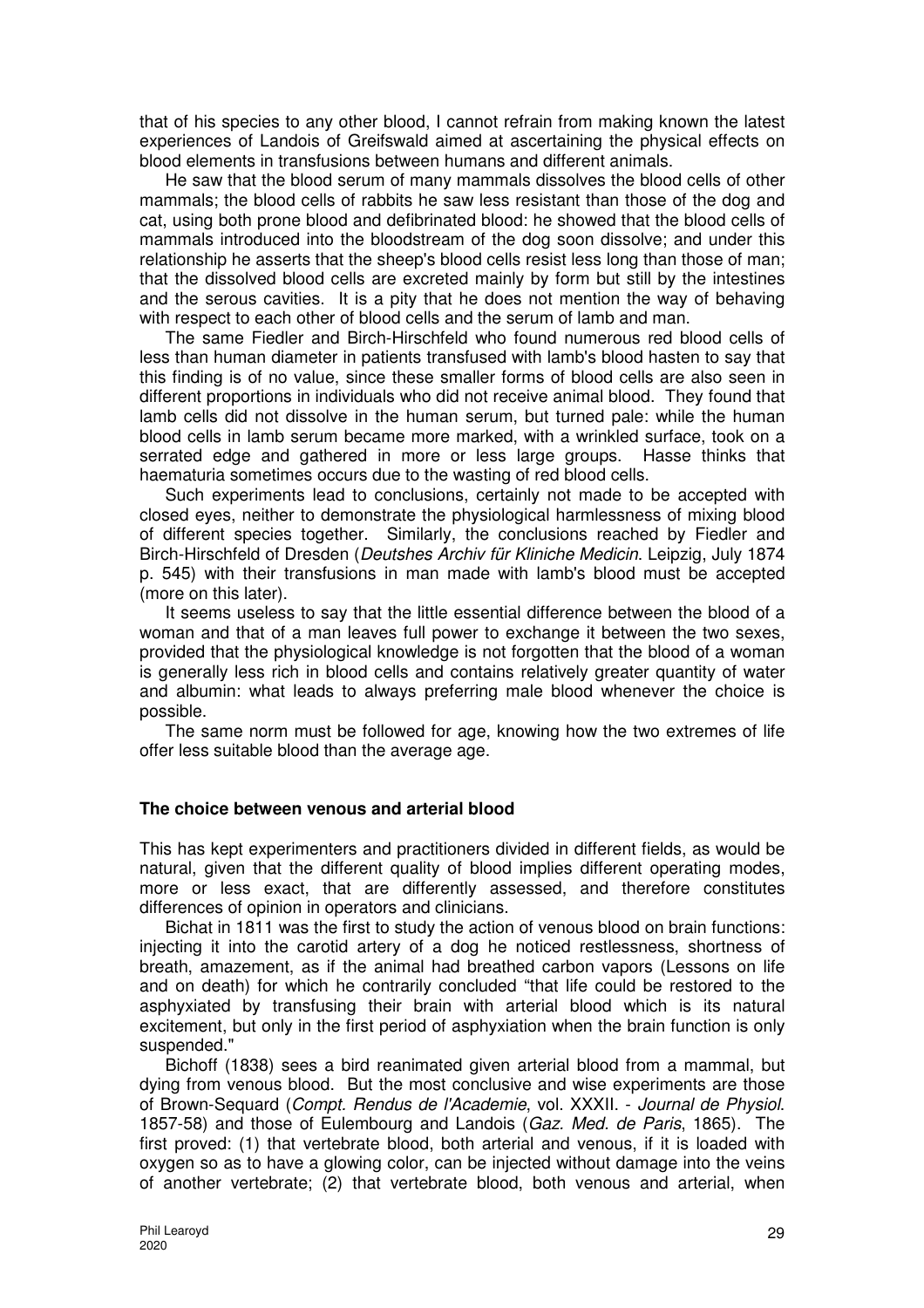saturated with carbonic acid so as to become black, cannot be injected into the veins of a warm-blooded animal without producing phenomena of asphyxiation and death, dependent on the toxic action of carbonic acid. These facts were also experimentally confirmed by Eulenburg and Landois who came to say that the lack of oxygen excites the respiratory center of the medulla oblongata is the agent of the rhythmic movements of the muscular inspirations; that in acute anemia the animals die of asphyxiation because the loss of a large number of oxygen-carrying red blood cells first produces excessive irritation, then paralysis of the said center; that the transfusion of vermilion and oxygen-laden blood decreases these irritations up to the degree of normal, physiological excitation, and therefore respiratory motions restart; that arterial blood produces this effect by acting directly on the medulla oblongata.

Therefore the choice between arterial and venous blood could not be uncertain after such demonstrative tests. However, lateral considerations, of expediency, of practical application on humans, and still dependent on the operative modality, had to keep opinions divided from the beginning and keep them until today. From whom though should we draw arterial blood – perhaps from man? To easily accept such a thought, one would have to forget many grave considerations which I believe are so severed in their significance as to disprove any contrary opinion.

Next, consider the seriousness of the injury that would go to the individual who gives the blood, to get to the artery, which is almost always under aponeurotic and therefore requires an ever deeper wound than that which occurs when the blood is removed from a vein; in addition to this from surgery and physiology it is known that it is not possible to stop the blood from an injured artery without its total closure, nor is it always easy, safe, complete, to establish a collateral circulation sufficient to nourish the parts below the binding point. Add that when we want to overcome these grave doubts, these radical objections, we still have to ask ourselves how we should transfuse this arterial blood from the healthy to the sick? If you want to do it directly, you will have to follow the same procedures as for direct arterial transfusion between animals, that is, it will be necessary to first discover a large tract of artery in order to free the blood from the lower stump; secondly to secure the afferent cannula within the vessel of the recipient of the blood. With these operative acts such sufferings and dangers are inflicted on the generous individual who gives his blood that every word aimed at stigmatizing such a practice is superfluous.

If you want to use an indirect method, that is by defibrinating human arterial blood in order to prevent it from clotting, you will certainly not have achieved greater operational perfection than if you had drawn venous blood and beaten, adhered and defibrinated it; you would have added the risks and seriousness of the arteriotomy of the donor, thus completely invalidating the supposed advantages of transfusion with human arterial blood.

So all that remains for man is to ask for venous blood, knowing that the incision of a vein, always available on the surface, is easy, safe and free from consequences.

But soon the serious objection of the toxic action of venous blood enters the scene to arouse doubts and fears; an objection that would indeed be very valid if the transfusion of venous blood were to be done directly from man to man in the thought of thus preventing its coagulation.

But since Prevost and Dumas (Bibliol. Univ. de Geneve, 1821, issue 17) have expressed the idea that the oxygenated blood for beating is capable of reviving an animal bled with haemorrhage; since Dieffembach (Archiv. de Muller, 1828) and Bischoff (Beitrage zur Lehre von den Blut-Archiv, Muller, 1834, p. 347; and 1838, p. 351) contrary to Magendie's opinion, arrived with their numerous and convincing experiments to pronounce in favor of the beating of blood; we are absolutely authorized to believe that the venous blood oxygenated by beating is put in chemical and physiological conditions equal to that of the pure arterial.

Bischoff after having proved that fibrin and serum (also oxygenated, as Brown-Sequard experimented) cannot recall a bled animal to life (Archiv. Muller, 1834,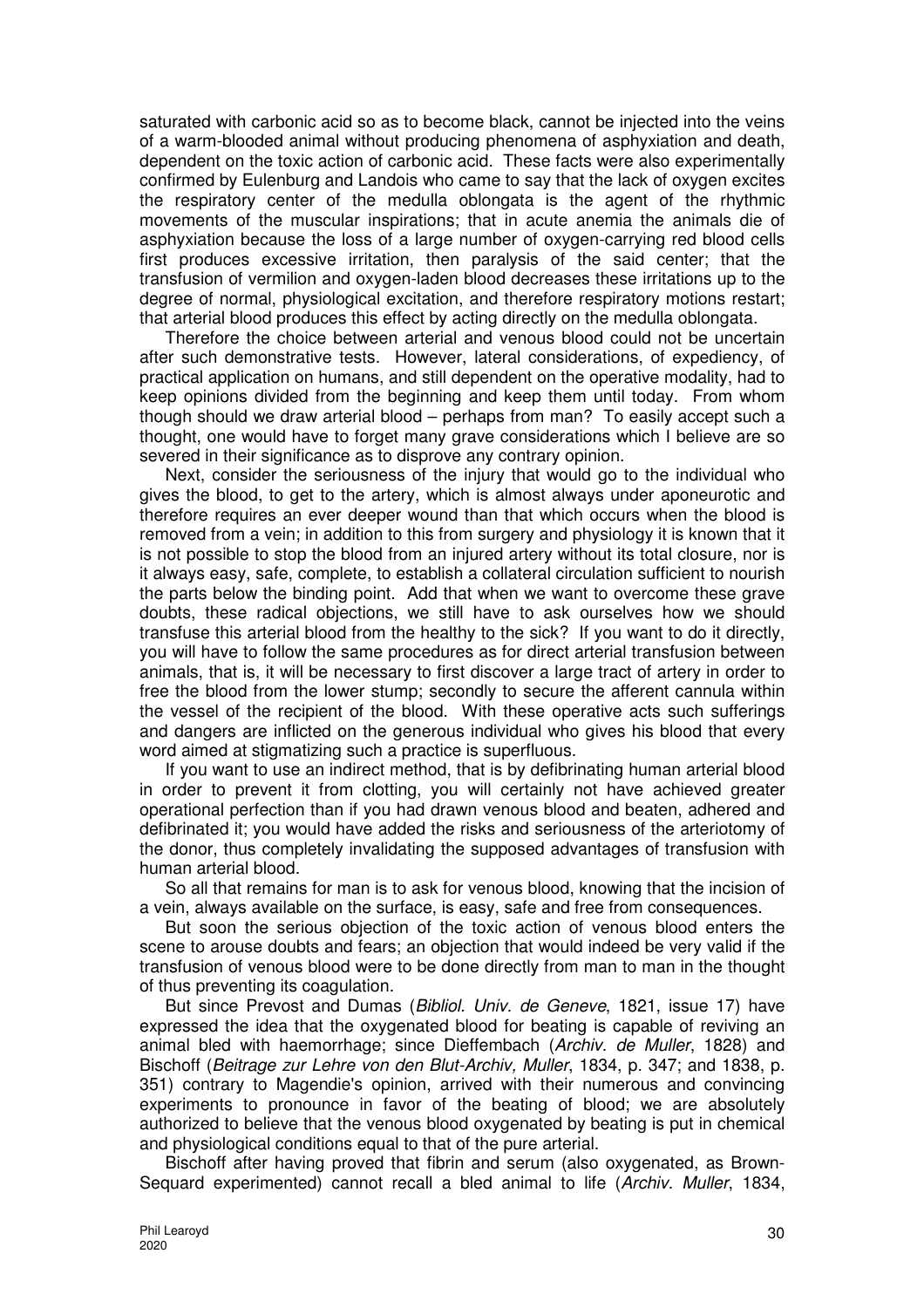1838) concludes that the blood cells alone constitute the active principle of the blood, and therefore came to support of the fact left to us by Dieffembach (Arch. Muller, 1828) who brought about the revitalization, although not lasting, of a bled animal by injecting it with dried blood then artificially re-dissolved.

Therefore the blood cell is the element to which the assimilation of oxygen to a venous blood which is mixed with atmospheric air by means of beating must be carried out: and it follows that the venous blood of man can therefore without exception be used in a therapeutic transfusion, when it is brought to enough oxygenation to make it vermilion, and to approach it, not only for appearances, but also for the physiological and chemical properties of the arterial.

Having accepted this fact, refused the use of human arterial blood, it remains for us to take advantage of the arterial blood of animals. And so far from the physiological side, no objection, yes to the volume of the blood cells, as long as it is a question of lamb or calf or sheep blood, yes to the vivifying power of its natural oxygenation. And the facts noted earlier prove it. But it is from the practical side that the most serious objections arise against the use of animal blood, in comparison with human blood, for the many accidents of which the operative act first consists, and for the office it fulfills in the body brute blood of man. This is not the point of enumerating the first ones since my objections and my comparisons must here be limited to the experimental and practical physiological side.

I will immediately say that when I reflect on the small number of transfusions performed with animal blood up to now, in comparison with the many made with human blood; when I think of the generic physiological concept for which I believe we owe preference to the latter; I believe that the transfusion of calf blood cannot be accepted for more than what it is really worth, that is, as a fallback, a substitute for that with human blood.

Dieffembach (Arch. Muller, 1828) asserts that he has never managed to keep any bled animal alive more than six days by injecting it with the blood of animals of a different species.

Panum (Virchow's Archiv., 1864) from his numerous and diligent experiments had to conclude that foreign blood can restore, but only briefly, the activity of nerves and muscles, respiration and the production of heat: he saw it dispersed partly due to haemorrhage and partly due to the decomposition of blood cells and the urinary tract. The products of decomposition, in which the absence of urea is noted, bring serious disturbances into the body which can be endured if a small amount of foreign blood is injected and if a sufficient copy of primitive blood remains: but if a lot of foreign blood is introduced and the subject has retained little of his own, death by extinction or death with nervous symptoms occurs. In his experiments, neither the excess of carbonic acid, nor the lack of oxygen, nor too much blood, nor fibrin could never be the cause of death or morbid symptoms; because the blood was defibrinated, oxygenated, and the transfusion was preceded by depletion: the only cause was the introduction of blood of another species.

Belina in experiments between rabbit, dog and calf by injecting only 45 grams of defibrinated blood of one into the other, had a very blackish urine evacuation without any accident: increasing the quantity of the injection to 66 gr., he had an increase in circulation and breath, and death an hour and a half later between convulsions, with partial infiltration of blood in the lungs, bloody serum in the stomach and intestines, blackish discoloration and renal hyperemia, engorgement and extravasation in the brain and a characteristic dark tint in the muscles.

Our physiologist Albini (Rend. Accad. scienza fisica e matematica, Naples, December 1872) expresses himself thus: "I am far from believing that blood of another species can always take the place of one's own lost, but I believe that its presence in the vessels, mechanically and chemically, is so beneficial to the new organism into which it is transfused that it revives the main organic functions and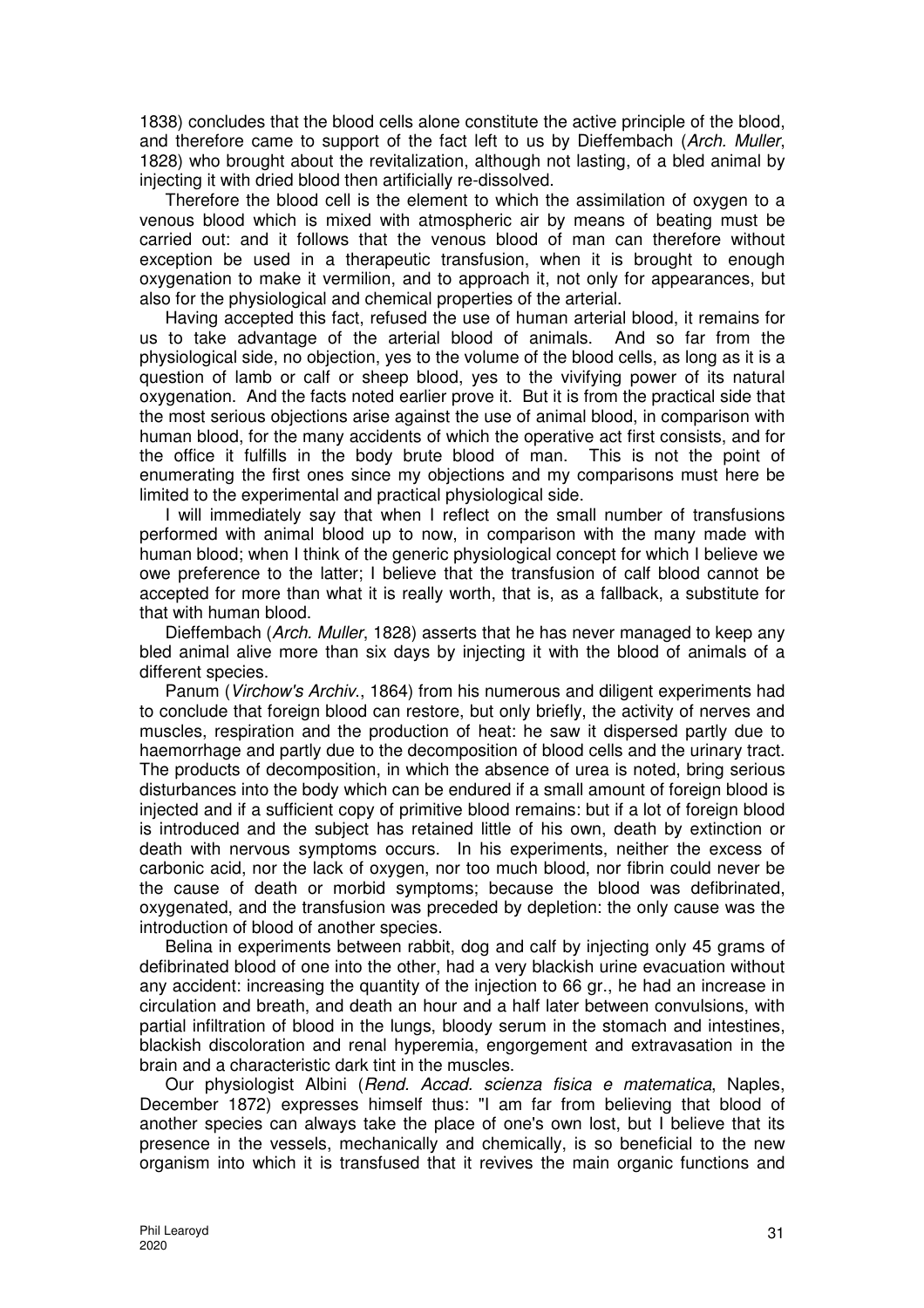especially those for the formation of blood, and thus gives time and place to reproduce the missing blood and regain health."

And after all this, tell me if the necessary apparatus for a blood transfusion with animal blood can always be appropriate? Leading the animal into the room, tying it on the table, keeping it absolutely fixed, bringing it close to the bed of the patient who hears its complaints, who may fear its proximity, who may have moral disgust at accepting its blood ... or many other small circumstances which, added to the first, make the direct transfusion between animal and man not an easy operation, not always convenient.

It is very difficult among relatives, bystanders, those interviewed even for adequate remuneration, one will fail to give his blood: less difficult still the doctor (or whoever for him) will be able to procure a subject, who for pecuniary compensation and persuaded of the harmlessness and his insignificant expenditure of strength let himself be practiced a little bloodletting. I and all those who practiced transfusion with human blood always found the subject who lent the blood quite easily, not infrequently for free, the most for even a modest fee.

#### **Physical conditions of the blood**

I already touched on the topic of blood oxygenation, which necessarily implies that of defibrination; act by which this animal tissue loses its natural physical conditions.

Lower (1665) had noticed that the blood outside the veins was coagulating; King and Fracassati (1667) noted that blood cells had sometimes prevented the progress and completion of the operation; Mayor (1667) proposed the introduction of a few grains of deer antler salt or ammonia salt flowers to prevent blood coagulation; Prevost and Dumas (Bibl. Univers. de Geneve, phase. XVIII) were the first to express the idea that defibrinated blood is capable of reviving an animal bled by haemorrhage; and finally Bischoff (Arch. Muller, 1838) established the need to defibrinate the blood in order to successfully perform the transfusion

Since then, and after the knowledge of the absolute parity of life-giving force between the arterial prectus and the venous oxygenated through the beating that defibrinates it, this practice always finds advocates in a progressive number, to the detriment of the other one that was used arterial blood of animals of different species: and in fact in the third period, if after 1828 little more than 28 transfusions of animal blood were made in man, well over 200 were operated with human blood, in just over half of the which preceded defibrination.

But objections arose from all sides against the use of human venous blood, not discrediting its effective excitatory power when mixed with oxygen and atmospheric nitrogen, but because this oxygenation implies an act, a manipulation that of some it alters the structure of this liquid, brings disadvantageous modifications to it, takes away those physical and physiological qualities that are necessary for an effective transfusion. And although the figures demonstrate the physiological superiority of human blood in comparison to that of an animal, it was also questioned by many, asserting that if it is ready it does not respond sufficiently to the purpose due to its wealth of carbonic acid, if it is oxygenated upon beating it loses an element of its own, fibrin, and is beaten up, bruised in its cellular part.

In enumerating the reasons that the detractors of defibrination claim in their favor, I love to follow the arguments of Dr. Moncoq (Transf. Instant. du sang. 2nd edition 1874), as the one who more than any other is opposed to this act, and because the reading of that book made a strong impression on me, showing me how much passion and preconceived ideas may lead us astray from the path of true and the just. "Le sang defibriné n'est plus du sang:" Moncoq proclaims highly, repeatedly and in abundance in his book, without however ever bothering to perform a transfusion with defibrinated blood. In support of his opinion he wants to recall an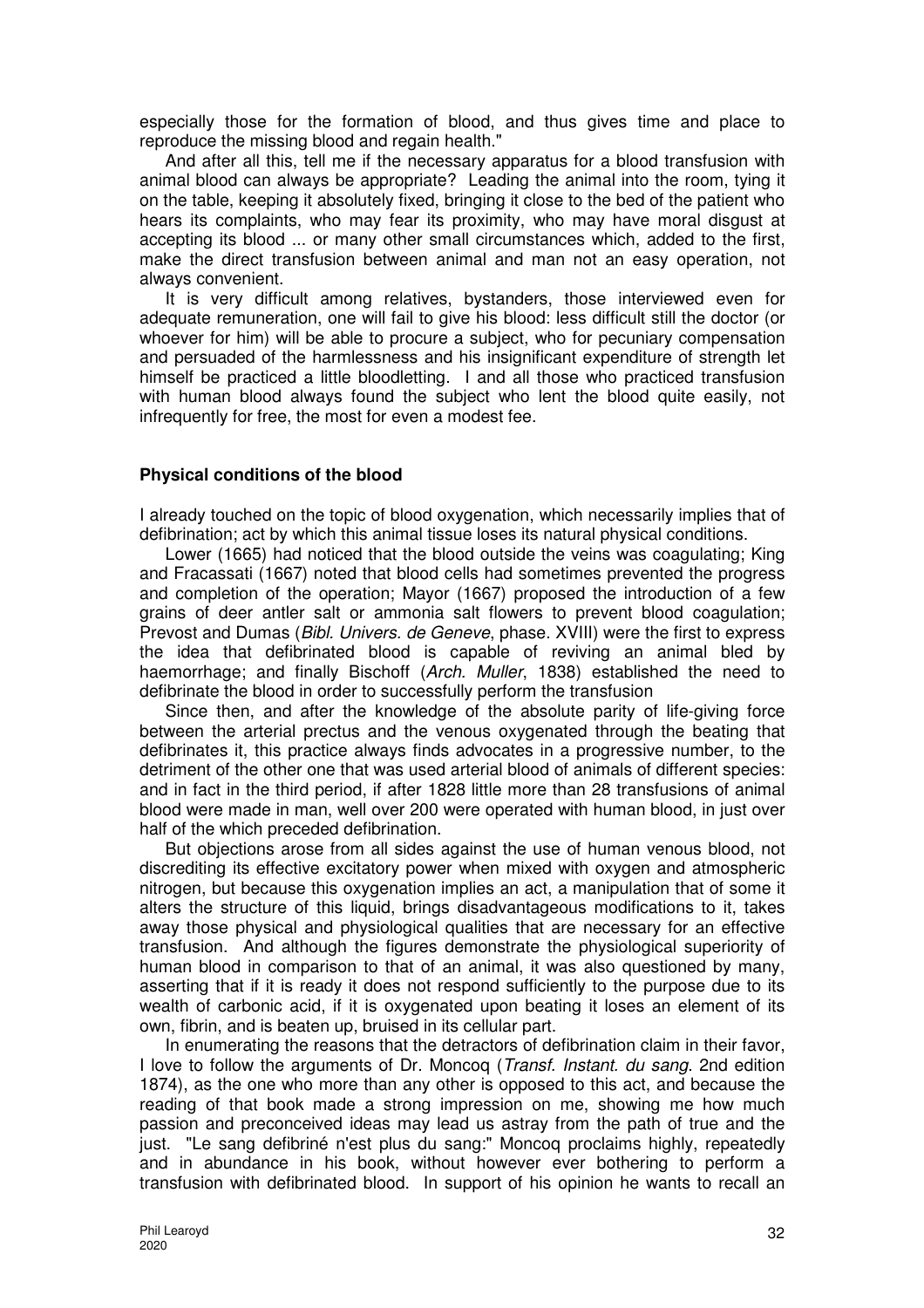experience of Magendie in which he unsuccessfully injected once, twice and three times, after a few hours, from two hundred to three hundred grams of defibrinated and filtered blood into a dog. But Moncoq does not think that with such large quantities of blood Magendie acted against one of the principal norms, the proportionate and moderate quantity of liquid to be injected, and that only for this reason he had blood imbibition of the viscera, extravasation in these and in the natural cavities. Does Moncoq not know the experiences of Prevost and Dumas and of Bichoff, which all had a successful outcome, even with defibrinated blood? Why does he not take into account the facts and experiences instilled with defibrinated blood by Belina, Polli, Panum and many others? Why doesn't he mention those of Brown-Sequard, who even manages to overcome the rigidity of a man made a corpse for 13 hours, reawakening his irritability for several hours? I invite Moncoq to carefully read the clinical cases and experiences noted by these authors, and I challenge him to maintain the concept he expresses on page 163: "l'operation antiphysiologique de l'injection d'un sang defibriné ne fait pas mourir par elle meme, elle est incapable de ramener à la vie" and that therefore "la defìbrination du sang doit disparaitre à tout jamais" (p. 165). And with what good faith on page 182, he invalidates the transfusion with defibrinated blood so well and boldly undertaken by Folli (Ricerche ed esperienze sulla trasfusione del sangue, 1852) on the young Maria De Filippi, considering that the seven grams of defibrinated blood injected "sont parfaitement etrangers à la guerison de là malade" while the second case of Polli himself is silent on the damsel T.P., in which four waves were injected with equal luck, that is 120 grams? It is regrettable that in order to support a preconception, we face the truth, the history of which belongs in everyone's domain, and which Moncoq should not have ignored! But let's get down to reasoning and let us criticize the aforementioned author so as not to spend other words in vain.

Is the presence of fibrin essential for the injected blood to maintain life-giving properties? Or in other words, does defibrinated blood lose its physiological faculty? The mere fact of the coagulability of ready blood, and therefore of the possibility of injecting fibrinous clots (emboli), would be enough to accept a priori the injection of a blood that does not clot, which is the defibrinated one.

But we must study this question from the physiological side and from the clinical side: and it is precisely here that every argument supports us in supporting the concept that fibrin is by no means indispensable to obtain the effects required by a transfusion. The origin and purpose of fibrin in the blood are still unknown, so much so that the greatest physiologists do not hesitate to say (Brown-Sequard) that it is a very difficult substance to characterize and to distinguish chemically and physiologically - that it seems there are two fibrins - which does not already exist constituted in the body, but is formed in it without knowing its origin.

In addition to this, it is necessary to consider how little part, proportional to the other elements, it has on the mass of the nutritional liquid: so much so that it represents from two to three decigrams per hundred grams of blood. And indeed if we defibrinate 200 grams of blood we see that the mass of fibrin obtained is limited to being reduced to the size of a core and no more, nor pure, but still mixed with blood cells and serum which we do not care to squeeze completely from that clot.

It would seem at first, accepting remote ideas, that by lending fibrin to give viscosity to the blood, it is the main cause for which this circulates (Magendie) and does not leak from the walls of the vessel: this opinion is the opponents of defibrination. Against such concepts we can today frankly declare: (1) that if it is deduced from some cases in which the injection of defibrinated blood was deleterious, this was when an exaggerated quantity of blood was injected to produce stasis, ruptures of vessels, haemorrhages; or because the vein chosen was the jugular (in animals) for which the action of the right heart was violently surprised, with the arrest of the cerebral venous return circulation; either when the indication was not the best (perforating stomach ulcer, intestinal haemorrhage), or finally when the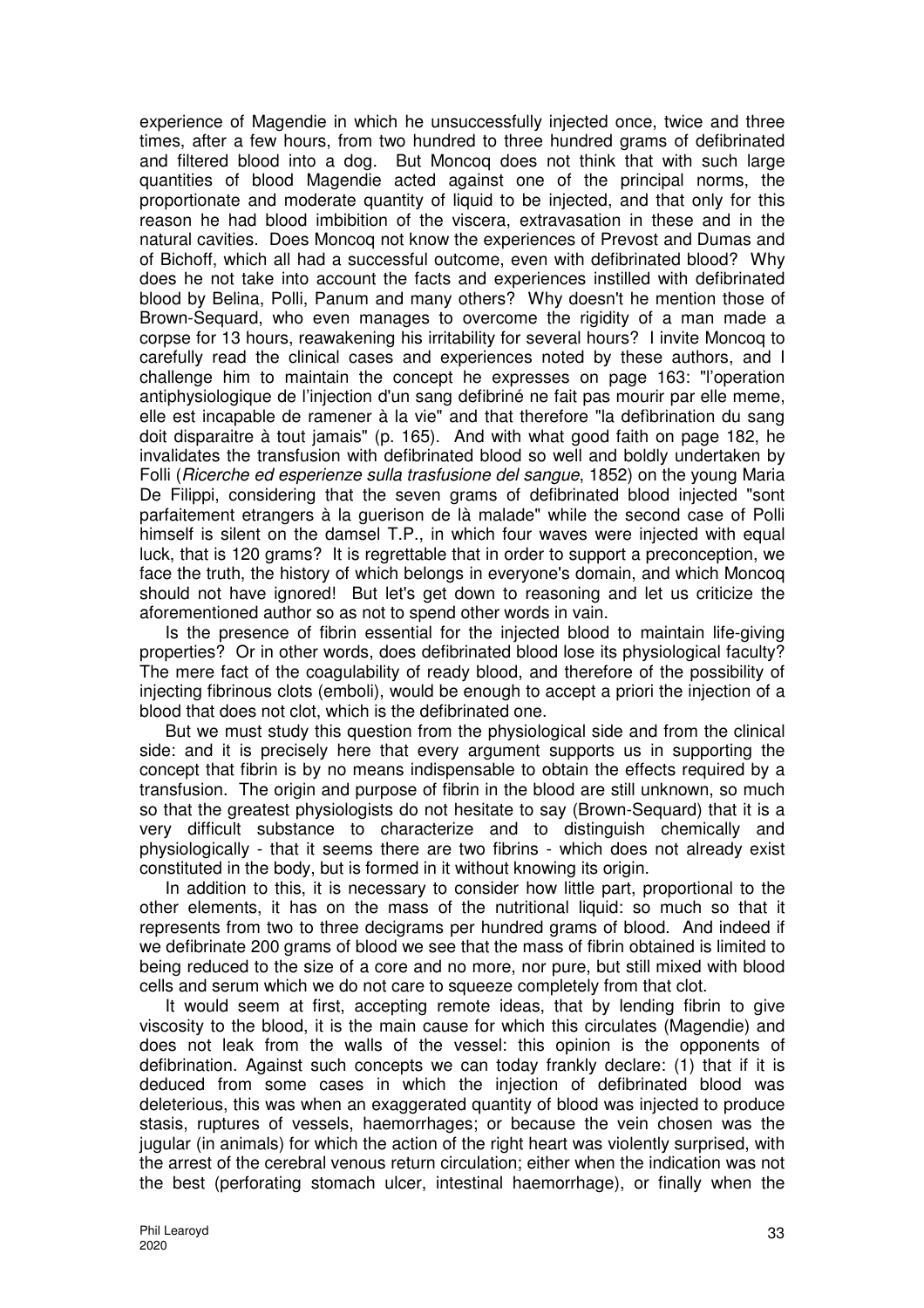defibrination was not complete and therefore fibrinous emboli were injected into the circulatory branches. Nor should I mention the bad results that Neudorfer saw from transfusions of defibrinated blood in the Hospital of S. Spirito in Verona in 1860. Read carefully the cases reported and you will see that you have to conclude from them (as others think so with me) that those patients had reached extreme weakness, had been rendered marastic by suppuration, and that the only wrong thing was that transfusion was performed too late, while it cannot be denied that the direct effects were great and lasting enough; sleep, appetite and an improvement in general conditions were then undoubtedly verified.

If the failure were to be attributed to the defibrinated blood, the first beneficial changes would not have taken place, on the contrary, a continuous deterioration would have been seen; it is not to the quality of the blood, but to the disproportion between the exciting virtue of it and the susceptibility to suffer the effects on the part of the sick, that we must attribute the result had in those of Neudorfer. (2) That a single fact of excellent outcome with defibrinated blood would be enough to invalidate any doubt, any prevention; and that, moreover, there are nowadays too large a number of successful or harmless or happy defibrinated blood transfusions (Polli, Panum, De Cristoforis, Hasse, Marfell and Moleschott, D'Ore, Belina, etc.).

Therefore, if history records cases of harmlessness in spite of failure, or cases of fortunate outcome by means of transfusion with defibrinated blood, it is necessary to conclude that the ablation of fibrin does not harm the physiological qualities of this animal liquid - that its chemical composition - physical although changed it does not take away from it the vivifying virtue required by it, for the cases in which it is used. And Moncoq still says after this "l'experience à prononcé contre le sang defbriné" (p. 159).

Is it then true that the blood treated with the beating as necessary to be defibrinated suffers in its cellular part, which is violently bruised, altered in form and integrity? I have repeatedly subjected man's blood to the microscope, beaten vigorously beyond the necessary time to defibrinate it using a broom of many wooden rods joined together, and I never saw fragments of cells, forms detaching from the normal and in greater numbers than what is observed in a blood just removed from the circulation. When everything was ready for microscopic observation and my eye fell precipitously on the drop lying between the slides, I did not find an altered or wrinkled blood cell: when I reviewed the same preparation shortly afterwards, or observed another state that had been arranged for a few minutes, cells appeared to me wrinkled, deformed in equal measure and proportion of what happens to blood not beaten. I invite my colleagues to repeat these observations in the same way, and I am sure that their result will not in the least differ from mine.

Therefore I have the full and indisputable proof and certainty that the blood beaten for defibrination does not lose any of its physical properties in the solid part. Is it perhaps a reasoned comparison what Moncoq (page 157) makes of milk with blood by comparing casein to fibrin?

But beating and defibrination have a purpose that far exceeds the loss of fibrin in importance and proficiency; I mean the oxygenation of the cellular element. Since it was proved by exclusion and directly that the main function of the blood is supported by its solid part, the globule, intended to assimilate oxygen in the respiratory act and to translate it into every point of the organism for organic combustion, for stem cell excitation, for irritation of muscles and tissues (Brown-Sequart): since it has been proven that the serum does not awaken the blood: that by drying only the blood cells (Dieffembach) are removed from the blood mass, revived with little liquid, these can re-excite the heart of a bloodied person; it is necessary to conclude that the globular part is the most important, the most necessary part of the blood; that this liquid is not unlike any other tissue in which the protoplasm is represented by the serum, and the plasma by the globule or blood cell. And therefore it must be concluded that arterial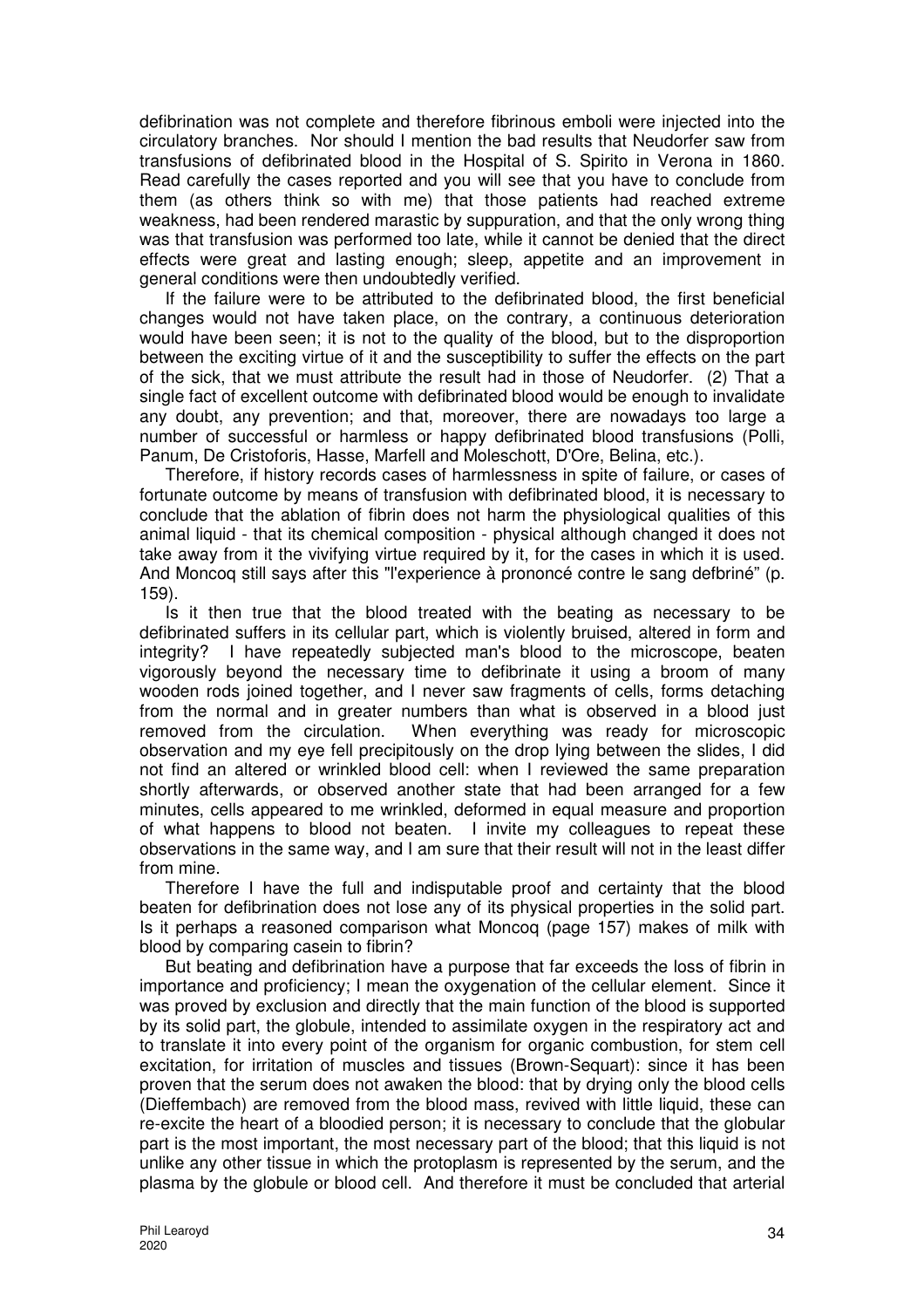blood differs from venous in that it is the first load of oxygen and exciter more than the second.

When we subject venous blood to beating we already make it undergo an act of breathing, of artificial oxygenation with which we reduce it to the same physical and physiological conditions as arterial blood; and furthermore we remove an element from it, fibrin, which can be harmful for partial coagulations and therefore injection and transport of emboli, while it is neither necessary nor useful for the purpose we set ourselves. This is indisputably proven by an infinite series of facts.

Now therefore, since human blood is for physiological reasons preferable to that of an animal, since the use of human arterial blood must be excluded due to the seriousness of the lesion that is imposed on those who lend themselves to the purpose, it remains in the practical field as less difficult; the use of human venous blood is less objectionable, but it will have to be subjected to beating to be oxygenated and equalized in an exciting virtue to the arterial, and to be freed from fibrin which offers the danger of its coagulation and consequent embolisms. Hence it is that the Provost and Dumas proposal to defibrinate the blood (182) undoubtedly marks the brightest point in the history of transfusion.

And indeed the danger of the fibrinous clot worried all experimenters. Since Richardson expressed the concept of keeping the blood fluid in the circulation by mixing with a small amount of ammonia vapor, we first saw Neudorfer propose to add some sodium bicarbonate to the blood to be injected to prevent coagulation, and shortly after Branton-Hichs implement this proposal in three cases (Guy's Hospital Reports, 1869, Volume XIV).

Rautemberg in 1869 in a memorandum to the Medical Society of Petersburg also proposes to use blood that is not defibrinated, but kept liquid with the addition of sodium carbonate. However, these proposals are not new, since the ancients (Mayor for the first in 1667) used to put a little bit of volatile deer horn salt or flowers of ammonia in the tubes used for transfusion to prevent blood coagulation. But Branton's cases are certainly not made to prove the harmlessness of adding alkaline salts. Even if for other tests or substitutes for sodium phosphate achieved the intent, we should still respond to the other indication of the need for the transfused blood to be properly oxygenated. By adding alkaline salts, we achieve only one purpose and we forget that venous blood is mixed with a lot of carbon monoxide, and therefore in some cases harmful (in carbon monoxide poisoning) and always endowed with less vivifying power.

The addition of alkaline salts, if proven innocent, could be useful for transfusion with animal arterial blood in order to avoid coagulation; and then the direct method of transfusion between animal and man would diminish in importance and necessity, since with simplicity of apparatus and modality, without the presence of the animal and with the advantages proper to indirect transfusion with defibrinated blood we would have at our disposal coagulable arterial blood.

But experience has not yet pronounced the last word on the addition of alkaline salts to blood, not so much for the impediment to coagulation which is proved true, but for the harmlessness of the said salts on the transfused blood cells and on the mass of blood of the patient.

What I have said so far refers to the species and nature of the blood and its physiochemical conditions. But it is now time to consider another state of the blood still belonging to its physical condition; I mean the temperature it must have at the time of transfusion.

It was natural that it was thought to keep the extracted blood at its normal temperature until the moment of injecting it and during the operation itself; therefore in the injections of blood the instrument was heated and kept warm during the whole operation by keeping it wrapped in cloths wet with hot water at 36° or 37°, at least the blood was defibrinated in a vessel heated and surrounded by hot water to maintain an environment at 32°. All this in the concept that the introduction into the circulation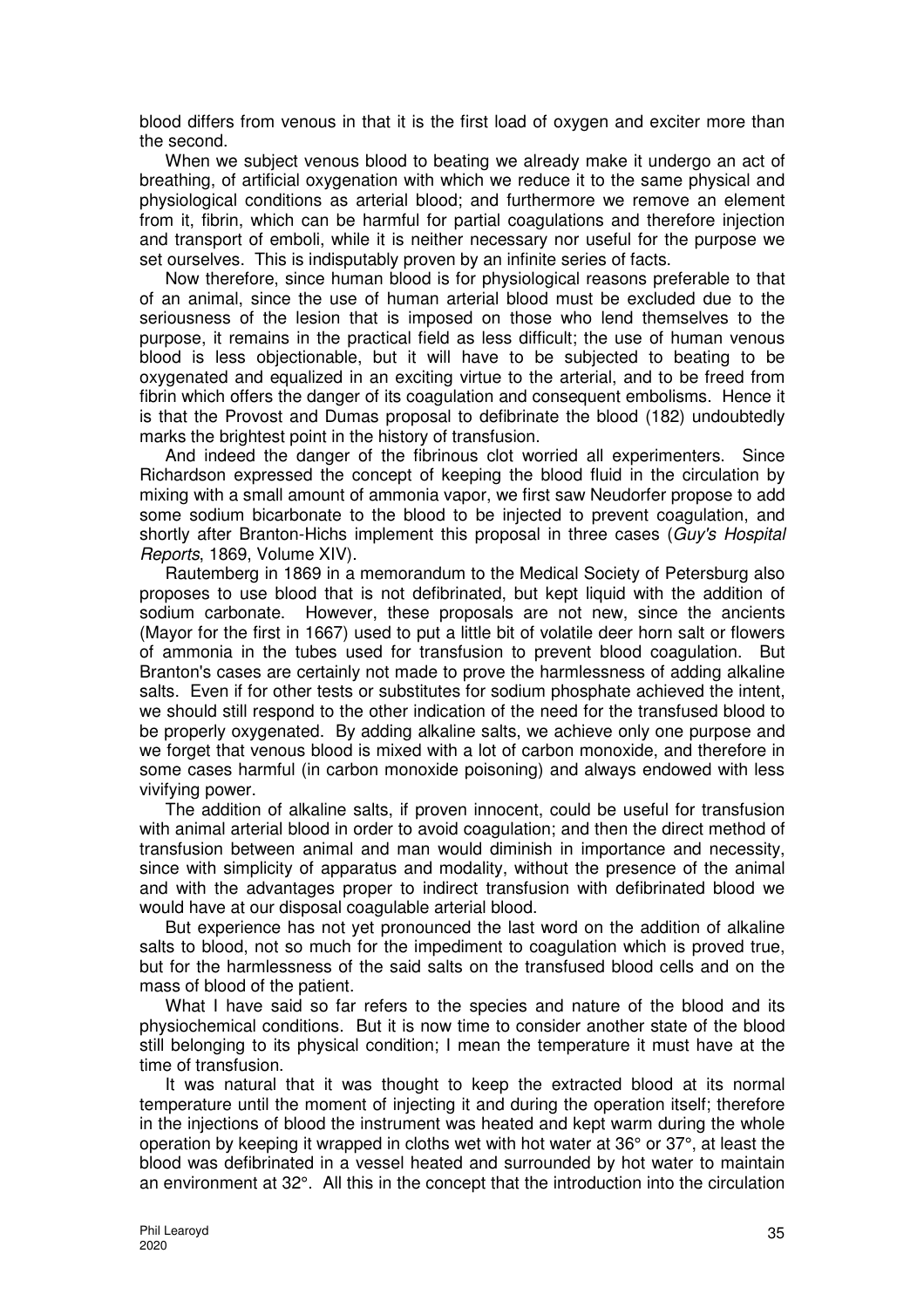of a liquid lower than normal in temperature could harm, morbidly affect the heart and nervous centers (Darwin 1796). But experiences have shown the opposite of what was previously believed, and after Hunter, Blundell, Dawy, who had already seen blood clotting delayed as long as it was kept at a low temperature, we come to Giovanni Folli who had the merit in 1857 (Research and experiences devalue blood transfusion), when for over 50 years every rumor about the transfusion had been silent and even those few healthy precepts that history had already recorded were forgotten, to draw attention to the fact that blood coagulates more easily at the temperature of the human body, than at a lower one, and which becomes uncoagulable below zero: he concluded that he was "indifferent whether the blood is hot or cold, its vitality is preserved longer at a low degree of temperature than at a high degree." Nicolas made new experiences in this regard and came to the same conclusions, namely that the cold seems to prevent coagulation: - that to keep the blood liquid it is better to cool the jar and the syringe (page 39 – Thesis, Paris, 1860).

He bled out a large rabbit, injected 10 centim. into the jugular. cub. arterial blood from another rabbit by reducing its temperature by 8°C; six minutes later he detected weak heartbeats and low temperature, 30 minutes later less precipitous, more sensitive, almost normal beats, and an hour and a half later it returned to a complete physiological state.

In another experiment, the injected blood had a temperature of 9°C, and 20 minutes after the operation the beats and breaths, which had stopped at first, returned to normal. The same result was obtained with defibrinated venous blood at 25°C, i.e. for two hours the heartbeats remained weak, the temperature rose slowly, but the animal ended up recovering.

Panum (Exper. Untersuk. uber die Trasf. Transpl. oder Supstit. des Bluter, etc. 1863) declares that fresh and defibrinated blood then kept cold by means of ice is perfectly usable for transfusion as long as it is warmed up before using it to body temperature: a fact that has its confirmation in the 5° experiment of Polli (op. cit., page 8) in which blood extracted from a horse, beaten, defibrinated, poured, left in the air in a metal container held at 9°C for 24 hours, then stirred and heated to 35° to be injected into another horse, was very well tolerated.

Bellina (Transf. du sang de fibrine, 1871) expresses the concept that blood collected and placed in contact with air at average temperature remains invariable in its histological constituent parts and retains its chemical properties for two or three hours.

This applies to the influence that the temperature can have on coagulability of blood, having to believe that the risk of embolism is less as the blood temperature is lowered compared with its effect on its physiology. But from another point of view, it had to be seen that the introduction of injected blood at a lower the temperature does not affect the patient's blood mass, the heart and the nervous centres in particular.

Polli has already proved any fear in this regard to be erroneous; but these days from the valuable work of G. Casse of Brussels (De la transfusion du sang, 1874) we see a very diligent series of experiments with very demonstrative thermographs on the subject. The author very reasonably deduces from these that the temperature of the animal changes with the degree of temperature of the liquid to be injected - that the temperature of the injection at a lower degree of the thermometric scale produces a lowering followed by a much more lively reaction - that in the case of injection below the average normal temperature there is an increase in heat in the subject, but the thermometric oscillation is less marked than in the case of cold injection - than with at the injection temperature close to the normal average the effects are not very marked.

On the one hand, therefore, we have: (1) the physical experiences on the preservation of blood and its lesser disposition to coagulate when kept at a low temperature: (2) the experiences given by Casse on the evident and absolute fleeting impression that the organism receives for a transfusion done with blood at a lower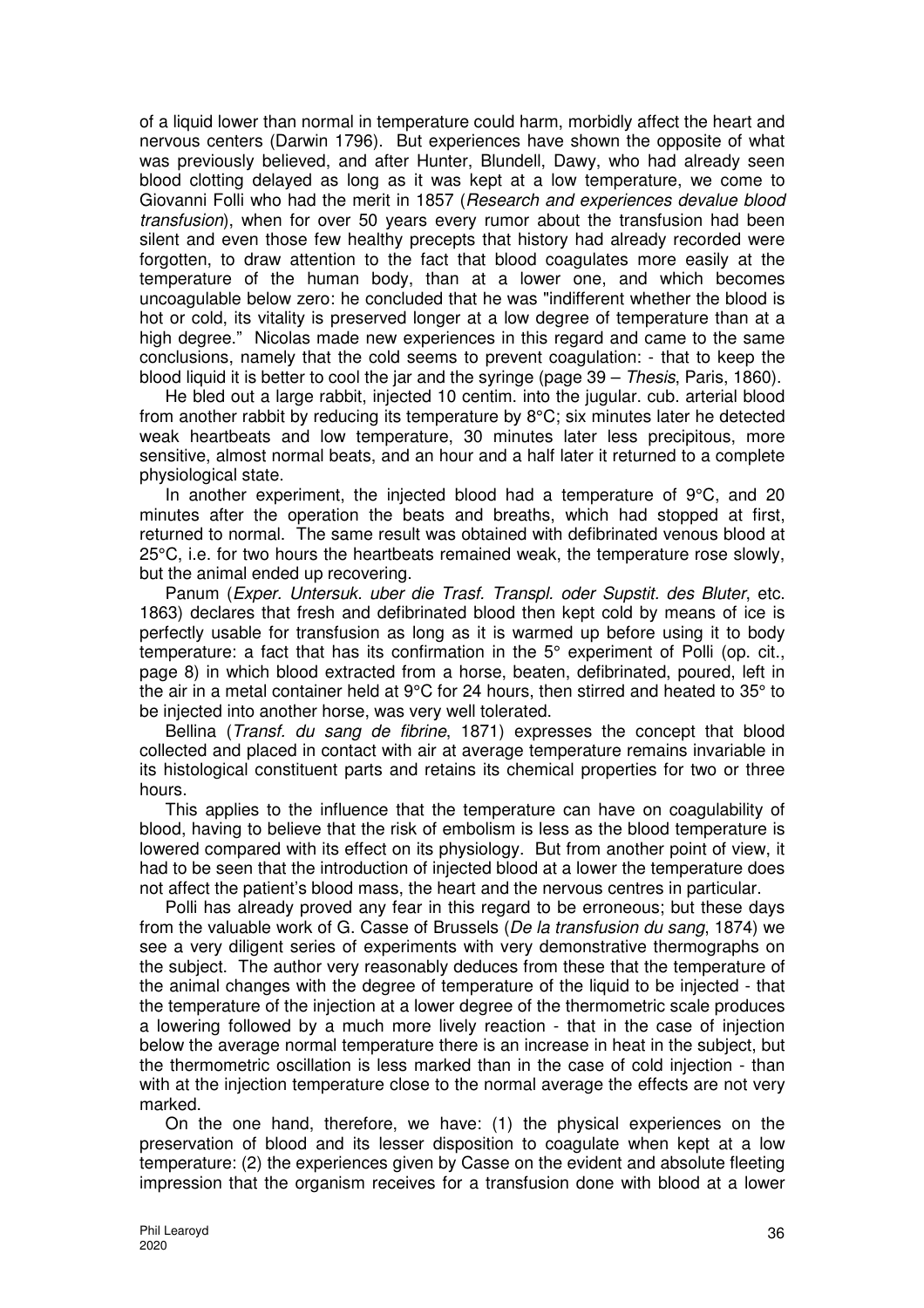than normal temperature. On the other hand, we have the fact of the organism's tolerance for blood introduced 24 hours after its extraction and defibrination. For all this I believe there is no objection to concluding that the transfusion is not an operative act in which readiness is required, to cure the temperature of the liquid to be injected for fear that this will break down and lose its virtues if kept exposed to the air and used a few hours after being extracted and defibrinated.

A better demonstration of this second fact, that is of the length of time in which the blood retains its vivifying property, are Dieffembach's experiments, from which he deduced that the vitality of the blood decreases from the third hour after its exit from the vessels: that it is rarely possible to revive an animal by injecting it with blood that has come out of the circulation for some time: that this revitalization is of very short duration when one injects blood exposed to the air for more than six hours, and finally that blood extracted for a longer time awakens only very faint signs of life, as any lukewarm liquid injected into the veins would do, but it serves no purpose in recalling life.

This would be in complete contradiction with the results obtained by Blundell, who completely reanimated dogs that had bled to death with blood drawn for over 24 hours; and it is not at the same time in agreement with the other assertion already cited by Dieffembach himself, which he saw obtaining revitalization, albeit incomplete, of bled animals to which he injected re-dissolved artificially dried blood cells.

But in medio stat virtus, so without any other support than that given to us by common sense, we will have to believe that the less time we lose, the fewer physicochemical changes will have occurred in the elements of the blood disposed for transfusion.

### **Of the use of pure human venous blood**

The thought of defibrinating blood was, as we have already seen, inspired by its coagulability when, without any manipulation when removed from the vein, it was left to rest for a few minutes. And certainly, even when one wished to neglect for a moment the second reason for defibrination, that is, the re-oxygenation of venous blood, the only doubt that a clot could be injected and embolism occurs, would suffice to conclude with Bischoff "on the indispensable need to defibrinate blood in order to successfully perform a transfusion." But is he really condemning a transfusion of pure human blood? Is the danger of injecting fibrinous clots inevitable? I can answer these questions on my own account in the negative. Considering the question from the physiological point of view whether the blood rendered arterial is preferable to the pure venous and for this reason it does not cease to be equally useful in given circumstances.

The question is solved by the indication that I will develop in due time, but which can now be stated in these terms: when the patient's adynamic state is not acute, therefore an energetic and prompt re-excitation of the centers is not required by him without which he will run the risk of seeing cardiac activity cease at any moment; that is when it is a state of chronic anemia, then even venous blood may be useful because it will be changed into arterial as soon as it passes through the lung. Of course, the operative act acquires greater importance in this case with ready venous blood, since it will have to be faster in order to avoid the formation of clots during the time required for its injection.

Of course, if a not infrequent accident occurs during a transfusion (venous thrombus, swoon, convulsive motions, etc.), for which the injection must be suspended for a few minutes, we will soon face the doubt that in that lost time clots have formed within blood contained in the syringe. Reason dictates that in a case where this occurs, that then defibrination of that same blood takes place, because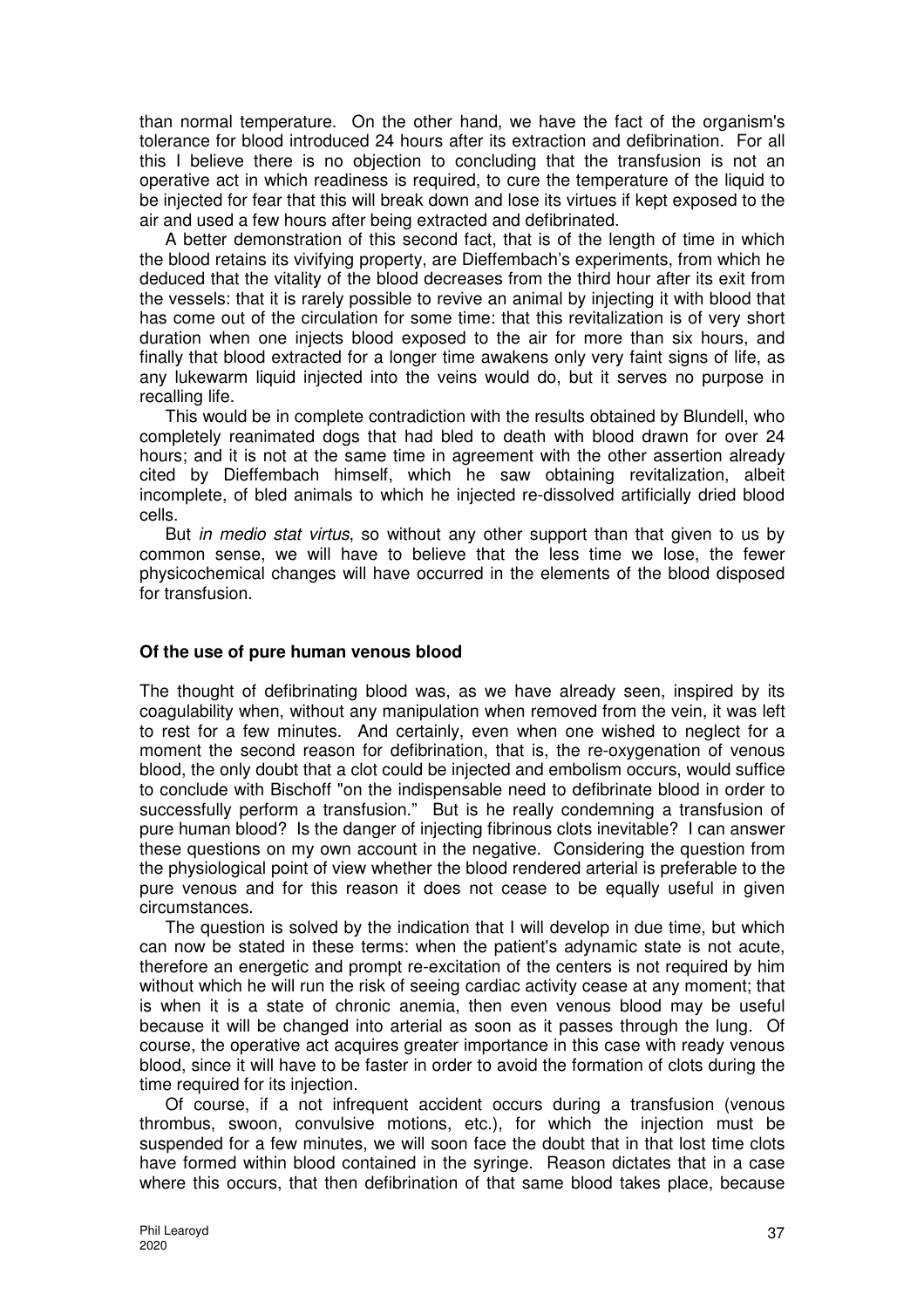the time elapsed is sufficient for the formation of the first fibrinous clots and because it will be convenient for us to take advantage of that blood we have at our disposal. And here is time wasted doing what had to be done before.

Nothing less can be said since it was made and it was successful (see my two pious cases below) that the practice of transfusion with venous blood is possible; that it is only necessary to prepare and prevent everything so that by dividing the tasks it is certain that from the moment in which the syringe is filled to that in which all the required mass of blood has been transfused, no more than 15 minutes have passed. In fact, everyone can be sure of two things, that in a human venous blood some fibrinous glomeruli begins to form between the 10th and 15th minutes of its extraction, if this was wide-spread, and that in less than 10 minutes it can be done in all its various acts (from the deliberate extraction of the blood to its complete injection) in the transfusion of 150 grams of blood.

And after all and in spite of my clinical facts (narrated later) I think it is always wise and provident to defibrinate the blood in order to be sure not to introduce clots, so as not to be obliged by any accident to go to defibrination later; and finally to give the patient more blood to excite his fiber.

Schilz and after him Martin are wrong when they state that they prefer the injection of pre-venous blood to defibrinated, saying that a lot of precious time is lost by defibrination.

If, while the blood flows from the vein of the donor into a basin, it is beaten with the broom, we already begin to gain two or three minutes of time, so that another five minutes is enough to complete the defibrination, and three minutes to pass it through the sieve to fill syringe and have it ready for injection. So 10 minutes or at most 12 are spent on these preparations, but only relatively spent, since this manipulation can be done while another surgeon isolates the vein and fixes the cannula into which to insert the end of the syringe. That if we had to operate alone, as did Marmonnier in 1851 without technical assistance based on the knowledge previously developed on defibrination and the temperature of the blood to be injected, we will always be able to carry out all the bloodletting, then defibrinate the blood and pour it, then keep it with impunity in a vessel exposed to the air during the time that the patient's vein is prepared, and lastly when the syringe is filled, go to the injection.

The importance of the case that occurred to Marmonnier cannot really be overlooked, and no one will deny that he, with his daring, with his energy on that occasion almost without his knowledge, accomplished an act that was very extensive in teaching doctors, and proved to them the few difficulties of transfusion, no need for special devices in spite of using venous blood, and finally the effectiveness of this surgical dressing.

Dechambre and Diday reflect in the right words on that case of Marmonnier, "un beau et legitimate succès; une ferme et prudente decision .... la conduite de M. Marmonnier aurà sourtout le grand avantage d'inspirer aux praticiens une consiance dant, ils manquaient, et il aura mieux deserved de la Science qui il ne esperait peutetrè lui meme par l'exemple à la fois plein de hardiesse et de circonspection qu'il lui a etò donné de fournier." (Gaz. Med. Paris, 3 January 1851)

### **Blood from capillaries or mixed arterial-venous**

We saw that the two objections made against human venous blood are those of the lack of oxygen and the alteration that is made to it in stripping it of fibrin.

Fred. Geselius in 1868 condemning both the section of the artery in man used to draw arterial blood and bloodletting from the vein to use venous blood, proposed in his book Capillar-Blut. undefibr. zur Transf., St. Petersburg 1868, the use of blood removed from the capillaries, i.e. mixed venous and arterial blood. He extracts it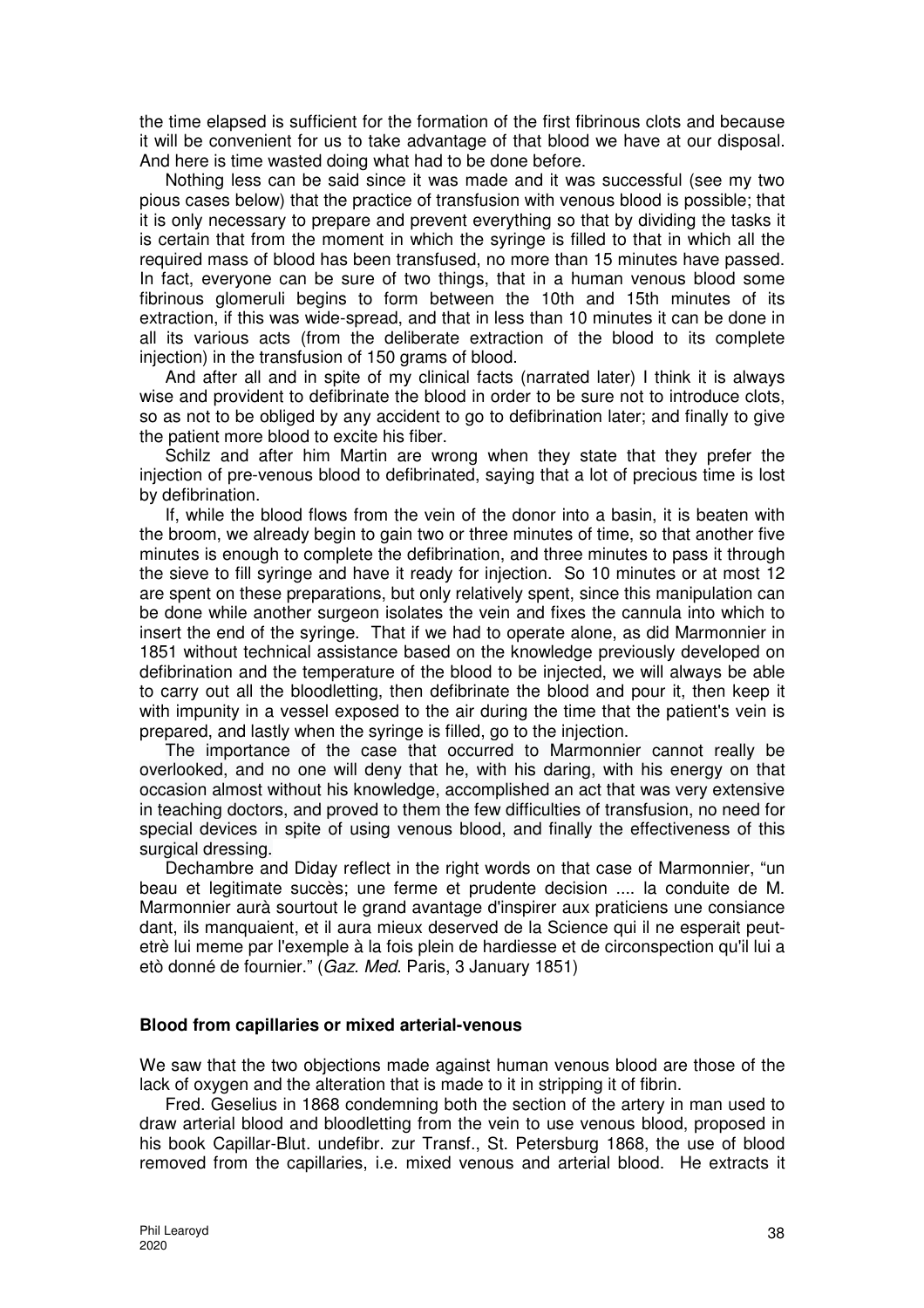from the skin by operating on it various scarifications and sucking it with a special device.

He does not say in favor of his method other than, the capillary blood is clearer, richer in oxygen and therefore more suitable for transfusion, he does not deal with its coagulability, which is equal to that of venous blood, and his device would transfuse it freely and by gravity alone into the patient's vein. He republished his work in 1873, expanding it, but he did not implement his concept; and therefore no judgment can move in this regard because there are no supporting clinical cases.

### **Placental blood**

One fact in the history of the transfusion strikes us with true admiration; it is the one that belongs to L. De Belina in 1869. (Gazette med. de Paris, N. 2, 1870) and which is so far the only one known. The spark of the man of genius, of the physiologist, of the practical man, sure of his concepts because he was largely educated in science, was fully revealed in his clinical case.

He was assisting a Russian lady who was giving birth prematurely in the eighth month, due to an impact received in the railway; when the fetal head comes out of the vulva, the neck is tightly secured by two turns of the umbilical cord, so much so that it is born asphyxiated, anemic and purple in color, with near signs of extinction of life. The usual means of reviving him are useless; then De-Belina thinks about the transfusion; but there was no time to waste, it was urgent to have blood, and he takes the placenta between his two hands, squeezes it, defibrinates the expressed blood, and with a glass syringe injects it into the umbilical vein in the newborn. Immediate awakening, return of the rosy skin color, raised wrists, free breathing and the child's life was thus completely saved. Therefore, De-Belina found a new source of blood, and thus gave the most useful teaching to the doctor and obstetrician in particular.

### **Amount of blood to be transfused**

If the most remote transfusion experiments are diligently examined, it is soon seen that in most cases the amount of blood injected is so high that it must be attributed solely to this failure; especially since for the most part the transfusions were made into the jugular veins, therefore with less probability of resistance on the part of the right heart to the injection, which came so quickly and surprised it into paralysis.

Physiology later stated that the ratio of the mass of an animal's blood to its body weight to be 1 to 13.14; therefore we, behind this fundamental data, can as of now believe that a greater quantity of blood to I / I3 of the weight of a subject will be harmful: and this, given and not granted, that it can be completely deprived of his blood.

But when we reflect on the many indications that the clinic offers us for a transfusion, we must necessarily and without any difficulty, believe right now that the volume of blood to be injected must be proportionate to the current need, it must be regulated by the therapeutic need, by the special indication.

I reserve the right to go down to particular teachings, the result of the experience and practice of today, when I discuss the individual morbid conditions in which the transfusion is applied. Here it is enough for me, about the quantity of blood to transfuse, to talk about it in a generic way with the sole stock of physiology and physiopathology.

The first tells us that the normal average of vascular tension is the normal average of cardiac activity: the second gives us frequent examples of the alteration of this activity due to modified tension of the vascular system.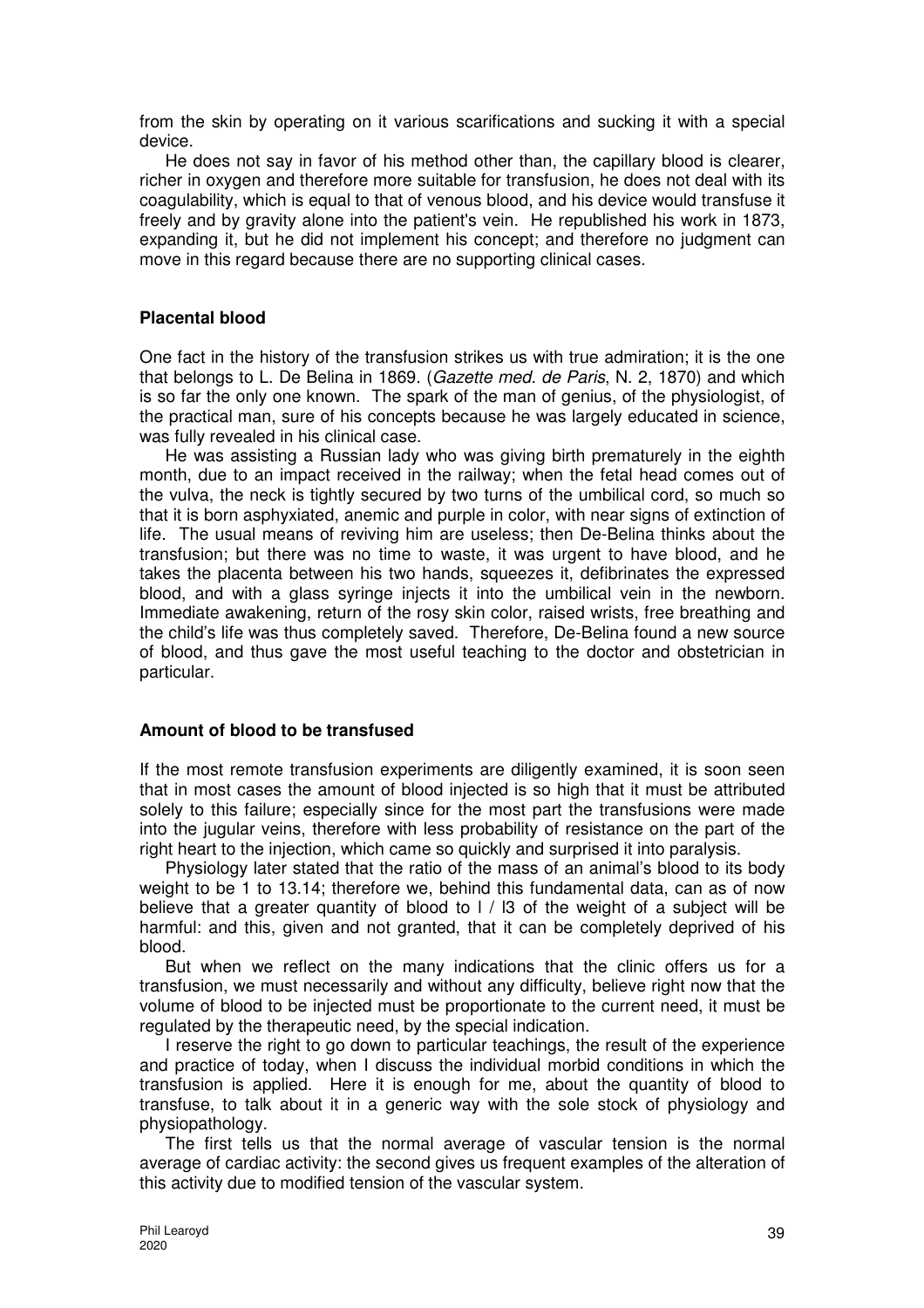By filling the right atrium excessively, we expose ourselves to the danger of cardiac paralysis: accumulating too much blood in the venous shaft, internal and interstitial bleeding can occur, all the more easily when blood pressure has decreased due to morbid weakening of the heart. Hence the fundamental practical teaching for transfusion is not to fill the vascular system more than normal so that the heart's energy is not altered. That if the tension of the venous system were excessive in spite of our diligent work, there is no better advice than to open the patient's vein and remove the excess blood.

Let the pulse be the thermometer of vascular tension, and we will always take the norm from it to continue or stop the injection or to counterbalance the excess mass introduced by subtraction.

Casse, in a dog weighing 6895 grams, therefore having about 530 grams of blood, injects 368 grams of blood twice at 24 centigrade, seeing no other morbid phenomenon being produced than vomiting (perhaps from cerebral congestion) and chills. The next day, the animal is fine: 575 grams of defibrinated blood is injected, and it vomits food, emits clear urine, but later groans, intestinal liquid discharges, killing and death 20 hours later; the section shows injection of the subcutaneous tissue, lungs redder than normal, the right more intensely, pink foam in the trachea, ecchymotic congested auricles of the pericardium, dense black blood in the right ventricle, right endocardium with more marked bruising than in the left, the trunks large veins heavily engorged, red epiploon, bruising on the colon, caecum, small intestine, liver and kidneys strongly congested, ecchymotic renal calyxes, filled cerebral venous sinuses, dark red tint of the gray matter, haemorrhagic focus in both cerebral lobes, blood in the fourth ventricle.

In a third experiment, Casse injects 710 grams of blood to a dog weighing 4800 grams, that is a little less than the 7th part of its weight: it becomes drunk and paralyzed in the hind limbs; killed, there is hyperemia of the serous, bloody mucus in the stomach, congested liver, mild renal hyperemia, cerebral sinuses filled with blood, ecchymosis of the left choroid plexus.

Finally in a fourth experiment on a dog weighing 4700 grams, he injects 375 grams of blood, that is just over the tenth part of his weight, death a few minutes later, blood effusion in the abdomen, coming from the liver, which is bulky and cracked in many places: general hyperemia.

These experiences lead Casse to reasonably deduce that under the influence of a large amount of blood added to the total mass of its own, the animal can live; but that in these conditions haemorrhages occur in the tissues - that the capacity of the circulatory system is considerable - that it is not always on the breathing side that accidents occur in cases of great repletion.

Finally, experience has shown that for man 60 to 100 grams are always sufficient for any indication and that with this quantity, if the injection is properly done, it is certain that there will be no morbid functional phenomena or material injuries.

However, the quantity to be injected is also related to other conditions - to the patient's build - 25 or 35 grams may be sufficient in neonates, 30 to 60 grams in children: - to the general frailty of the tissues, to the functional state of the heart, so that in weak subjects, anaemic for a long time with a tendency to haemorrhages, with a weak heart, it will be necessary to limit the mass of blood to be transfused - finally to the pathological indication (of which I will speak later), which regulates this point of the operative act in a fairly fixed way.

### **Of the vessel from which to remove and in which to inject blood**

I have already said how the proponents of animal blood transfusions must by logical and physiological necessity prefer arterial blood, transmitting it directly to the patient and thus avoiding manipulations and preparations of the blood.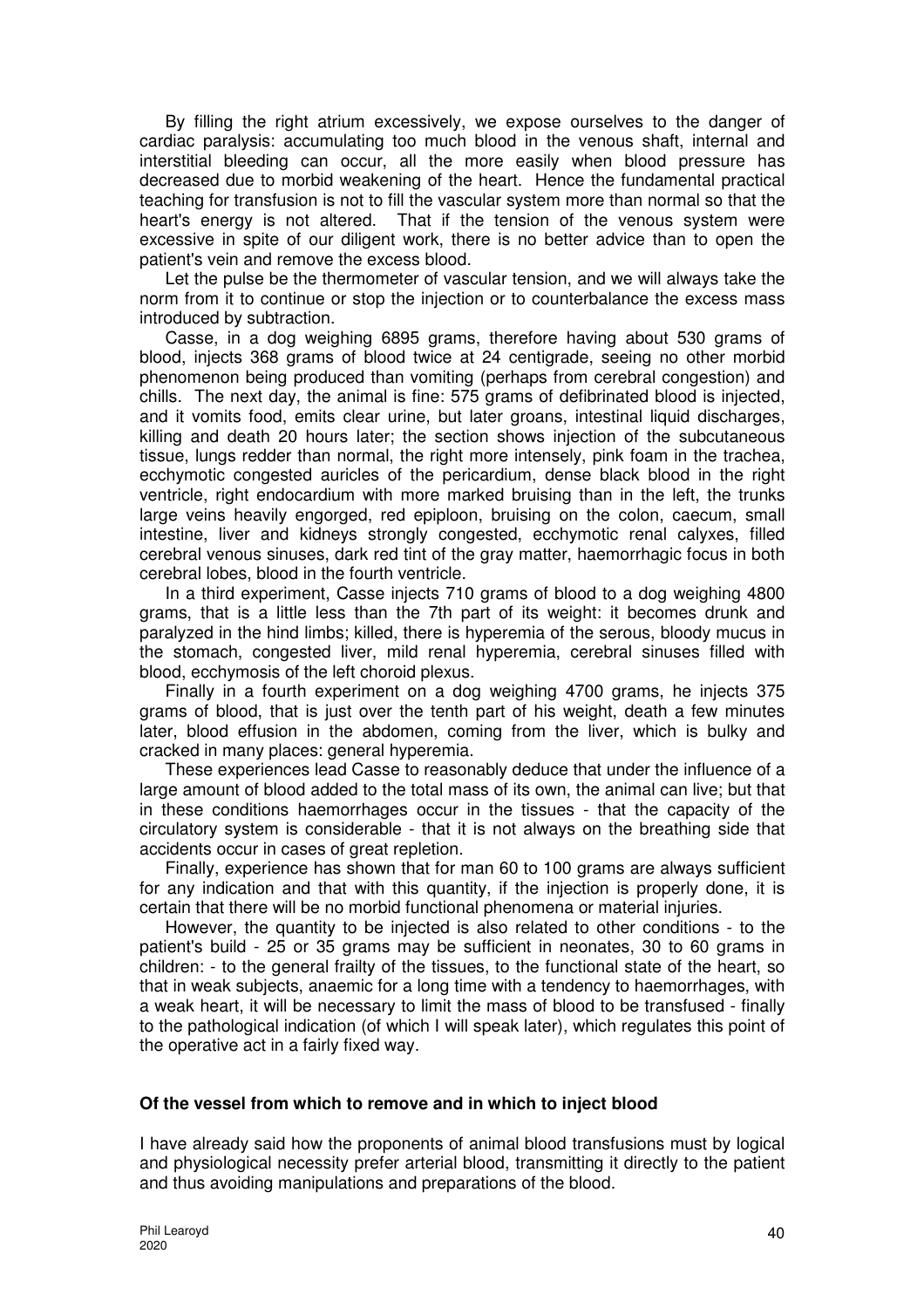Therefore, in an animal destined to give blood, the vessel to be opened is always any artery of the body, of sufficient caliber to receive a cannula; in general the carotid artery is preferred. But I already said that when it comes to using human blood it is certainly not allowed to expose the subject who lends himself to an arteriotomy, since we would inflict an injury that is always too serious, which would have no compensation measure, and to which anyone who was informed of the sacrifice asked of him would refuse.

Less would be the price of the work to damage an artery of the bidder to use his blood without fibrin; since then we can replace venous blood made arterial by beating.

The cephalic vein of the thumb, the median basilica or the median cephalic, are the preferred ones for bloodletting: only an easy and wide jet is required to save time.

And now we discuss the way by which the blood must enter the recipient's circulation.

From the most remote experiences, the atrium for a transfusion was the venous: the reasons for this choice lie in the superficiality of the vessel, in the harmless lesion, in the easy healing, finally in the physiological suggestion to transmit blood by the shortest way to the heart; which was believed to be the organ that was first revived in cases of bleeding.

That if an injection was sometimes devised and implemented for the jugular, this was done only in experiments on animals, given the superficiality of the vessel. In man, knowing what serious danger is accompanied by the incision of this large venous branch, the entry of air, no one attempted this way; the only exception was made by Jevel and Bayle (London medico-physical Journal, 1826) who transfused a patient through the jugular, died from it, and found large air bubbles in the right ventricle.

No less trouble was found in the injections of this vein in dogs; the too direct arrival of the blood to the right heart (however studied the pressure and thrust given to the blood column), causes it to be very easily surprised and paralyzed.

Those who, like me, have had the patience to go through a good part of the experimental facts on animals will have seen that injections of the jugular often had an inauspicious or uncertain outcome for the above reasons, to the detriment of the purpose for which they were instituted.

These considerations have led transfusors to prefer a vein in humans farthest from the heart; and it was obvious that the internal saphenous vein was first used for this purpose in its journey from the internal maleolus to the middle of the leg - the cephalic from the carpus up to the fold of the cubit - finally the two medians - since they are all the most striking and most luminous.

Out of respect for the surgical needs, we will keep as a precept the wearing of a shallower lesion, less wide, therefore choose a superficial vein - physical needs reflect the need for the lumen of the vein to be sufficient to receive the delivery cannula - finally, the physiology of the transfusion requires the farthest point from the heart to be chosen.

With these rules, we will be sure to have surrounded the operational act with all the precautions necessary for its success.

### **Transfusion by the arteries**

Except that, in spite of the ancient and widespread practice, Dr. G. Huetter of Greifswald (Die arterielle Transf. - Centralblatt fùr die Medicin. Wissenschaft, 1869, N. 25) proposed that the injection be made for the arteries whereby, forced to cross the network of capillaries, it undergoes the action almost of a filter, by which it is impossible for clots to reach the heart. He chooses the radial artery or the posterior tibial and asserts that it is possible in a short time to push enough blood from a small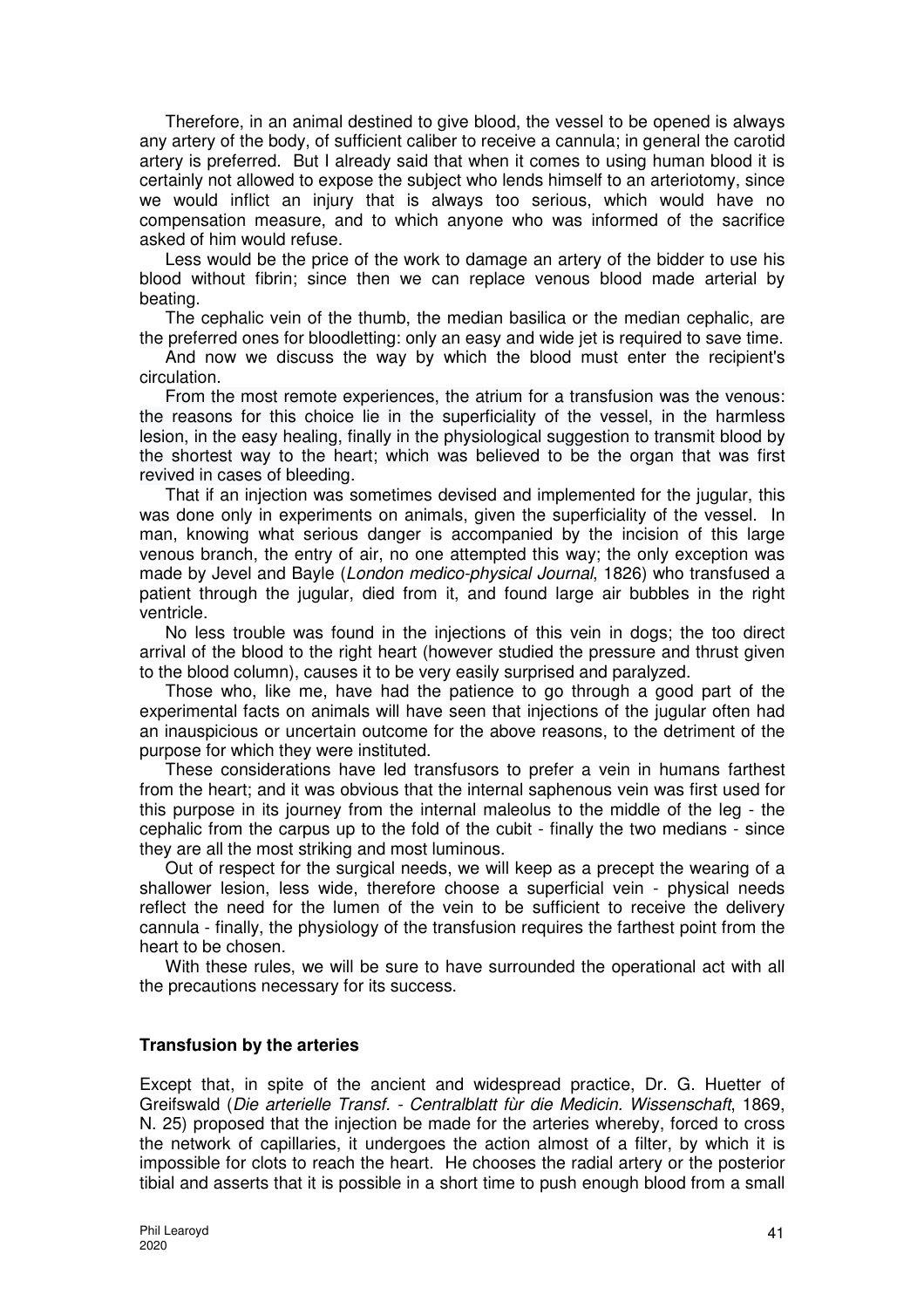artery through the capillaries; he says it is possible but not frequent, tearing of the vessels follows the outflow of blood.

The only reason that militates in favor of his proposal is the sweet and divided arrival of the new blood into the circulation, via a very indirect route to the heart. However, he adds that the "arterial transfusion does not give any guarantee with regard to the overload of blood and its rapid arrival to the heart, with central disturbances."

This, I believe, is the greatest condemnation of his method, which he instituted to ensure that there was no surprise to the heart.

That if we reflect on one of his clinical cases in which the unmarked artery was still beating (thus marking the persistent action of the heart) and we remember that in spite of the arterial transfusion the blood reached the heart too soon (as the author himself confesses) to beat entirely, we must conclude that the danger of cardiac paralysis also exists when transfusing through the capillaries.

And the frequent lacerations of vessels with intercellular spreading, which occurred in Hueter and Prof. Albanian (Gazzetta Clinica di Palermo, 1870) - and suppuration consecutive to this accident, the severity of the injury, why inflicted on an artery and why deep? - are considerations to be neglected?

I believe that as it was born such a procedure will die, which in every way does not satisfy neither physiologist nor surgeon.

#### **Injection by the umbilical vein**

I said earlier that Garmann (1665) already glimpsed how the umbilical vein route could be used to give you injections of exciting wine for the purpose of reanimating asphyxiated babies.

Dieffenbach (1830) Blasius (1832) Benecke (1867) De Belina (1869) carried out the transfusion for the umbilical vein: Benecke repeated it twice in the same subject; with the exception of the case of De Belina mentioned above, the others had no result.

Nonetheless, the principle is to be accepted and will want to be applied whenever the indication is needed, since it is a naturally prepared way, for which the direction of the current is centripetal, and the injection point sufficiently far from the circulatory center.

Obstetricians in their clinics and in their private practice will be able to benefit from this teaching, often with profit, always with full justification of their work.

#### **Methods of transfusion and different devices**

Transfusion is perhaps the operation that has the largest number of execution processes in surgery; which differ from each other essentially because of the different and disparate concepts to which it is intended and the special intentions of each individual operator.

Defending the blood from contact with air, preventing the formation of clots, keeping it at its natural temperature, regulating the pressure with which it is to be injected, using animal blood rather than human blood, and pure venous rather than defibrinated - are so many reasons of modification in the operative act and in the instrumental apparatus, which we will now pass in review.

There are two fundamental concepts that inform transfusion: that of the duet passage of blood from vessel to vessel and that of the indirect passage, i.e. extracting the blood in the desired quantity, loading it en masse into a special device and thereby introducing it into the patient's circulation. The first kind of transfusion is called direct or immediate, the second indirect or mediated.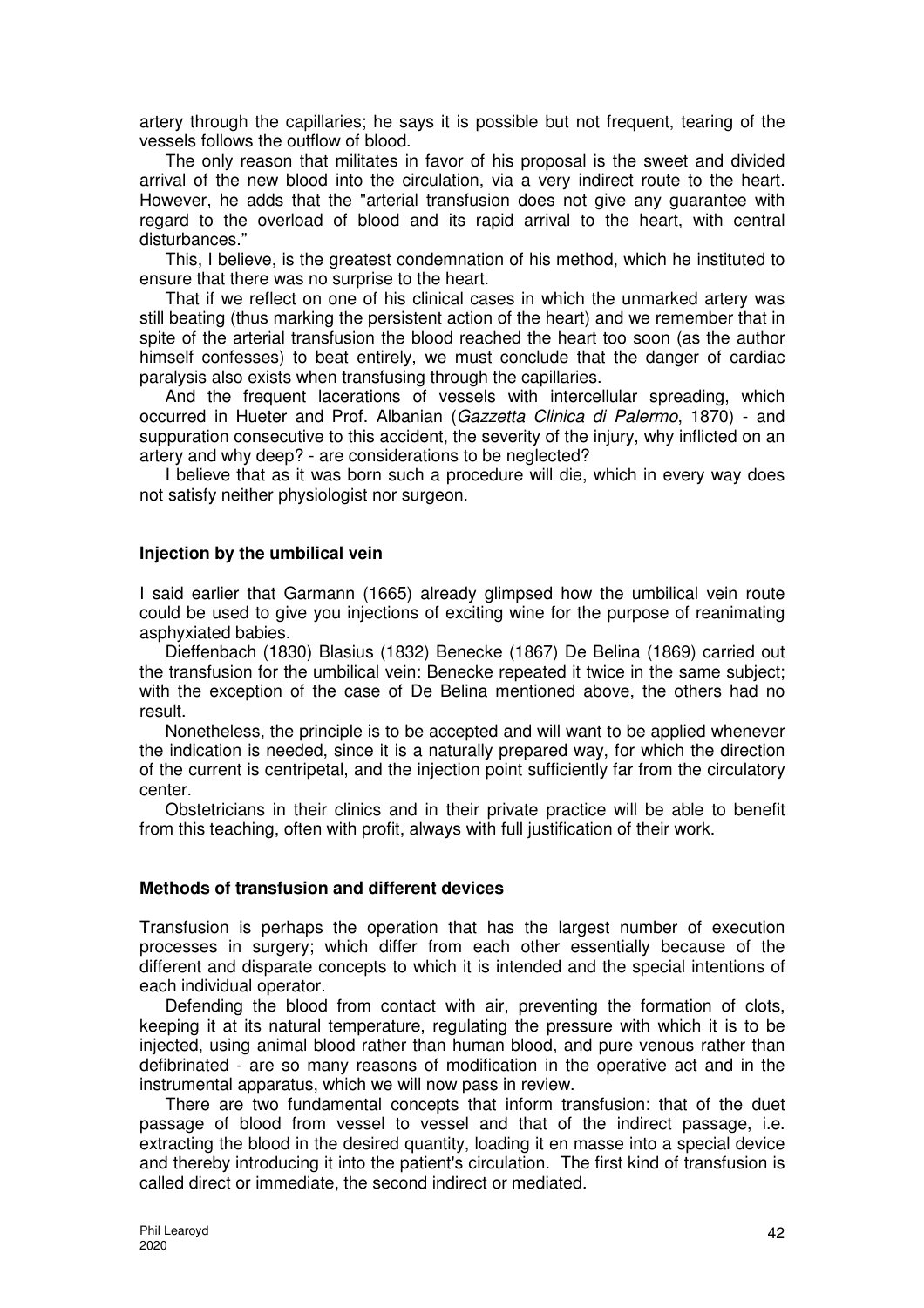The ancient experimental method was also followed by doctors in therapeutic transfusions to humans, so we see the first ones always performed with the direct method. Only later, after Blundell made the first experimental transfusion with an indirect method, do we see it performed by him for therapeutic purposes in the year 1825, thus giving the first impulse to the cancellation of many prejudices about the influence of air on blood, to its lost vitality as soon as it left the circulation. Later, when the cause of blood coagulation in the coagulability of fibrin was recognized (as Bischoff proved in 1835), greater reason was added to the possibility and convenience of the indirect method, and the evidence multiplied.

Now it is up to us to describe these acts in their two main concepts.

#### **Direct transfusion and methods**

It was in Italy, at the Pavese University, for the theoretical teaching of Hoffmann (1662) and in England for the practical application made by Lower (1666) that the direct or immediate method of transfusion imposed a silence of more than 150 years (up to Blundell, 1818) to the ancient indirect or mediated system, used until then.

The false concepts that the air exerted a malefic influence on the blood, and that this, once released from the circle of the living, became dead matter, lost its physiological properties, were the main reasons that suggested the direct passing of the animating liquid from individual to individual – and from here studied all the physical and surgical ways that best and more easily respond to the purpose.

It can be said, however, that since the first implementation of this concept the intent was achieved very well, and so much so that the subsequent and modern modifications do not have the value attributed to them by the authors.

Lower describes his method of direct transfusion.

"The carotid is exposed for about an inch to the animal that has to give its blood, then a knot is made with a thread in its upper part, well tightened and that cannot be untied; a thumb below, towards the heart, another knot is made which can then be tightened and released at will. Two threads are passed between these two nodes under the artery, then the artery is opened, a small cannula is placed against the incision, the artery tightly tightened above the cannula is tied with the two threads, which is closed with a small cork. Once this is done, the jugular of the other animal is exposed for an inch and a half and a slip knot is made at each end, and between these two knots two threads are passed under the vein; then the vein is cut and two tubes are introduced, one in the lower part to receive the blood of the other animal and bring it to the heart, the other in the upper part to translate the blood that comes from the head; the two tubes are closed with a stopper. This done, the two dogs are tied towards each other in such a way, however, that other tubes can be passed in the first two, since, not being able to bring the two dogs close enough to each other by the neck, it is necessary to put intermediate tubes. Once this is done, the stopper is removed from the tube that descends into the jugular vein of the receiving dog, and the stopper from the tube that comes out of the artery of the offering dog; they are joined together by means of three or four intermediate tubes, the slipknot is released and the blood will rush through the tubes as though through an artery. At the same time the stopper of the tube coming from the upper part of the jugular of the receiving dog is removed and the blood of this is allowed to drip into a dish, but not continuously, until the dog offering arterial blood begins to cry out, to weaken, falls into convulsions and dies. Then the two tubes are removed from the jugular vein of the receiving dog, and having fully tightened the two slip knots, the vein is cut in the intermediate section, the skin is joined and the dog is left free."

Denis followed the same method three years later; the cannula was silver and no other intermediate tubes were used: the lamb was placed on the table and the patient's arm rested against his neck: Denis preferred small tubes because they more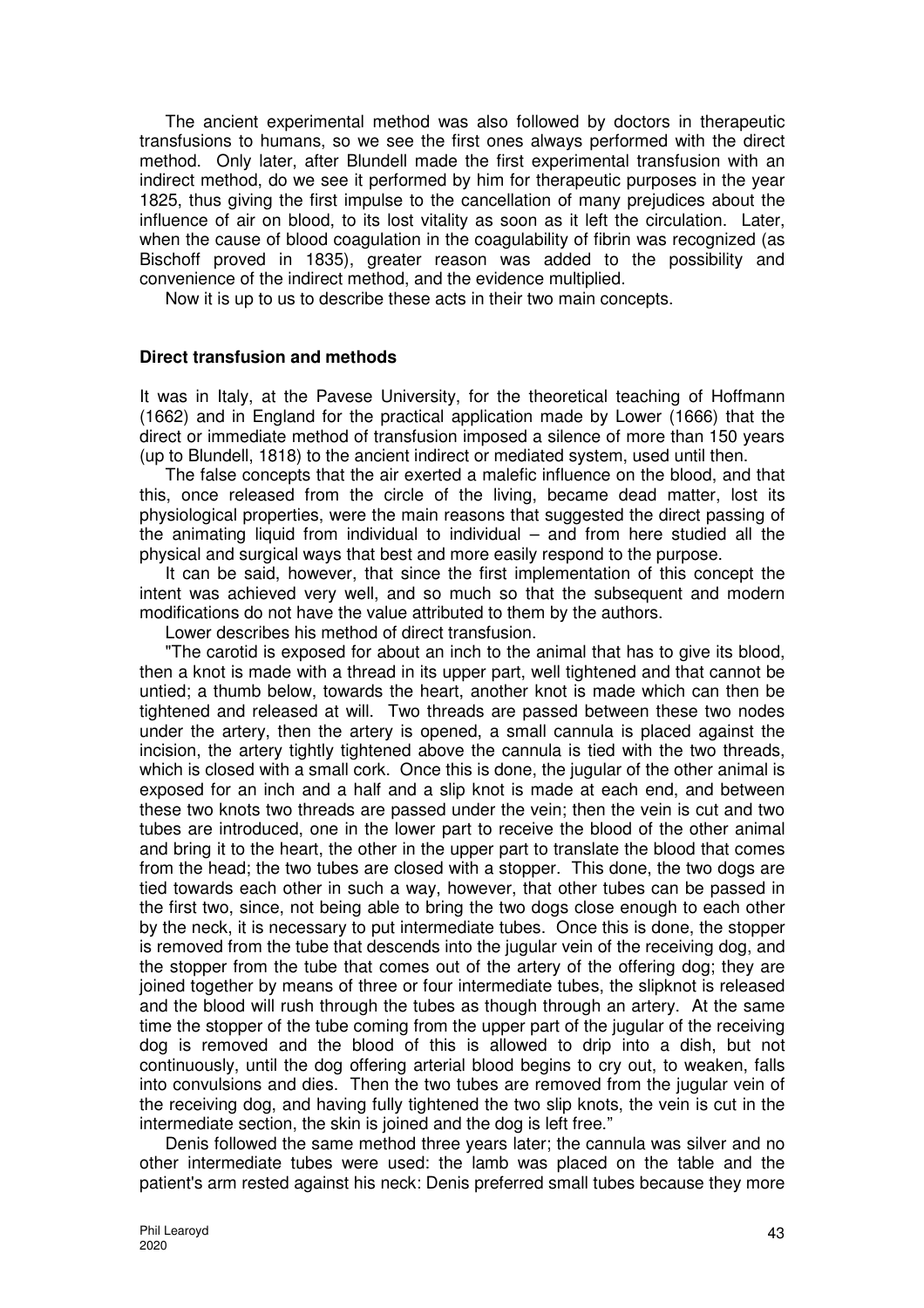easily prevent blood clotting, he gave to the patient enemas, and he kept him fasting before the operation in order to avoid alvine discharges or vomiting: he had identified that his tubes in a first minute gave six ounces of blood.

Riva d'Asti, as Esler writes (Michel. Acad. natur. cur. Paris, 1772) wanted this act to be carried out with a milder method than that used in France, which is, since it is done for bloodletting opened the vein with a lancet "sine vaens extractione vel excoriatione."

Returning to the practice of uncovering the vein, Manfredi (2 January 1668) wanted the cut to be made on a fold of skin that was raised transversely to the course of the vessel.

C. won Graefe did not want to forget the decrease in temperature that the blood must suffer when passing through the cannulae and so as not even needing to monitor the current in them, is the reason why he designed his instrument.

D'Ore was very concerned about the vacuum that he pre-established in the cannulas in order to avoid the introduction of the air contained in them, and he devised three different devices designed to create a vacuum throughout the entire travel of the instrument.

And Moncoq in 1862 had Mathieu make the 'hematophore' in which the principle was to imitate the systole and diastole of the heart; its role entrusted to a plunger which is raised and lowered alternately by a toothed wrench: with the first movement it creates a vacuum in the tube that starts from the donor and thus pulls the blood, which with the lowering of the plunger goes to the recipient almost for a systole cardiac: two valves at the connection of the tubes close and open alternately for the direction of the current.

Albini in Naples in November 1873 presented a very simple instrument for direct transfusion to the Naples Surgical Medical Academy, equipped with a long elastic tube; he fills the device with a sodium solution and drives it out with the arterial wave given by the animal: a delicate and simple device stops the current and shows if it has accidentally stopped; the whole device is opaque.

Caselli (Bullettino delle se. med. di Bologna. Serie 5a, vol. 18, p. 334) also in the last year replaced another instrument that is well evident in its composition and in its mode of action as soon as the figure is seen.

Luciani, Ruggi and others study other more or less complicated devices, which have nothing special to be described here.

Without returning to the question of the value of direct transfusion, the critique offered by all and individual instruments of these types are reduced to:

- 1. To be constructs of opaque substances so that it is not possible to monitor the current trend within them
- 2. The impossibility of measuring the amount of blood that passes from the animal to the patient; although the lumen of the cannulae is known and it is possible to establish how much liquid passes through them in a given time, the calculation will always be approximate and often fallacious, since the cardiac power varies from animal to animal, it varies in the same animal in different moments of suffering, and of fright
- 3. To the uncertainty that the animal is quiet and does not distract the device in its convulsive movements
- 4. Finally, that there is no security, in a moment of forced suspension of the operational act, a small clot forms in the conjunctures of the matter and is subsequently thrown into the circulation.

Except that all the mechanical efforts to strictly adhere to the precept that blood does not come into contact with the air, and that it naturally and directly has no time to coagulate, met with strong objections on other sides; of which the main one, in my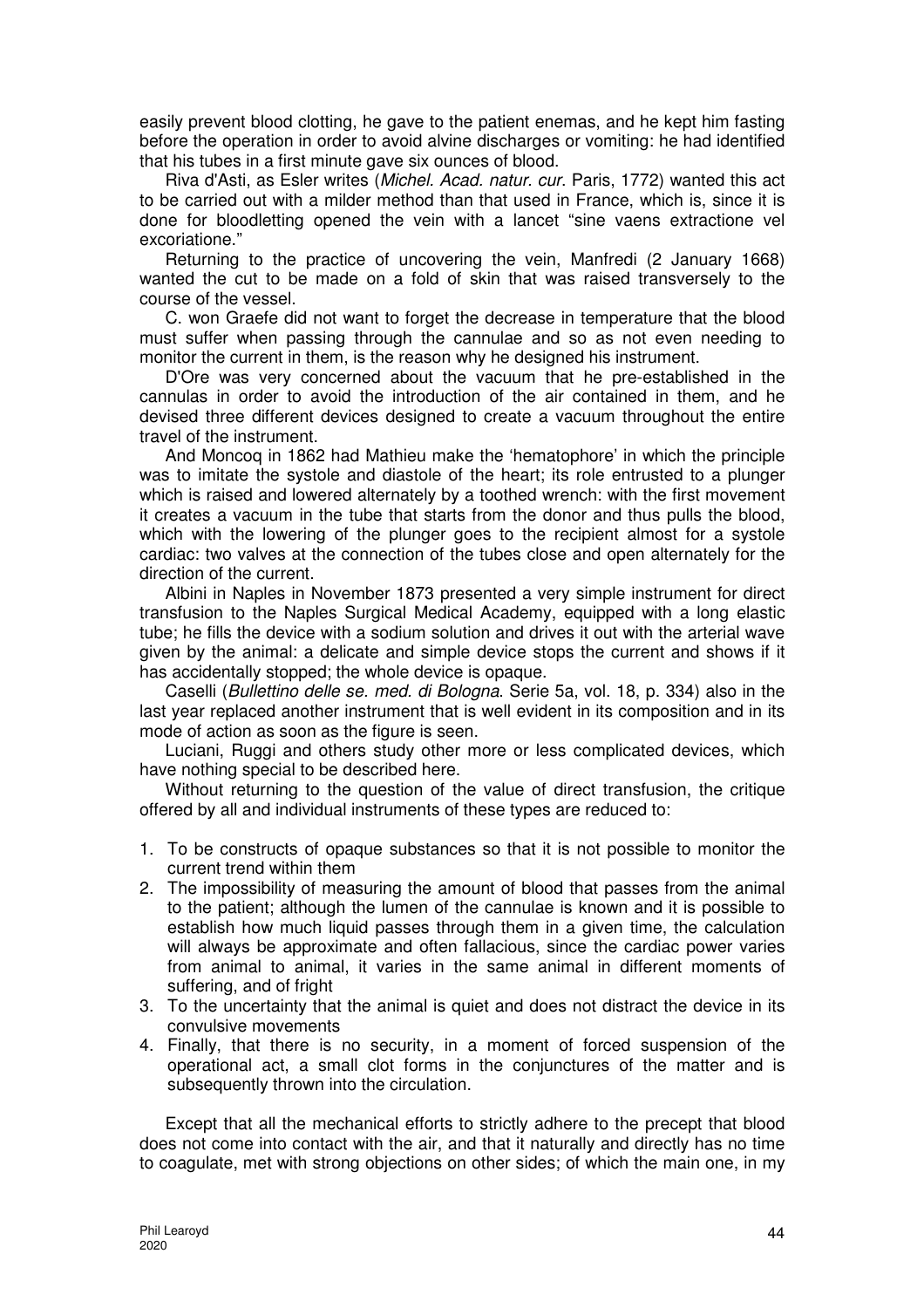opinion, is that of the incoagulability of the blood and its un-alteration when it is defibrinated, indeed of being equalized to arterial if oxygenated with beating.

So it is that, when Prevost and Dumas in 1821 demonstrated that beaten venous blood is capable of vivifying an individual, the thought of indirect transfusion was born and had a de facto life.

### **Indirect transfusion**

Blundell, as I already said, in 1818 (Diss. inaug. de sang, trans. 1824. Tietzel) had the merit of bringing to life the ancient method, Tindiretto, instructed by the conclusions reached by the physiological experimenters of his time, and precisely for this purpose he replaced a copper syringe with the graduated plunger rod to determine the amount of blood that is injected: the tip of the syringe is equipped with two elastic straws, one ending in a funnel-shaped vessel intended to collect the blood to be injected, and the other into a tube that must be introduced into the vein of the recipient of the blood.

With a key system that is at the point of union of the two tubes, it is made so that, by pulling the plunger upwards and turning the key, the blood passes from the funnelshaped vessel into the syringe; while with another turn of the key and pushing the plunger down, the blood is pushed into the other tube and then into the vein. As seen, Blundell did indirect transfusions with pre-venous blood.

Graefe (Journ. der Chir. und Augenheillcunde, von Graefe und v. Welther. Bd 55, 8. fi37. 1824) used an apparatus similar to Blundell's in construction, but which he immersed completely in a glass tank containing water at 32°. Nor was it long to see the simple syringe replaced in all these by complicated mechanisms, driven by the knowledge that blood coagulates less easily at a temperature below the physiological one.

And father Marmonnier, (Gaz. des Hôpit., 1851), gives us a splendid example using a metal enema syringe for a child; the only one he had available at that time. He isolated the basilica vein and exposed it for three centimeters, and passed a single thread through it in order to fix the end of the cannula within the vessel.

The modifications that the operational act and the instrument subsequently underwent are reduced to the following:

The first concerns the way of opening the vein, which for some operators should be done by means of a trocar, or a sharp lanceolate cannula like a writing pen; while for others it should be performed methodically by first incising the skin parallel to the vein, then exposing it for a very short stretch, and finally passing through it both a common pin on which it is turned with a digit 8 thread, and the only thread to tighten it around to the cannula: some add a second thread to obstruct the trunk below this.

Each operator prefers his method, either for the sake of fatherhood, or for a contracted habit: and we let each one boast his own; we will say only from factual experience.

- 1. That rarely, especially in an anemic, the vein can be so artificially inflated by means of a lace that it is certain to injure it in a single blow with a lanceolate cannula.
- 2. That this penetration can injure and puncture the internal wall of the vein.
- 3. That if to remedy this inconvenience, a tubular counter-cannula is introduced into the perforating cannula (after this is hidden in the lumen of the vessel), this must necessarily have a large diameter, or at least such that in several cases it will not be used. Thus, Caselli's cannula is too large, extremely exaggerated in its diameter to be useful in an anemic subject, with small, retracted veins. Several times, even with the smallest of the cannulae I use, and which is half the diameter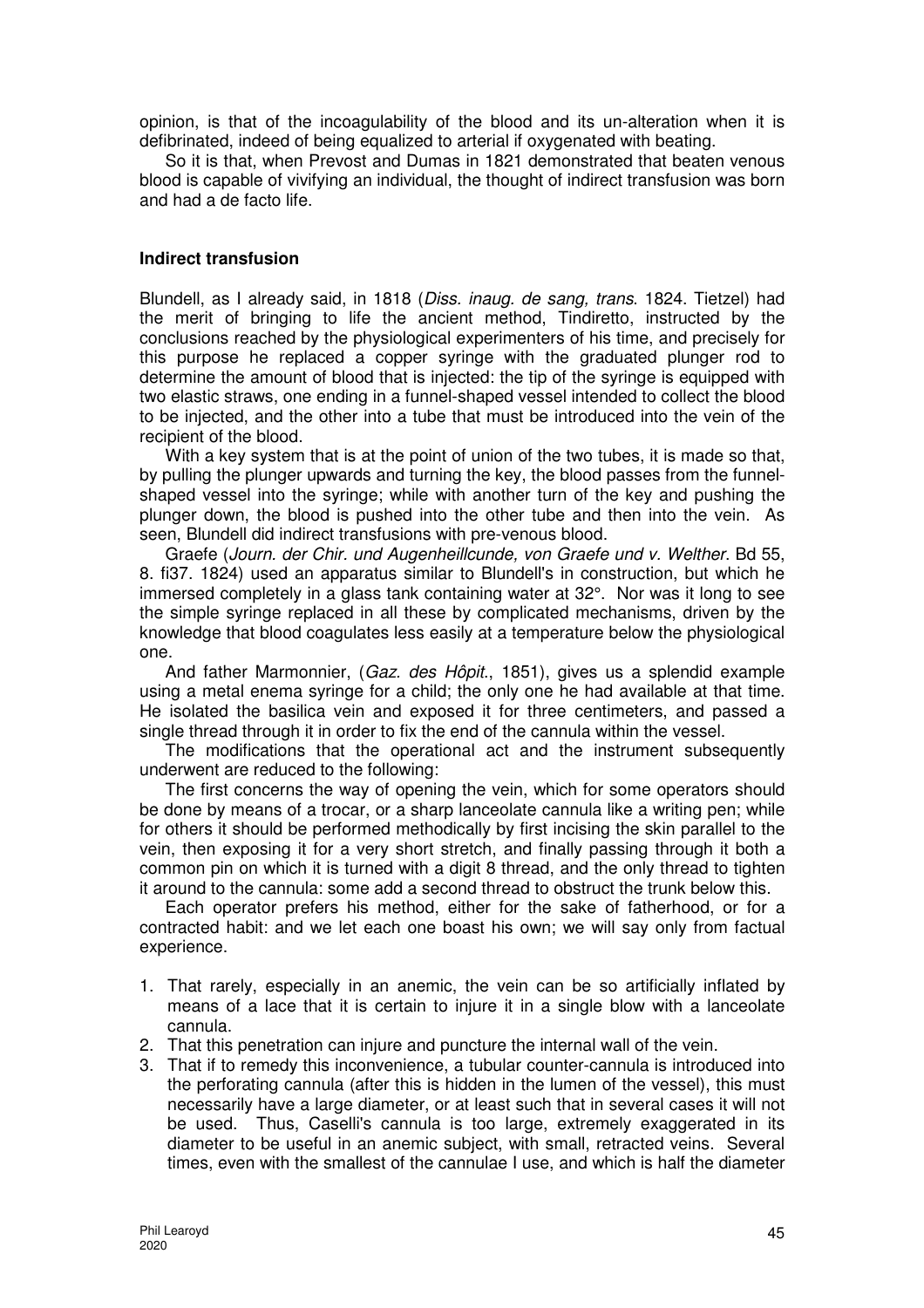of Caselli's in cases of slow anemia, of chlorosis, penetration into the lumen of the vein was very painful.

- 4. The uncovering of a small stretch of the vein (everyone asserts it, and I too) is never followed by unpleasant accidents, while it ensures and allows you to clearly see the tissue of the vein covering the cannula; thus we are made sure of avoiding the big mistake of having penetrated only into the cellular mesh, with complete failure of the operation, and we will have avoided producing a thrombus that is always difficult to resolve, often even a suppuration center to the serious detriment of the patient.
- 5. It is necessary to fix the instrument to the vessel either with a thread or with turns of thread on the needle subjected to it: often, especially in the carpus, it is useful to prepare another thread to close the lower trunk of the vein in order to prevent or stop the loss of blood that can be had, due to the many anastomoses.

Dr. Casse of Brussels uses a bulging glass cannula, very commendable; which allows the blood flow to be seen and is sufficiently robust; but it can only be used for your device, it cannot be adapted to the end of a metal syringe and has the drawback of being a bit large. I add that his instrument is equipped with a long elastic rubber tube, just long enough to allow the blood vessel to be raised in order to increase pressure and current speed; the tube does not add advantages, in my opinion, to the device because it veils the blood flow for a long distance.

The other modifications in indirect transfusion concern the mechanism by which the blood is injected.

We can see devices with a simple plunger, simple syringes in all their primitiveness (Martin, Marmonnier) - syringes whose plunger is moved by a toothed wheel with key (De Cristoforis) - vessels in which the impelling force is constituted by air, which in the tube loaded with blood is pushed by means of both a single rubber balloon (Helmoltz), and by means of two balloons, one of which acts as a reservoir of compressed air (Richardson) - vessels finally, equipped with elastic, from which the blood only by the law of gravity flows and enters the patient's circulation (Casse).

Almost all of these devices carry a scale marked on the vessel for evaluating the amount of blood collected and injected - a tap to intercept the current for this purpose, and are constructs in the back to monitor the decrease in blood mass, air emboli, blood clots.

Generally, in my opinion, the long elastic tubes betray the need for transparency in the apparatus, and give rise to a leap within the lumen, to a discontinuity where the elastic tube closes on the small cannula: the point where the blood collides and is beaten in a way that leaves no security, using pure blood, that no clots will form there.

It is not strictly useful to imitate systole by means of elastic balloons, because a common plunger moved by the hand can make this alternating movement, and because the pressure made by the hand that pushes the liquid from the balloon into the vessel cannot always be of equal strength and it cannot completely imitate in power and mode that of the heart ventricle.

No valve can be accepted in an appliance, due to the ease, in closing and opening, that it agitates or retains particles of blood which would end up coagulating.

### **Semi-direct or instant transfusion**

It seemed that a myriad of instruments and mechanisms were not enough, and a third kind of transfusion was devised: which, due to its modality, I believe, can be considered as an intermediate, as a link between direct and indirect transfusion.

Thus, while in the first the blood is guided from the circulation of the donor to that of the patient with tubes that are fixed in a blood vessel of both of them: while in the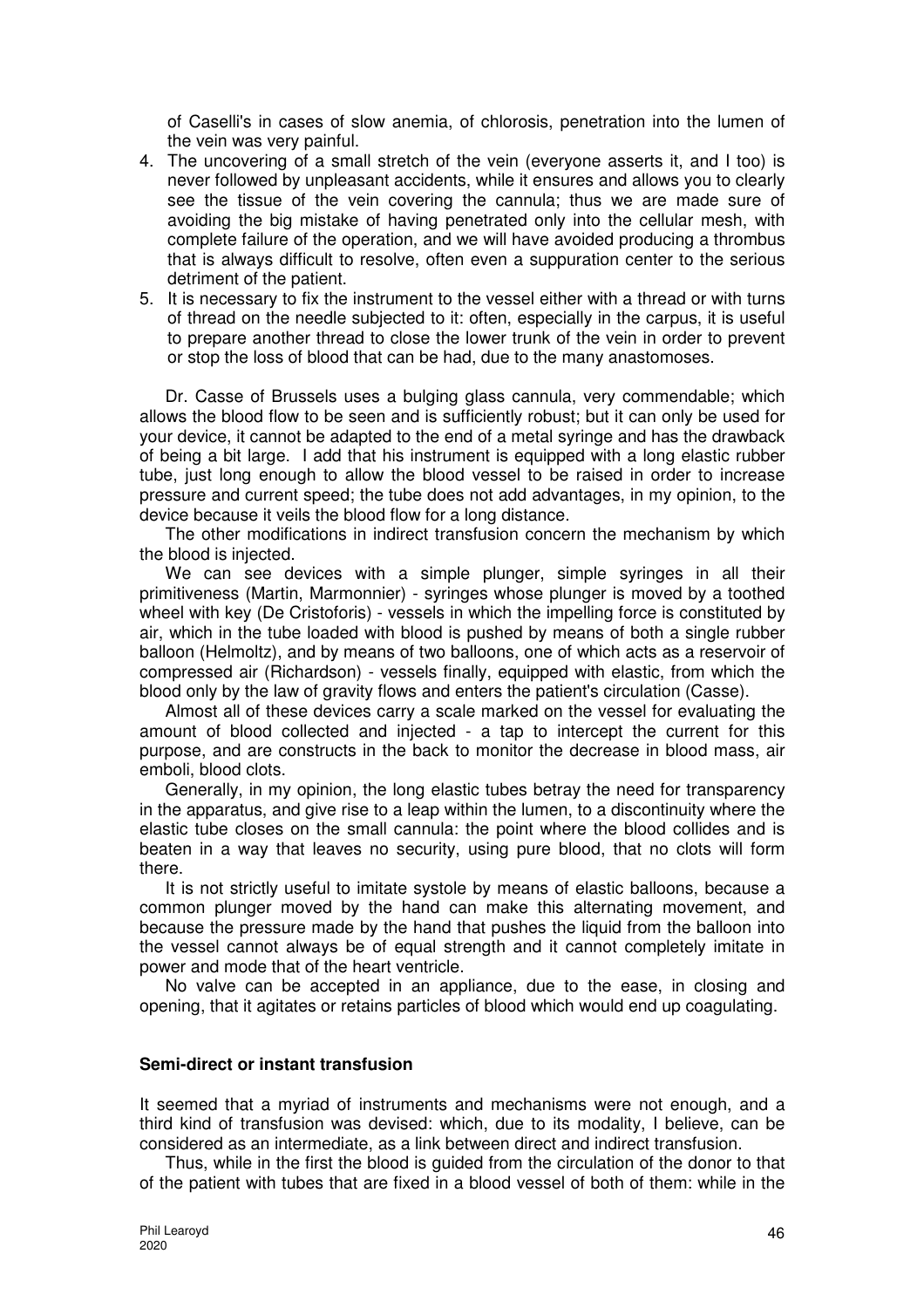second only the desired quantity is extracted and injected in another time of the operation in the recipient's circulatory tree (pure or manipulated, it does not matter): this third method firstly spares the cannula infixion to the donor, and secondly does not collect the volume of blood en masse which draws from this, but constitutes an extrinsic communication to the wounded vessel of the donor by bringing a tube or vessel near the point of the limb from which the blood comes out; as this flows it is guided both by the law of gravity and by mechanical pressure in the patient's circulation. It is a transfusion of human pre-venous blood which is performed in this way.

Moncoq calls this process instant; but the epithet does not correspond to its essence; since the difference is not in the time it takes in comparison with the other methods, but in the principle. For the reasons set out here reflecting the modality of the operation and the improperness of the epithet with which the author wanted it designated, I substituted the term semi-direct, which I believe is the most appropriate.

This method, which he attributed to himself as his own invention, is nothing more than the reproduction of what Daniele Major (Delìcìa hyberna) proposed for transfusion in 1667 with the following words: "a gentle purging of both men and make a ligature in the right or left arm of the sick man, and let three or four ounces of blood flow; the thinnest part of the instrument that must be used for transfusion is introduced into this vein incision, then the arm is ligated under the vein incision to prevent more blood from escaping and to hold the instrument in place; the vein of the healthy man is then opened in the same way and the other end of the instrument is applied to it so that the blood, without coming into contact with the outside air, passes from the vein of the healthy man into the vein of the sick man. The instrument used for this kind of transfusion is the following: a canal or silver tube with a length of about two transverse fingers, of equal diameter and which can contain 5 or 6 ounces of liquid; one end of this tube or cylinder bends briefly at its opening like a cup so that it fits exactly to the arm of the "healthy man" and immediately receives all the blood that comes out of the vein; the other end of the instrument ends in a thin, short canal, and this end is introduced into the vein of the sick man."

From the figure of Moncoq's instrument it can be seen that the concept of this differs from that of Major only for a complication of no importance; that is the plunger that presses and pushes the blood column, since by the law of gravity alone the blood can flow into the patient's circulation, as Gasse's instrument proves it. What is more, there is the presence of a valve at the juncture of the crystal dome and the transparent cylinder which, using ready venous blood can cause (as I have already said) stopping of blood and clot formation.

Mathieu in 1853 (see Goulard, Thèse, p. 49) offered doctors an instrument of his that had a similar function.

Later, perhaps to follow the wishes of those who fear harm from cooling the blood within the transmitting tube, he coated it with a glass channel containing a thermometer.

Moncoq, always keeping to the principle of intermittence in the injection of blood to imitate the systole and diastole of the heart, as if to interpose (as he puts it) a mechanical heart between the donor and the recipient, equips his apparatus with a pump moved by degrees by a key (fig. 2a, page 200 of his op. cit.). And later on tirelessly looking for an instrument that fully satisfied his aims, he built another one in 1863, which he used several times and is very tender in praising them (fig. 5a page 222, op. cit.).

There is also a semi-direct transfusion syringe that was the subject of serious controversy between its inventor (a manufacturer of surgical instruments) and Moncoq. He wants it rejected from practice - but the fact is that it can serve without being commendable. It is a plagiarism to Moncoq's tool; hence the anger of Moncoq and the polemics.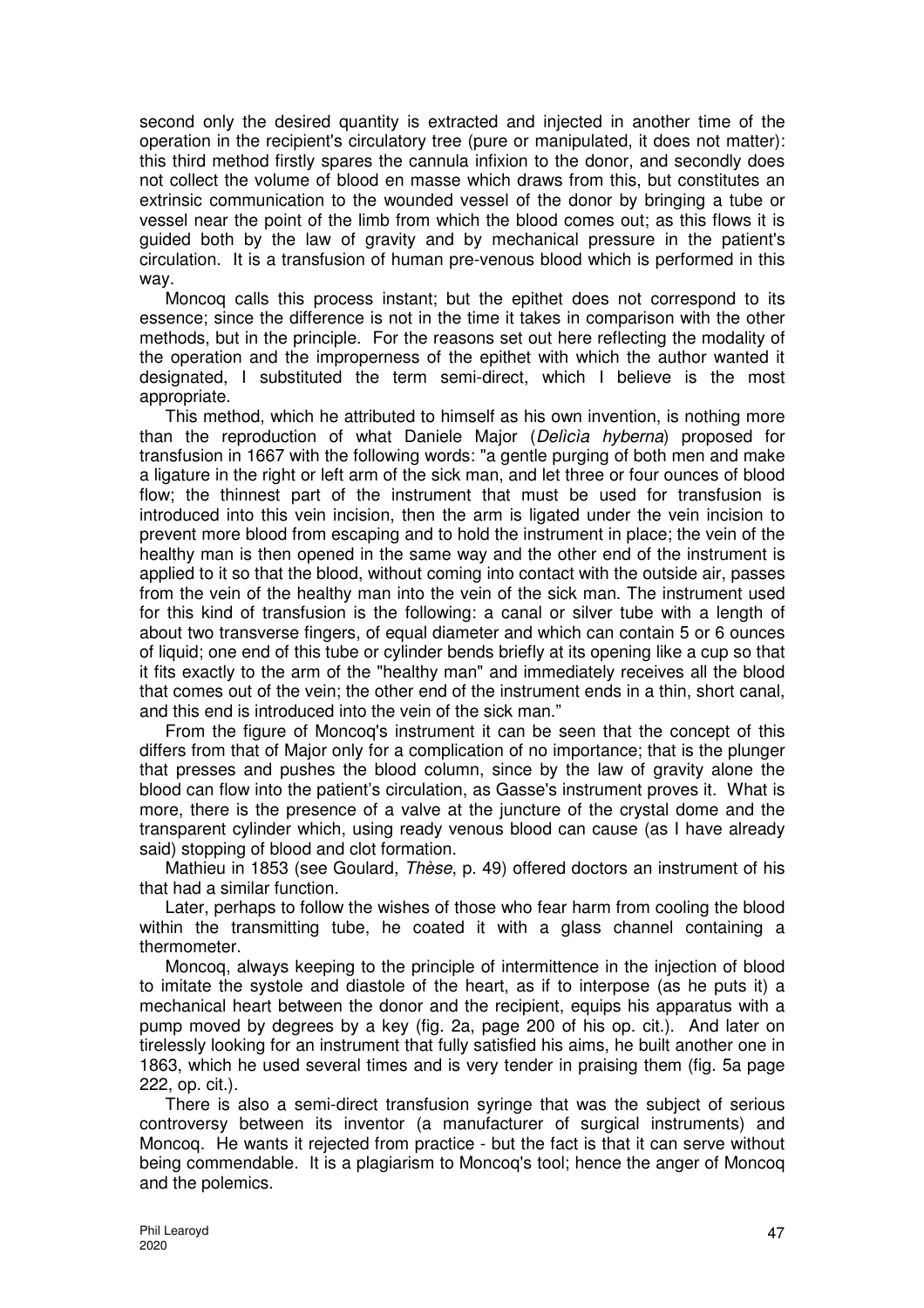Here ends the myriad of distractions, among which only the main ones I have mentioned; while there is another long series that for small, insignificant modifications of mechanics, not of principle, differ from each other and multiply the already superfluous paraphernalia by the transfusion operation.

### **Ancillary instructions for indirect transfusion**

The indirect transfusion apparatus, in addition to the proper instruction of injecting the blood, requires other instruments intended for the act of manipulating the blood, for its defibrination.

And these are: a basin that receives venous blood from the donor; a broom of thin wooden sticks with which the blood is stirred and shaken as it falls into the basin; a glass cup, preferably with a spout, into which the blood flows which, stripped of the fibrin, is poured from the basin over a fine horsehair sieve.

I reserve the description of the operative act of indirect transfusion in the last chapter for reasons of brevity.

## **PAGES 118 – 121**

## **Operative process in indirect transfusion to defibrinated venous human blood**

I love to describe this process because I do not find it in full or in other authors, and because it is the one I prefer to follow; it precedes the narration of my clinical cases almost as an introduction.

- 1. Preparation of the patient. If the indication is not urgent, the patient must not have eaten for 3 to 4 hours before the transfusion, and the food will be low in volume and exciting (good brolo, egg yolk, wine); no notice will be given of the time of the transfusion so that the patient can spend the night before and the emotion lasts as little as possible; a moment of apyrexia will be chosen; the degree of heat will be detected in the days before and the morning of the operation, and with the same norm detected will be the pulsations and respirations; it will be necessary to calculate the emotion that will have accelerated the wrists, and it will not fail to detect the sphygmographic traces prior to the operation; a hand bath or foot bath will be done a few hours before the transfusion and bandaging of the limb above the incision point of the vein, so that this cloves more prominently; the limb will be placed on a pad, and the trunk kept a little raised.
- 2. Preparation of the blood. After bleeding with a large jet, collect the blood in a basin; as it flows, shake it with the broom; once 120 grams have been collected, entrust the bandaging of the bled arm to an assistant and continue the beating of the blood, for which in 6, 8 minutes all the fibrous core will have gathered between the legs of the broom; stir again vigorously to better oxygenate the mass; the core of fibrin is squeezed so that the globules contained in it are not lost; with one hand hold a fine sieve of horsehair, with the other pour the blood from the basin over it, making it fall filtered into a chalice; from this pass the end fitted with a tap into the syringe; if the piece including the tap is removed from my syringe, there is an opening shaped like a funnel and large enough to comfortably pour the blood into it while the plunger is completely withdrawn backwards; this done, reapply the tap piece, with the toothed wrench the plunger is raised until all